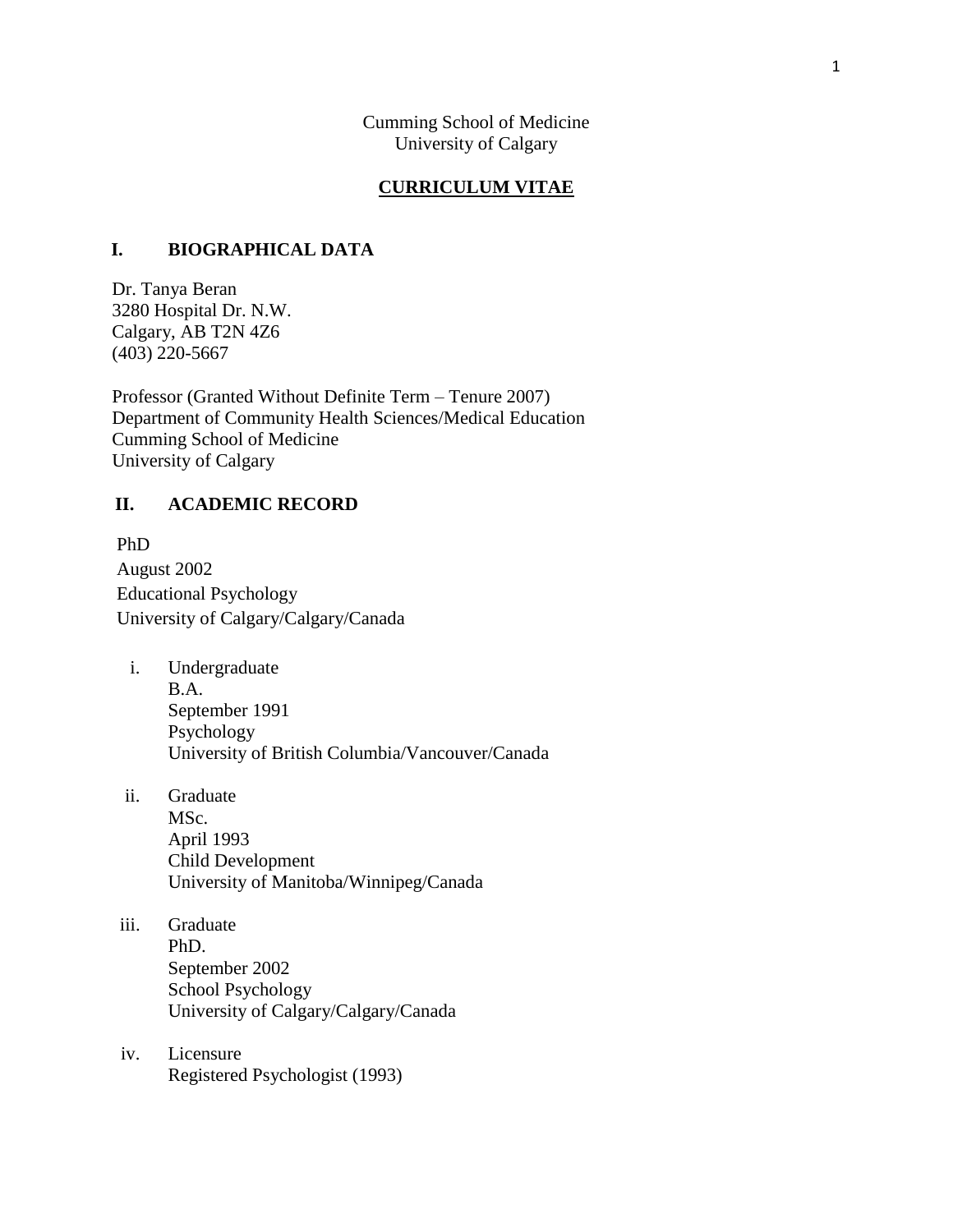### **III. AWARDS AND DISTINCTIONS**

| Apr 2017   | <b>Finalist for Manning Innovation Award</b>                                                             |
|------------|----------------------------------------------------------------------------------------------------------|
| March 2017 | Rotary Club of Red Deer Award of Appreciation                                                            |
| Apr 2016   | Finalist for Manning Innovation Award                                                                    |
| Jan 2016   | Most Innovative Start-Up at Pediatrics 2040, California                                                  |
| 2015       | North American Robotic Patient Care and Support New Product Innovation                                   |
|            | Award, Frost & Sullivan                                                                                  |
| Nov 2015   | People's Choice Award at HealthAchieve, Toronto                                                          |
| Nov 2015   | Company to Watch, Tech Rev                                                                               |
| Sept 2015  | Canadian Technology Accelerator @ Boston                                                                 |
| 2014       | University of Calgary, Peak Scholar Nomination                                                           |
| Nov 2014   | University of Calgary, Entrepreneurship Award                                                            |
| Sept 2014  | W21C Recognition for Entrepreneurship                                                                    |
| Aug 2014   | 3 <sup>rd</sup> place ranking out of 40 in the W21C Innovation Academy Competition                       |
| Jan 2014   | Award of Excellence as External Evaluator King Saud Bin Abdulaziz University                             |
| Apr 2013   | Canadian Education Association, Whitworth Award Nomination                                               |
| Sept 2012  | University of Calgary, Faculty of Medicine Watanabe Distinguished Achievement<br><b>Award Nomination</b> |
| Apr 2011   | University of Calgary, Faculty of Medicine Cochrane Research Award<br>Nomination                         |
| May 2002   | Psychologists' Association of Alberta Student Research Award \$250                                       |
| Mar 2002   | University of Calgary W. R. Unruh Scholarship \$5,000                                                    |
| Sept 2001  | University of Calgary, Graduate Research Scholarship \$1,960                                             |
| Jan 1992   | University of Manitoba Graduate Fellowship \$8,000                                                       |
| Apr 1991   | University of British Columbia Psychology Student Association Award \$500                                |
| Apr 1990   | University of British Columbia Academic Scholarship \$2,200                                              |

### **IV. ACADEMIC APPOINTMENTS**

Adjunct Professor of the School and Applied Child Psychology Program (2011 to Present) Faculty of Education University of Calgary

Professor (2012 to Present) Faculty of Medicine University of Calgary

Associate Professor (2008 to 2012) Faculty of Medicine University of Calgary

Associate Professor (2007 to 2008) Faculty of Education University of Calgary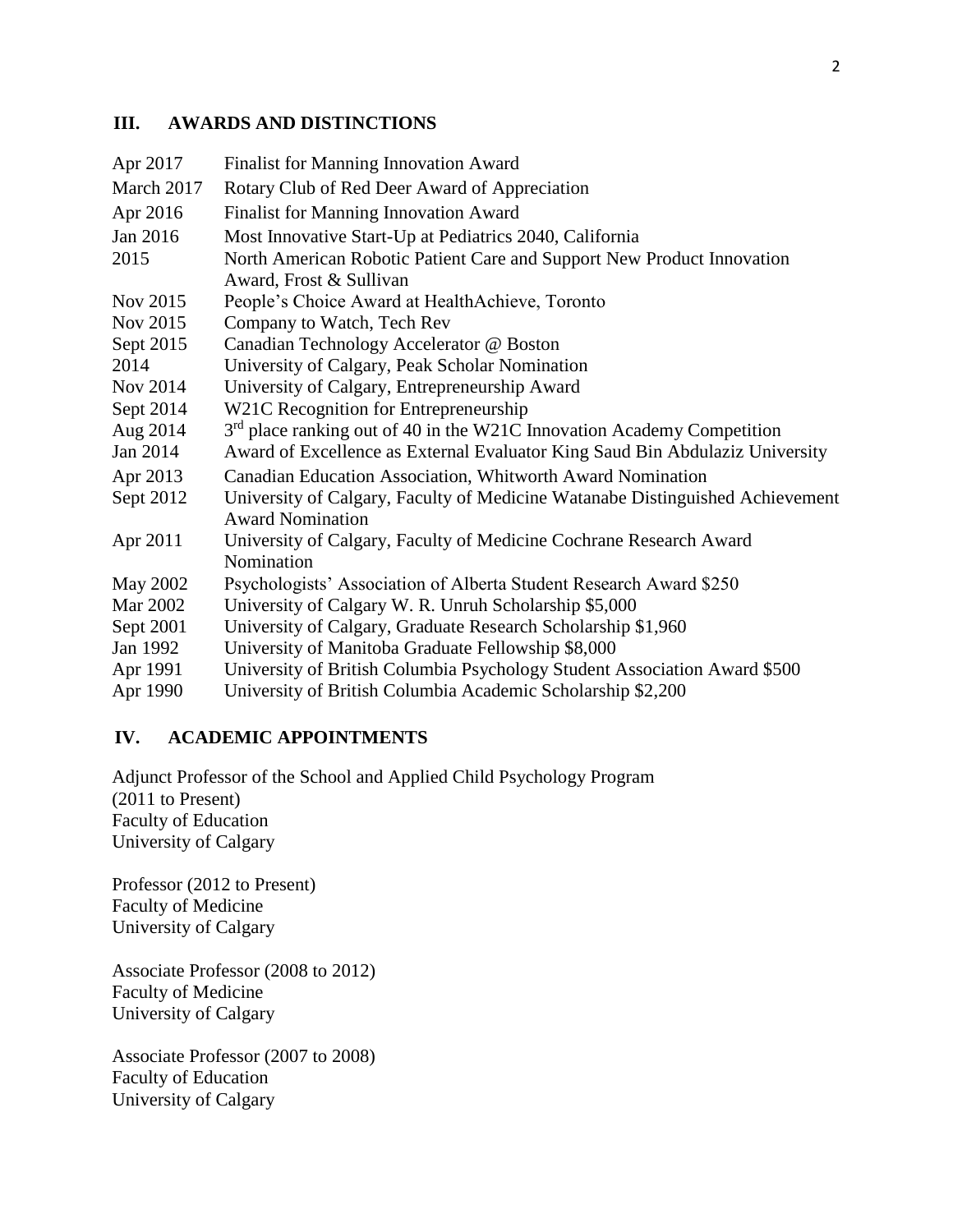Assistant Professor (2002 to 2007) Faculty of Education University of Calgary

# **V. EDUCATIONAL ACTIVITIES**

# **i. Undergraduate**

|     | <b>HSOC 408</b>  | Health Research Methods and Research Practicum (2016-2017) 15 students (co-<br>Instructor)                                                                             |
|-----|------------------|------------------------------------------------------------------------------------------------------------------------------------------------------------------------|
|     | <b>MDSC 407:</b> | Statistics & Research Design in Health Science (Winter 2008; 2009; 2010;<br>2011; 2012) 39 Hrs, 70 BHSc Students (Co-Instructor)                                       |
|     | <b>APSY 341:</b> | Introduction to School Psychology (Winter 2004; 2005) 9 Hrs, 50 Students<br>(Instructor)                                                                               |
| ii. |                  | <b>Graduate (courses)</b>                                                                                                                                              |
|     | <b>MDCH 627</b>  | Measurement in Medical Education (Winter 2015-Present), 18 Hrs, 7 students<br>(Instructor)                                                                             |
|     | MDCH 600         | Block Week Orientation to Community Health Sciences (Sept 2013, 2014), 40<br>Hrs, 30 students (Instructor)                                                             |
|     | <b>NURS 609</b>  | Research Design and Statistics in Nursing (May 2014), spring term 30 Students<br>(Instructor)                                                                          |
|     |                  | Statistical Methods Overview. Continuing Medical Education (May 2014) 2 hours, 12 Students<br>(Instructor)                                                             |
|     |                  | Foundations for Academic Research. Module 7. Quantitative sampling and analytical choices<br>(March, 2014) for faculty and residents in Department of Family Medicine. |
|     |                  | CORE 603.16: Critical Appraisal in Quantitative Health and Social Sciences Research (Spring<br>2012) 39 hours, 10 Graduate Students (Instructor)                       |
|     | APSY 605:        | Research Design and Statistics in Education (Winter 2012) 39 Hrs, 33 Students<br>(Instructor)                                                                          |
|     | <b>IGME 705:</b> | Research Design and Statistics in Medical Education (Fall 2011) 39 Hrs, 5<br>Students (Instructor)                                                                     |
|     | APSY 693.99:     | Graduate Seminar (Spring 2010) 39 Hrs, 12 Students (Co-Instructor)                                                                                                     |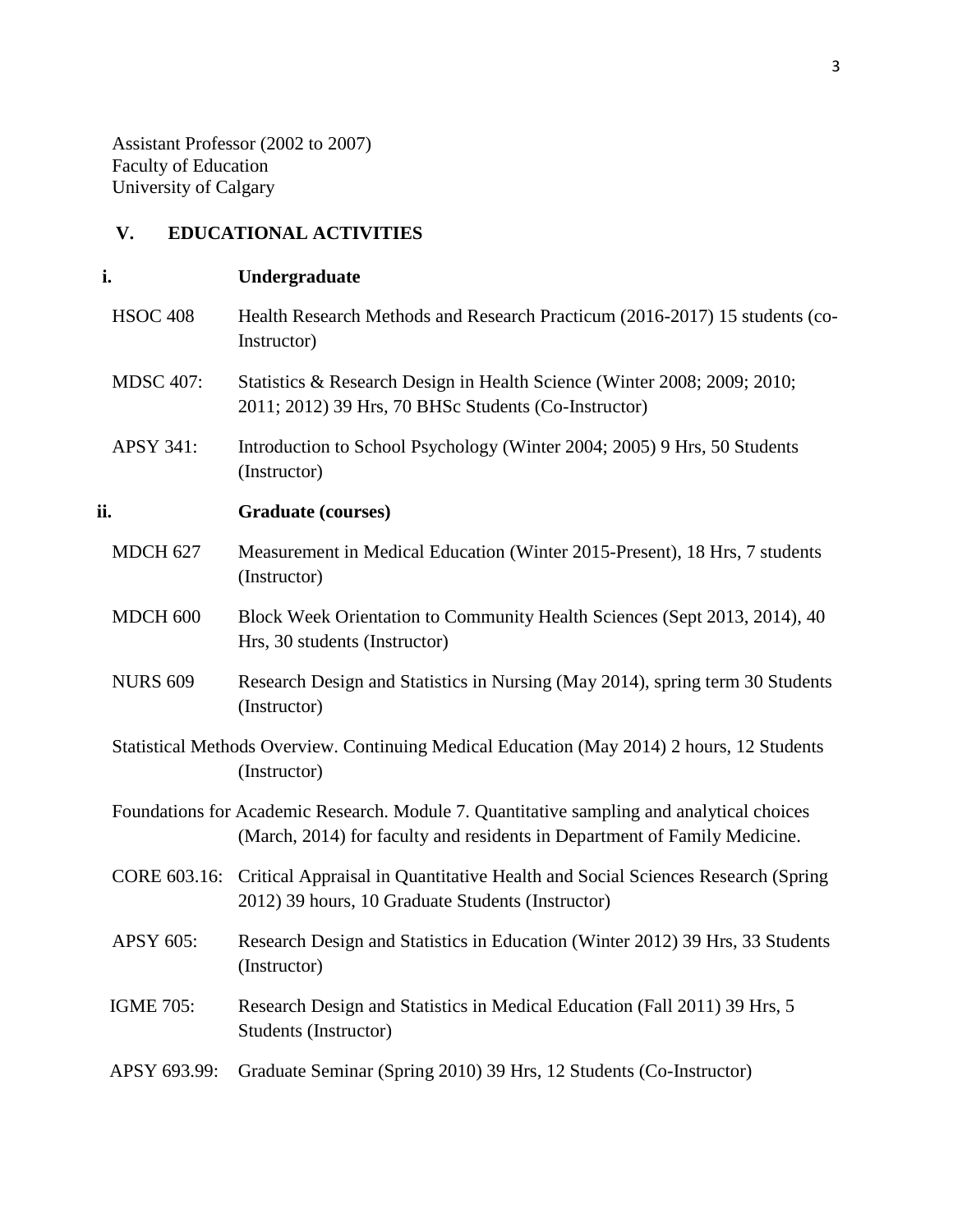EDER 701.02: Advanced Research Methods (Winter 2011) 39 Hrs, 12 Students (Sole Instructor) MDSC 755.XX: Advanced Statistics & Research Design in Health Science (Winter 2011) 39 Hrs, X Graduate Students (Co-Instructor) MDSC 733: Research Design and Statistics in Medical Education (Fall 2008; 2009; 2010; 2011; 2012; 2013; 2014; 2016) 39 Hrs (Sole or Co-Instructor) MDSC 755.66: Qualitative Research (Winter 2010) 39 Hrs, 1 MSc Student (Sole-Instructor) MPH (BUCHS): Biostatistics (November 2010) 30 Hrs, 25 Students (Instructor) APSY 615: Theoretical and Clinical Foundations of Assessment (Fall 2003; 2005; Fall 2006) 39 Hrs, 12 Students (Instructor) APSY 461: Psycho-Educational Assessment of Exceptional Children (Fall 2004; 2005) 39 Hrs, 15 Students (Instructor) APSY 653: Applied Developmental Psychology: Child (Winter 2003; 2004; 2005; 2006) 39 Hrs, 12 Students (Instructor) APSY 667: Assessment of Students with Exceptional Learning Needs (Fall 2002) 39 Hrs, 8 Students (Instructor) APSY 674: Interventions to Promote Socio-Emotional and Behavioural Well-Being (Winter 2008) 39 Hrs, 9 Students (Instructor) APSY 676: Practicum in Social, Emotional, and Behavioural Assessment and Intervention (Spring 2008) 39 Hrs, 8 Students (Instructor) APSY 687: Practicum: Emotional and Behavioural Problems In Children & Adolescents (Winter 2003; 2004; 2005; 2006; 2007) 39 Hrs, 10 Students (Instructor) APSY 693.32: Diversity and Student Learning (Winter 2003; 2004) 30 Hrs, 25 Students (Co-Instructor) APSY 693.46: Theory and Practice of School and Applied Psychology (Fall 2006) 20 Hrs, 10 Students (Co-Instructor) APSY 693.48: Family and Social Bases of Behaviour (Fall 2006; 2007) 39 Hrs, 10 Students (Instructor) APSY 693.60: Practicum in Academic and Language Assessment and Intervention (Winter 2007) 9 Hrs, 10 Students (Co-Instructor)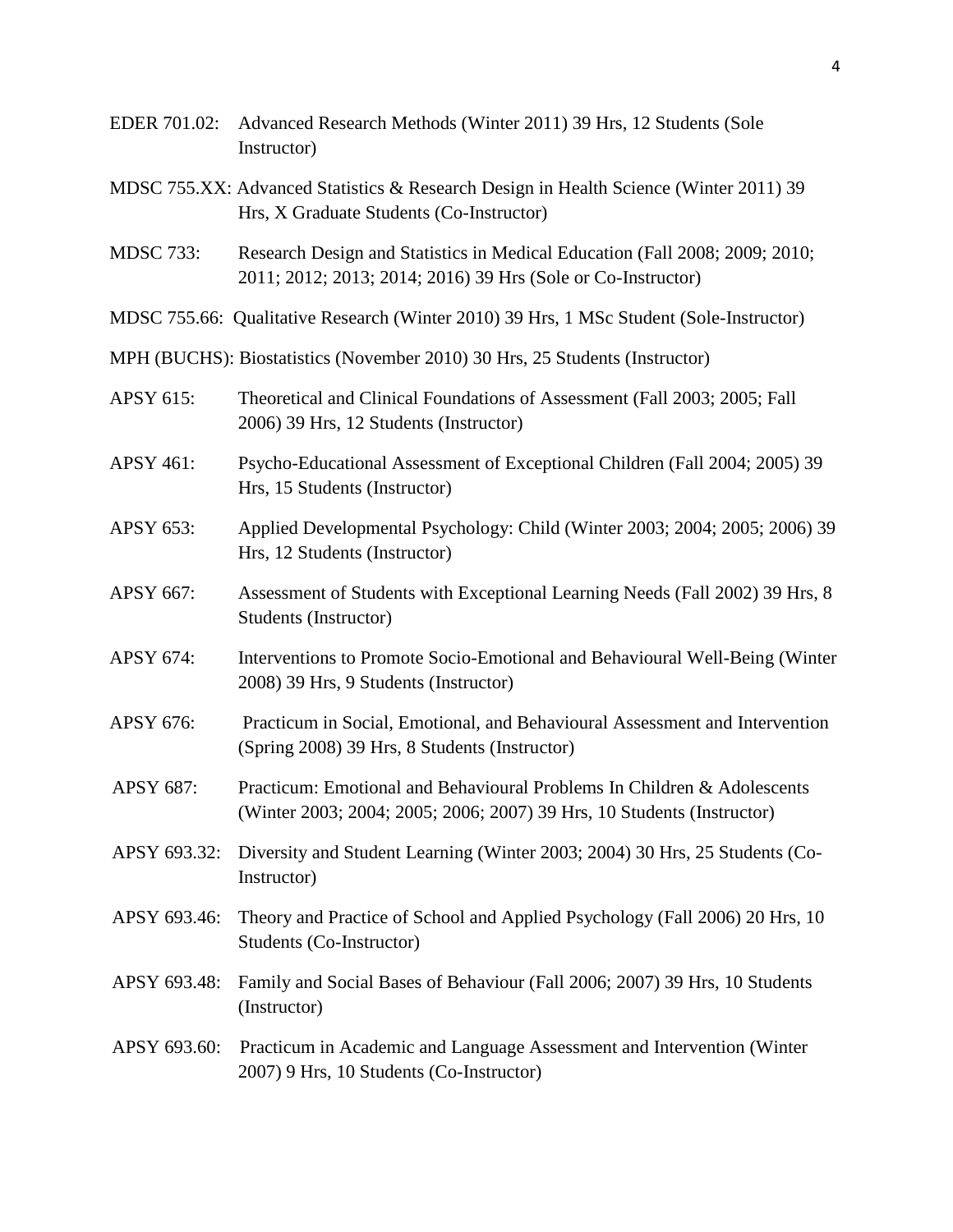|                        | Assessment (Summer 2006; 2007; 2008; 2009) 39 Hrs, 12<br>CAAP 613:<br>Students (Instructor)                                                                                                                                                                                                                                                                                                                                                                  |
|------------------------|--------------------------------------------------------------------------------------------------------------------------------------------------------------------------------------------------------------------------------------------------------------------------------------------------------------------------------------------------------------------------------------------------------------------------------------------------------------|
| <b>APSY 713:</b>       | Doctor Seminar: Situational Analysis as a Framework for Research and Practice<br>(Winter 2007) 9 Hrs, 5 Students (Co-Instructor)                                                                                                                                                                                                                                                                                                                             |
| iii.                   | <b>Continuing Education</b>                                                                                                                                                                                                                                                                                                                                                                                                                                  |
| Apr 19<br>2014         | Calgary Youth Science Fair<br>Presenting an exhibit on humanoid robotics in health care<br>Presenting an award to one of the winners                                                                                                                                                                                                                                                                                                                         |
| Jun 1                  | Keynote address to IODE Canada, Imperial Order Daughters of the Empire                                                                                                                                                                                                                                                                                                                                                                                       |
| 2013                   | Presentation at national annual meeting                                                                                                                                                                                                                                                                                                                                                                                                                      |
| Feb 3                  | Presentation to Community Health Sciences Seminar Series                                                                                                                                                                                                                                                                                                                                                                                                     |
| 2012                   | 1 hour presentation on Conformity to Peers in Clerkship                                                                                                                                                                                                                                                                                                                                                                                                      |
| Apr 2003<br>To Present | Media Speaker<br>Conducting interviews for television, radio and newspapers including New York<br>Times, CCTV, Globe and Mail, CTV, Fox Business News, CNBC, Canada AM,<br>NBC, CBC, Medical Daily, Popular Science, Global News, Huffington Post,<br>Fierce Vaccines, health4news, News Net, A Channel, CHQR, London Times,<br>Calgary Herald, Calgary Sun, Globe and Mail, Calgary Journal, the Edmonton<br>Journal, CTV 2 Alberta Primetime, Mashable.com |
| Aug                    | Summer Institute for International Medical Graduate Program                                                                                                                                                                                                                                                                                                                                                                                                  |
| 2011                   | Teaching a workshop on Structural Equation Modeling                                                                                                                                                                                                                                                                                                                                                                                                          |
| Feb 2008               | Presentation to 2 <sup>nd</sup> year Master of Teaching Program                                                                                                                                                                                                                                                                                                                                                                                              |
| To 2010                | 2 hr. Presentation on school bullying                                                                                                                                                                                                                                                                                                                                                                                                                        |
| Mar                    | Presentation to Students in Master of Teaching Program                                                                                                                                                                                                                                                                                                                                                                                                       |
| 2008                   | 1 hour presentation on school bullying                                                                                                                                                                                                                                                                                                                                                                                                                       |
| Mar                    | South Centre Safe Surf Fair                                                                                                                                                                                                                                                                                                                                                                                                                                  |
| 2008                   | 1 hr. Presentation on cyberbullying to families                                                                                                                                                                                                                                                                                                                                                                                                              |
| Mar                    | American Psychology Association State Leadership Conference                                                                                                                                                                                                                                                                                                                                                                                                  |
| 2008                   | Attended Public Education Campaign business meetings                                                                                                                                                                                                                                                                                                                                                                                                         |
| Oct                    | Presentation at Women's Health Centre                                                                                                                                                                                                                                                                                                                                                                                                                        |
| 2007                   | Presentation on bullying to mothers                                                                                                                                                                                                                                                                                                                                                                                                                          |
|                        |                                                                                                                                                                                                                                                                                                                                                                                                                                                              |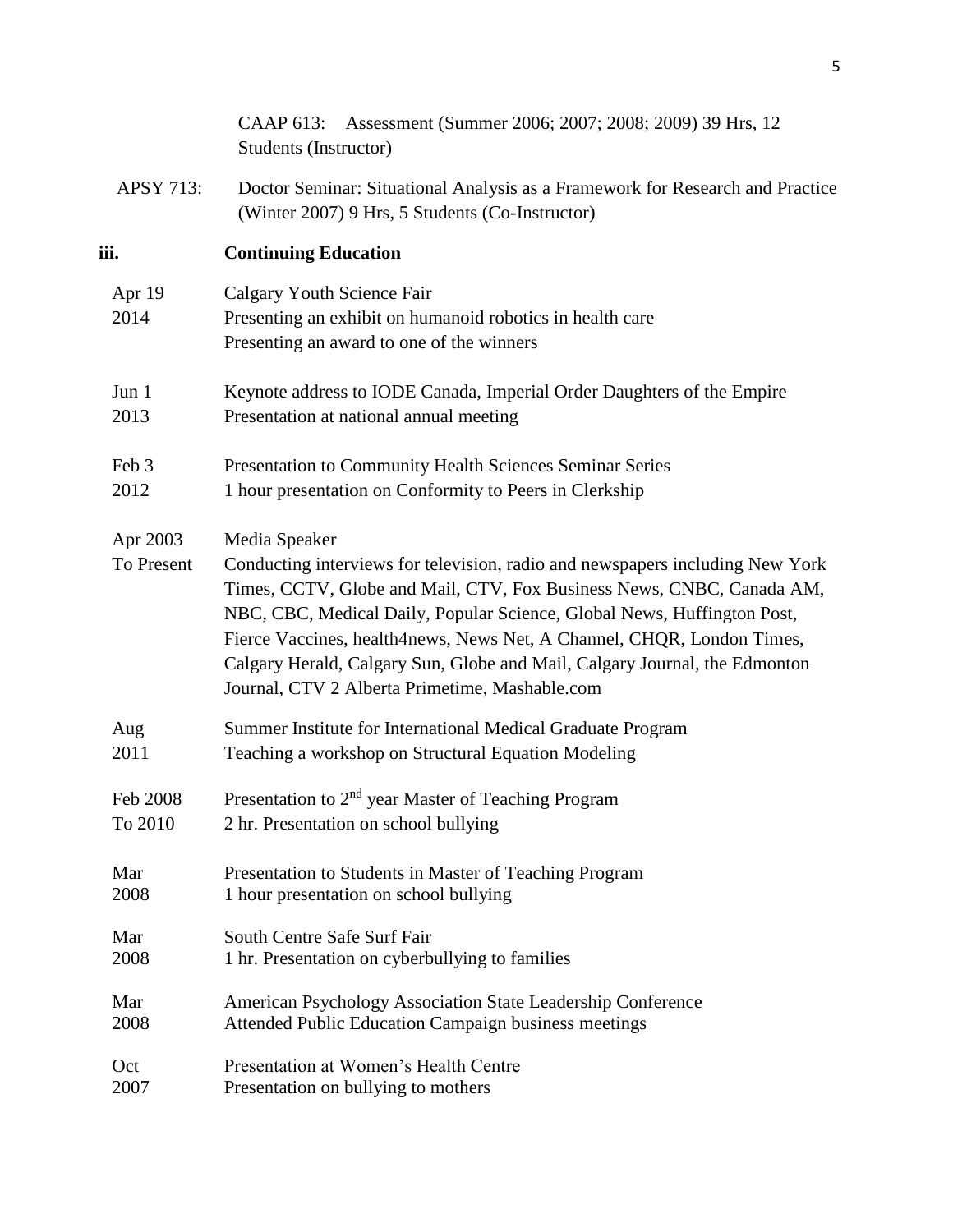| Aug        | <b>Bishop McNally High School</b>                                         |
|------------|---------------------------------------------------------------------------|
| 2007       | Presentation on bullying to school staff                                  |
| Apr        | Leading the Way Conference                                                |
| 2007       | Keynote address to educators in Calgary                                   |
| Apr        | <b>Vancouver Private Girls School</b>                                     |
| 2007       | Presentation to staff and parents on relational aggression                |
| Mar        | Calgary Cubs at Strathcona                                                |
| 2007       | Presentation to leaders and boys on bullying                              |
| Mar        | Calgary Boys and Girls Club                                               |
| 2007       | Presentation to leaders on bullying                                       |
| Mar        | Edmonton Teacher's Conference (GETCA)                                     |
| 2007       | Lecture to teachers on bullying                                           |
| Feb        | Calgary Teacher's Conference (CBE)                                        |
| 2007       | Lecture to teachers on bullying                                           |
| Feb        | Calgary Teacher's Conference (Private Schools)                            |
| 2007       | Lecture to teachers on bullying                                           |
| Jan        | Master of Teaching Lecture Series                                         |
| 2007       | Lecture to students on bullying                                           |
| Jan        | Clarence Sampson Junior High School                                       |
| 2007       | Presentation to school teachers and administration on bullying prevention |
| Jan        | <b>Calgary French International School</b>                                |
| 2007       | Presentation on school bullying for parents                               |
| <b>Nov</b> | Victim Assistance Unit – Calgary Police Service                           |
| 2006       | Invited to conduct volunteer training                                     |
| Feb        | <b>Teachers Convention</b>                                                |
| 2006       | Presentation on school bullying for teachers                              |
| <b>Nov</b> | <b>Safe Schools Conference</b>                                            |
| 2005       | Presentation on school bullying for school resource officers              |
| Oct        | 30 <sup>th</sup> Canadian Congress on Criminal Justice                    |
| 2005       | Presentation on school bullying for justice system professionals          |
| Jun 2000   | Instructor for the Family Program at Calgary Catholic Immigrant Society   |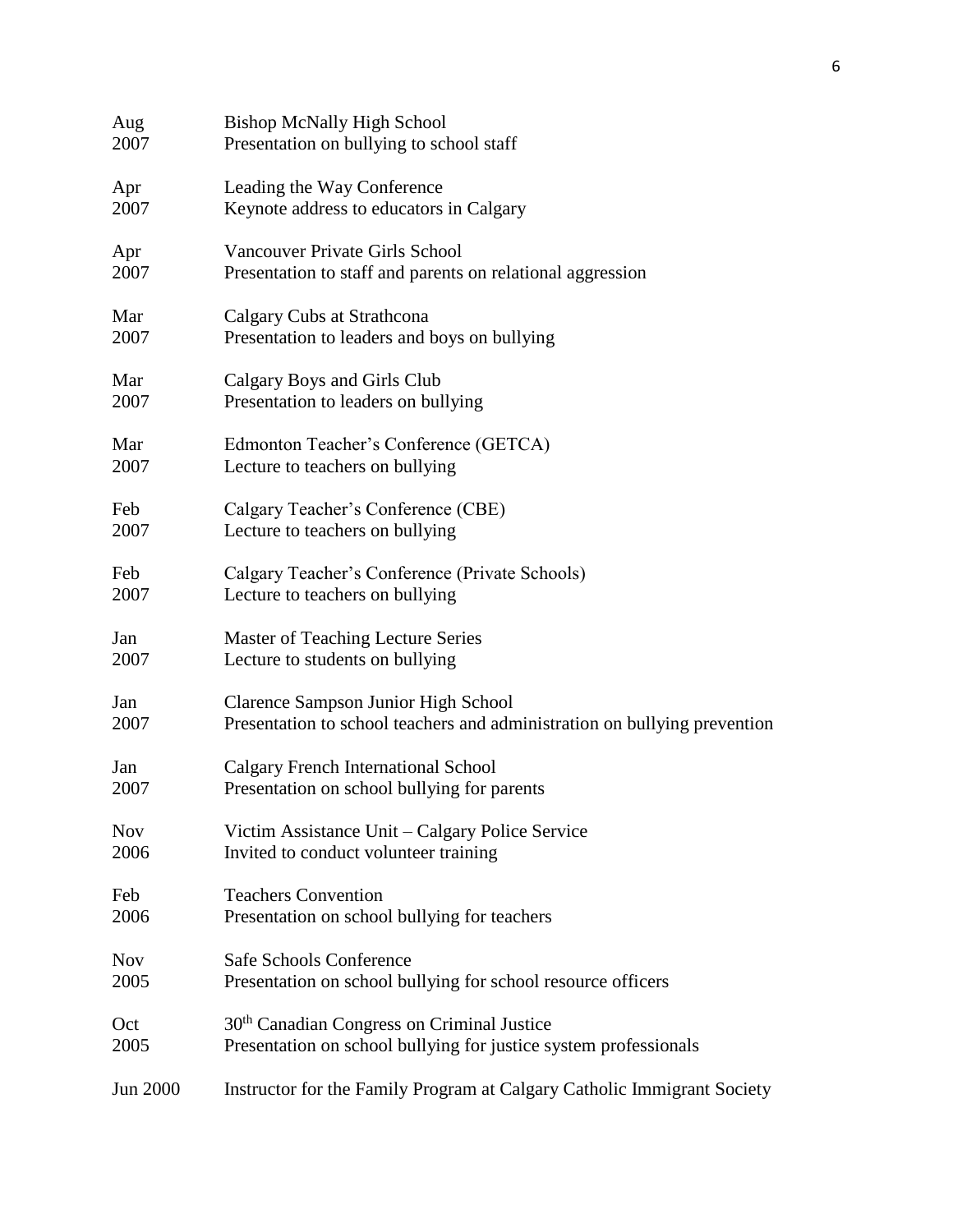| To 2005   | Providing workshops to parents on various issues                       |
|-----------|------------------------------------------------------------------------|
| Apr       | Continuing Education, Education Assistance Program                     |
| 2005      | Presentation on school bullying for teaching assistants                |
| Feb       | Western Canadian Region of Christian Schools (ACSI)                    |
| 2005      | Workshops on school bullying and moral character to teachers           |
| Feb & Apr | Wetaskiwin (AB) School District                                        |
| 2004      | Workshops on school bullying to principals and counsellors             |
| Jan       | Glamorgan Community School ECS Group (3 hrs)                           |
| 2004      | Workshop: Managing Bullying: No More Fear                              |
| Oct       | Menno Simons Christian School                                          |
| 2003      | Two-Day Workshop to school staff and students on Creating Safe Schools |

### *Past Undergraduate Supervision:*

1. Jaclyn Buchfink, BHSC – Health and Society Thesis Title: *Health Impact of Cyberbullying*

### *Current Graduate Supervision:*

- 1. Noof Al Baz, PhD Medical Education (co-supervisor) Thesis Title: *TBD* (Start of Program Sep 2012; Candidacy date June 9, 2015)
- 2. Nouf Al Harbi, PhD Medical Education (co-supervisor) Thesis Title: *TBD* (Start of Program Sep 2012; Candidacy date Dec 3, 2014)
- 3. Crystal Dittrick, PhD Counselling Psychology (co-supervisor) Thesis Title: *TBD* (Start of Program Sep 2010; Candidacy date July 29, 2014)
- 4. Abdulaziz Alhassan, PhD Medical Education (co-supervisor) Thesis Title: *TBD* (Start of Program Sep 2012) (Candidacy Feb 29, 2016)

### *Past Graduate Supervision:*

- 1. Sarah Alyousif, PhD Medical Education (co-supervisor) Thesis Title: *Faculty Portfolio Development: Perception vs. Practices in a Major University, Riyadh, Saudi Arabia* (defended October 2016)
- 2. Diane Lorenzetti, PhD Medical Education Thesis Title: *Faculty Mentorship: A Comparative Case Study of Factors Associated with Academic Career Mentoring Programs* (defended November 2015)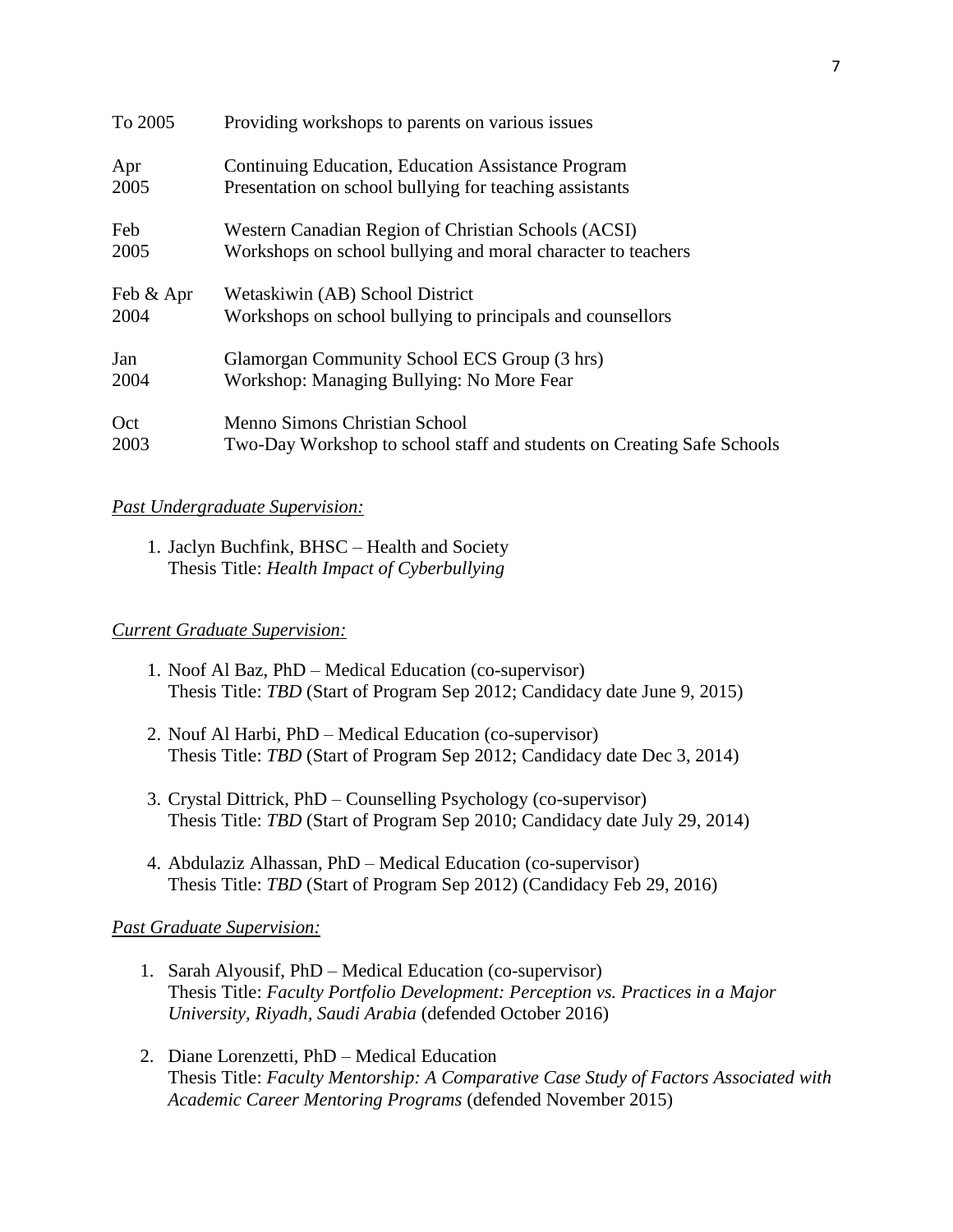- 3. Suzette Cooke, PhD Medical Education Thesis Title: *Development of a Method to Measure Clinical Reasoning in Pediatric Residents: The Pediatric Script Concordance Test* (defended July 2015) Awarded Royal College of Physicians and Surgeons Canada Research Fellowship \$45,000
- 4. Jan Grendar, MSc Medical Education (co-supervisor) Thesis Title: *Experiences of Conformity in Postgraduate Medical Education* (defended June 2015)
- 5. Alyshah Kaba, PhD Medical Education Thesis Title: *Group Conformity in Multidisciplinary Collaboration* (defended Dec 2014)
- 6. Fadi Munshi, PhD Medical Education (co-supervisor) Thesis Title: *Case Specificity and Intervening Variables Affecting Diagnostic Accuracy Within two Similar Clinical Presentations* (defended Oct 2013)
- 7. Kathy Lee, MSc Medical Education Thesis Title: *Improving the Quality of Dictated Operative Reports Conducted by Surgical Residents: Evidence for Effectiveness of a Teaching Module* (defended Jun 2012)
- 8. Agnes N Hassan, MPH Bugando University College of Health Sciences, Masters of Public Health Program Thesis Title: *Assessment of Change in the Level of Family Planning (FP) Knowledge Following Health Education Session in the Antenatal Clinics: A Case of Makongoro Clinic, Mwanza Region* (defended Sep 2011)
- 9. Frida Stanford, MPH Bugando University College of Health Sciences, Masters of Public Health Program Thesis Title: *Quality of Antenatal Care in Mwanga District: Information Provided to Pregnant Women on Pregnancy Danger Signs and Satisfaction of Services* (defended Sep 2011)
- 10. Sara Smith, MSc Medical Education Thesis Title: *Practice Analysis of Chiropractic Radiologists: An Exploratory Study* (defended Mar 2011)
- 11. Lauren Stanton, PhD School & Applied Child Psychology Thesis Title: *National Study Concerning Bullying: Prevalence Rates and Associated Psychological and Behavioural Consequences* (defended Mar 2011)
- 12. Jennifer Nordahl, MSc School & Applied Child Psychology Thesis Title: *Youth Use of Technology and Experiences of Cyberbullying* (defended Jan 2011)
- 13. Ann Wade (nee Poole), MEd School & Applied Child Psychology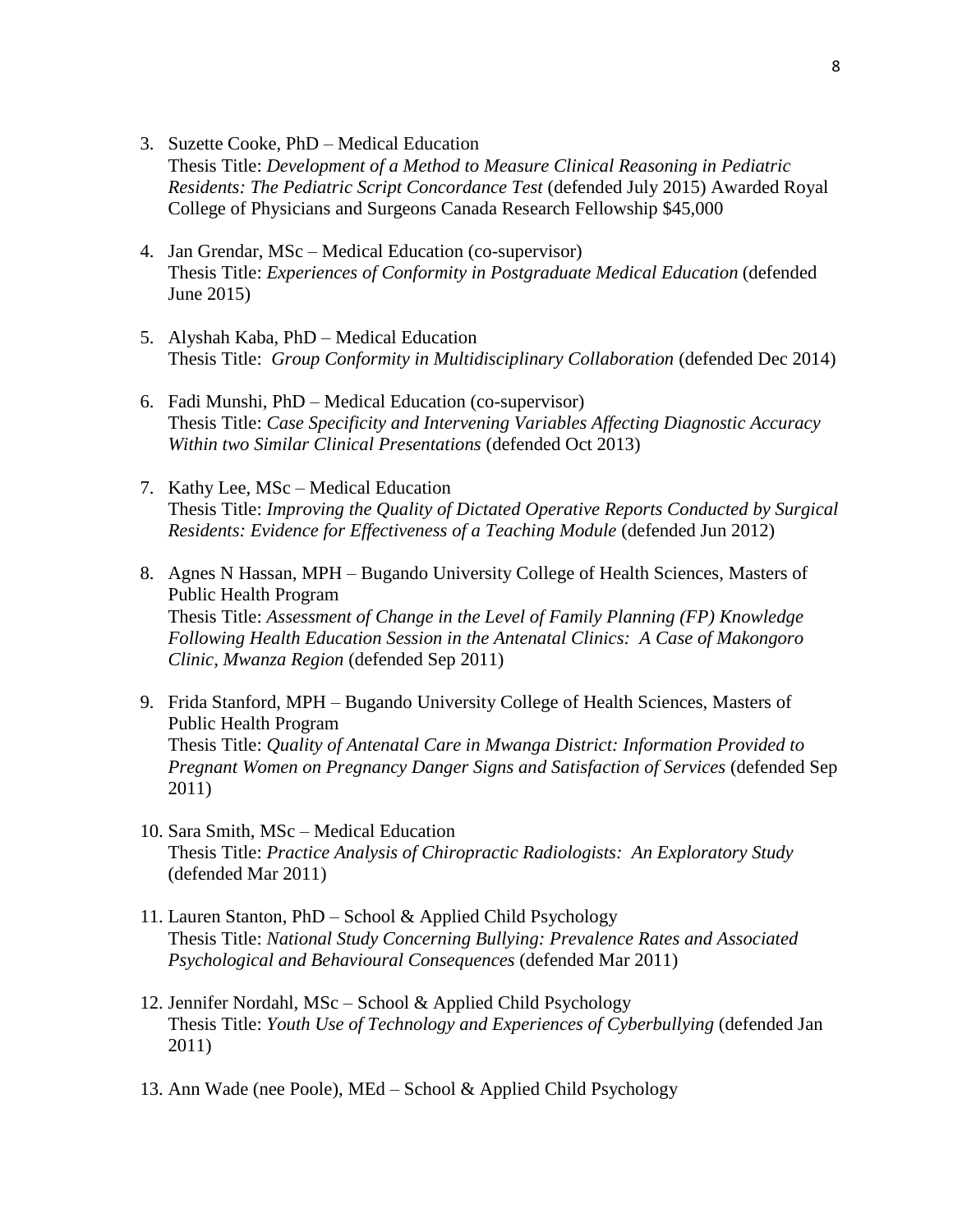Thesis Title: *Cyberbullying: A New Era of Bullying* (defended Jun 2009)

- 14. Laura Walden, MSc School & Applied Child Psychology Thesis Title: *Attachment Quality and Bullying Behaviour in School-Aged Youth* (defended Jun 2009)
- 15. Michael Denis, MEd Counseling Psychology Thesis Title: *Juvenile Incarceration* (defended Mar 2009)
- 16. Shannon Stewart, MSc School & Applied Child Psychology Thesis Title: *Consistency Between Student and Teacher Reports of Aggression* (defended Jun 2008)
- 17. Susan Hendrickson, MSc School & Applied Child Psychology Thesis Title: Stress and Coping in Families of Children with Autism Spectrum Disorders (defended Apr 2008)
- 18. Laura Quilliams, MSc School & Applied Child Psychology Thesis Title: *A Model of Achievement: A Study of Individual, Family and Social Factors* (defended Sep 2007)
- 19. Jenn Rokosh, MSc School & Applied Child Psychology Thesis Title: *Student Ratings of Instruction* (defended Jun 2007)
- 20. Gina Kean, MEd School & Applied Child Psychology Thesis Title: (defended Jun 2007)
- 21. Jaime Gaber, MSc School & Applied Child Psychology Thesis Title: *The Relationship between Peer Harassment and Academic Achievement in Canadian Adolescents: A Study of Related Individual, Parent and Teacher Factors* (defended Nov 2006)
- 22. Megan McCormack, MSc School & Applied Child Psychology Thesis Title: *An Exploratory Study of the Ecological Correlates of Substantiated Cases of Child Physical Abuse and Exposure to Domestic Violence in Alberta* (defended Oct 2006)
- 23. Giselle Shea, MSc School & Applied Child Psychology Thesis Title: *A Model of Individual and Family Factors Related to Achievement* (defended Jul 2006)
- 24. Shantelle Szuch, MSc School & Applied Child Psychology Thesis Title: *Parenting Styles, Peer Factors and Indirect and Physical Aggression: Analysis from the National Longitudinal Survey of Children & Youth* (defended Dec 2005)
- 25. Ginger Hughes, MSc School & Applied Child Psychology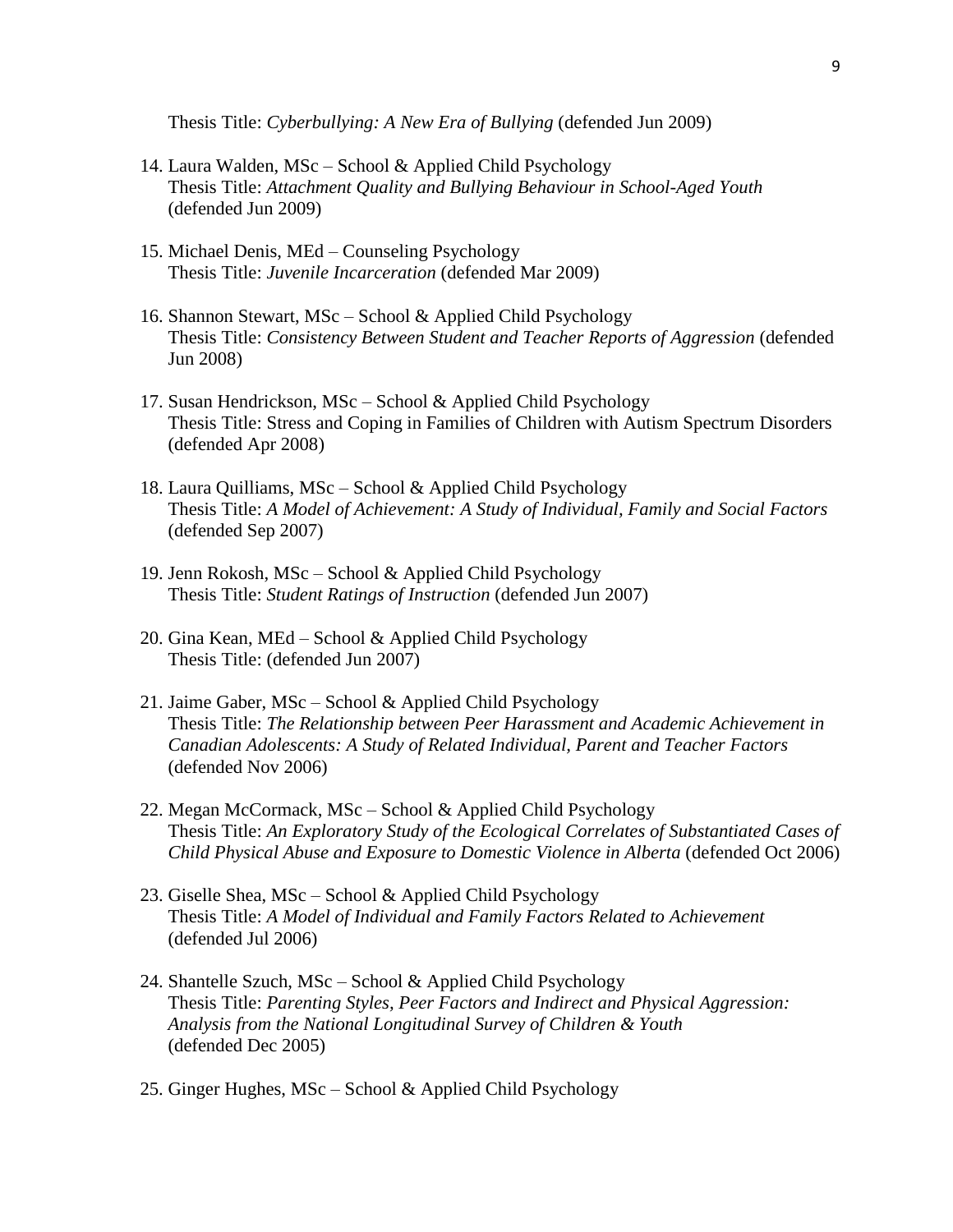Thesis Title: *The Relationship between Bullying and Achievement: A Study of Related School and Family Factors* (defended Apr 2005)

- 26. Ian Larke, MSc School & Applied Child Psychology Thesis Title: *The Relationship between Social Skills and Bullying in Elementary School Students* (defended Oct 2004)
- 27. Carol Siu, MSc School & Applied Child Psychology Thesis Title: *Pre-Service Teacher's Attitudes about School Bullying: A New Perspective* (defended Aug 2004)

#### *Past Committee Member:*

- 1. Amrita Roy, PhD Community Health Sciences, Population/Public Health Specialization Thesis Title: Understanding Depression among Pregnant Aboriginal Women (defended Feb 2016)
- 2. Pam Hruska, MSc Medical Education Thesis Title: Neural Areas of Activation During Clinical Reasoning and Decision Making (defended May 27, 2015)
- 3. Irene Ma, PhD Medical Education Thesis Title: Assessment of Technical Competence for Central Venous Catheterization (defended Nov 2014)
- 4. Mona Nasir, PhD Medical Education Thesis Title: Application of Item Response Theory to Analyse the Psychometrics of Multipl*e Choice Questions in MD Certifying Exams* (defended June 2014)
- 5. Amy Warren, PhD Medical Education Thesis Title: The Assessment of Clinical Reasoning Skills of Undergraduate Students in Veterinary *Medicine* (defended Nov 2013)
- 6. Sami Alhaider, MSc Medical Education Thesis Title: Use of a Needs Assessment Tool for the Development of a Research Curriculum for Postgraduate Medical Education Trainees (defended Dec 2012)
- 7. Gregg Trueman, PhD Medical Education Thesis Title: *The Utility of Multisource Feedback in Medicine* (defended Dec 2012)
- 8. Elaine Sigalet, PhD Medical Education Thesis Title: Using a Simulation Training and Assessment Centre to Enhance the Clinical Competency *of Nursing Students* (defended Jan 2012)
- 9. Vo Nhan, PhD Medical Education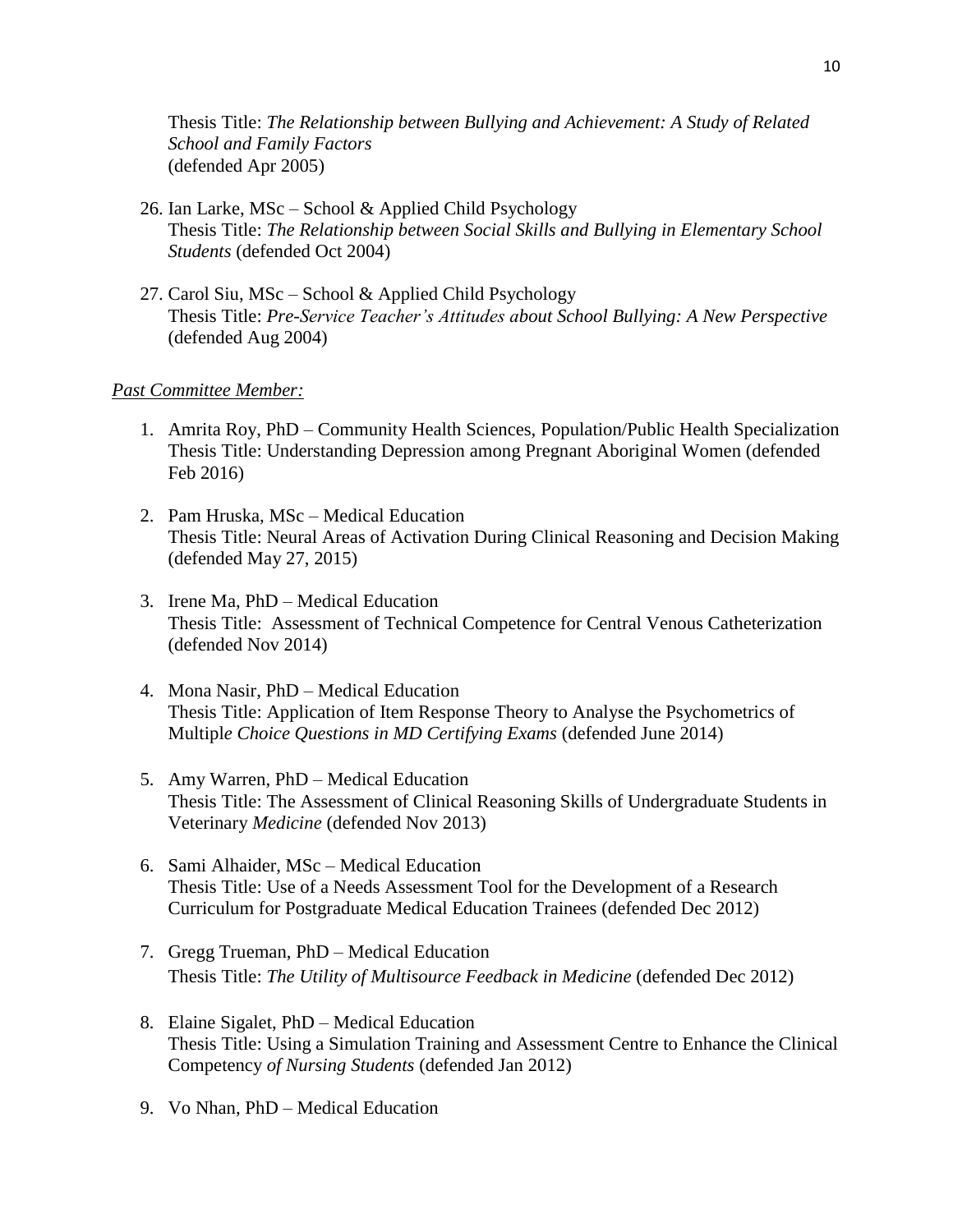Thesis Title: An Instrument to Assess the Perceptions of the Medical Professionalism of Vietnamese Medical Students and Physicians: A Psychometric Analysis (defended Jun 2011)

- 10. Fadil Citaku, PhD Medical Education Thesis Title: Leadership Competencies in Medical and Health Professions Education (defended Jan 2011)
- 11. Syeda Ali, PhD, Medical Education Dissertation Title: A Predictive Validity Study of the Aga Khan University-Medical College Admission Test and Other Admission Criteria Employing Latent Variable Path Analy*sis* (defended Jun 2011)
- 12. Jody Harpell, PhD Division of Applied Psychology Thesis Title: Test Anxiety Measurement Among Adolescents: Multi-Informant Anxiety Assessm*ent and School-Based Stress* (defended Feb 2010)
- 13. Justin LeBlanc, MSc Medical Education Thesis Title: *The Feasibility and Fidelity of Practicing Surgical Fixation of an Ulna Fracture on Virtual Bone* (defended Oct 2009)
- 14. Karin Kemeny, PhD School & Applied Child Psychology Thesis Title: *An In-Depth Look at School-Based Interventions to Promote Wellness and Caring* (defended Jun 2009)
- 15. John Streukens, PhD Graduate Division of Educational Research Title: *Alcoholism: Spirituality and Personality Dynamics* (defended Jun 2009)
- 16. Eric King-Hay Chan, PhD School & Applied Child Psychology Thesis Title: *Efficacy of Cognitive Behavioral, Pharmacological and Combined Treatments of Depression: A Meta-Analysis* (defended Apr 2006)
- 17. Gregory McKenna, PhD School & Applied Child Psychology Thesis Title: *The Influence of Effort and Self Concept on the Outcome of Psychometric Testing and Remedial Intervention for Reading Disabled Students* (defended Jan 2006)
- 18. Terri Collin, PhD Medical Education Thesis Title: *A Predictive Validity Study of the Medical College Admission Test Using Multiple Regression and Latent Variable Path Analysis (LVPA)* (defended 2006)
- 19. Tracy Murphy, MSc School & Applied Child Psychology Thesis Title: *Women's Experience of Making the Decision to Leave a Psychologically Abusive, Childless Marriage* (defended Sep 2005)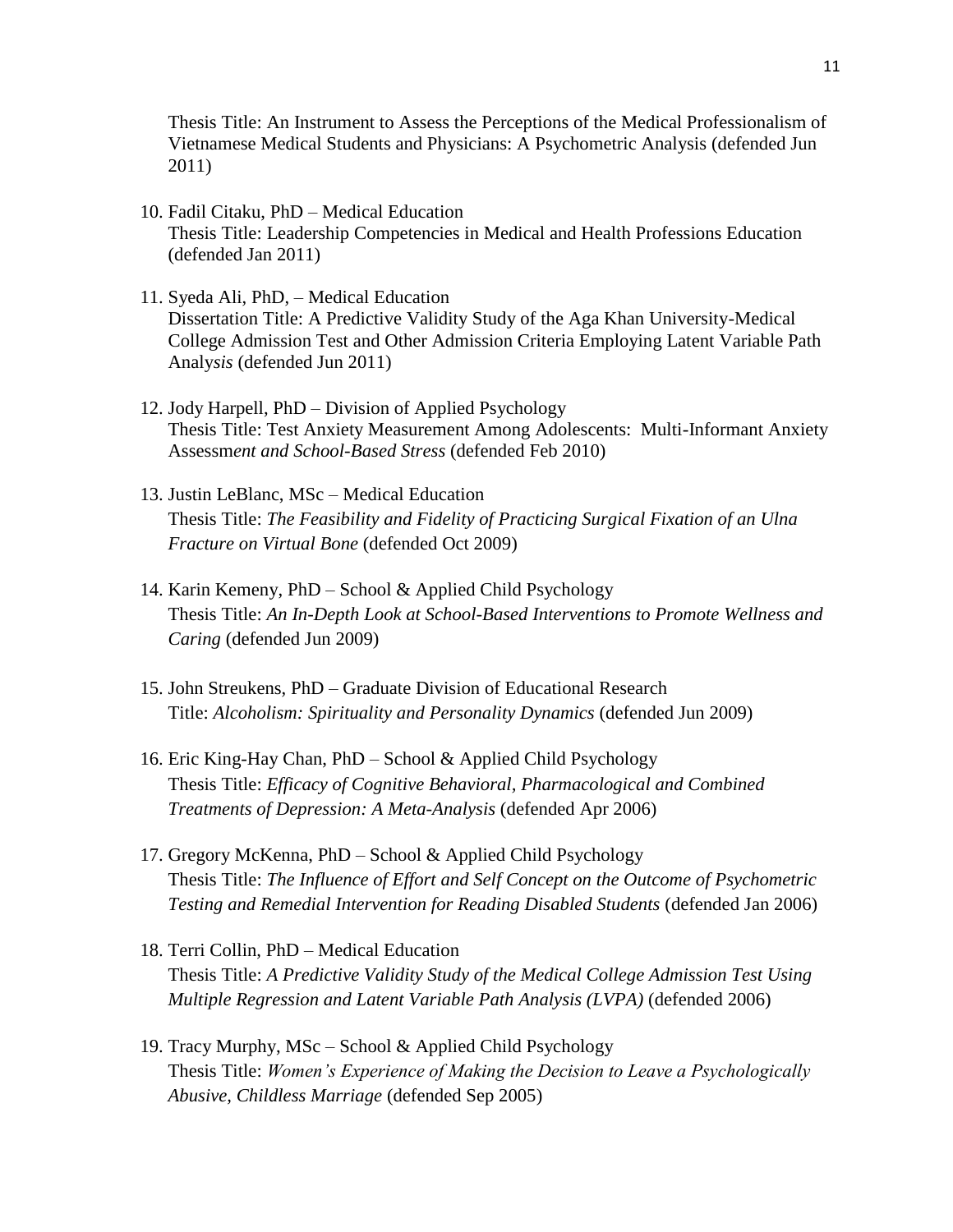- 20. Terri Scoville, MSc School & Applied Child Psychology Thesis Title: *Superwoman is Sick: The Life Experience of Women with Fibromyalgia* (defended Jul 2005)
- 21. Alishia Alibhai, MSc Department of Psychology Thesis Title: *Tendencies Towards under Helping Following a Mild Provocation: A Behavioural Investigation into the Nature of Revenge between Strangers Versus Intimates* (defended 2005)
- 22. Karen MacMillan, PhD Counselling Psychology Thesis Title: *The Application of Structural Equation Modeling Techniques with Longitudinal Research Designs* (defended Apr 2004)
- 23. Victoria Plouffe, MSc School & Applied Child Psychology Thesis Title: *The Use of the Canadian Cognitive Abilities Test (CCAT) Administered Off-Level to Predict Future Achievement of Gifted Students* (defended Apr 2004)

#### *Internal/External Examiner:*

- 1. Kyler Rasmussen, PhD Social Psychology Thesis Title: *Accommodating Complexity: Adapting Accommodation Theory to Capture Responses to Specific Transgressions* (defended May 2016)
- 2. April Nottell, PhD School & Applied Child Psychology Thesis Title: *Childhood Indicators in Developing Anti-Social Personality Disorder: A Meta-Analysis of Published Research* (defended Jan 2010)
- 3. Heather Guterson, Applied Psychology Program Campus Alberta Thesis Title: *Oh, Kids Will be Kids: A Literature Review on Bullying in Public Schools* (Apr 2010)
- 4. Amanda Bolton, PhD Psychology Thesis Title: *Individual Differences in the Effects of Playing Violent Video Games: Specific Play Rehearsals and Changes in Aggression* (defended Apr 2009)
- 5. Dawn Furlong, MSc Counselling Psychology Thesis Title: *The Impact of Timing of Parenthood on Relationship Satisfaction* (defended Jun 2008)
- 6. Andrea Vallevand, PhD Medical Education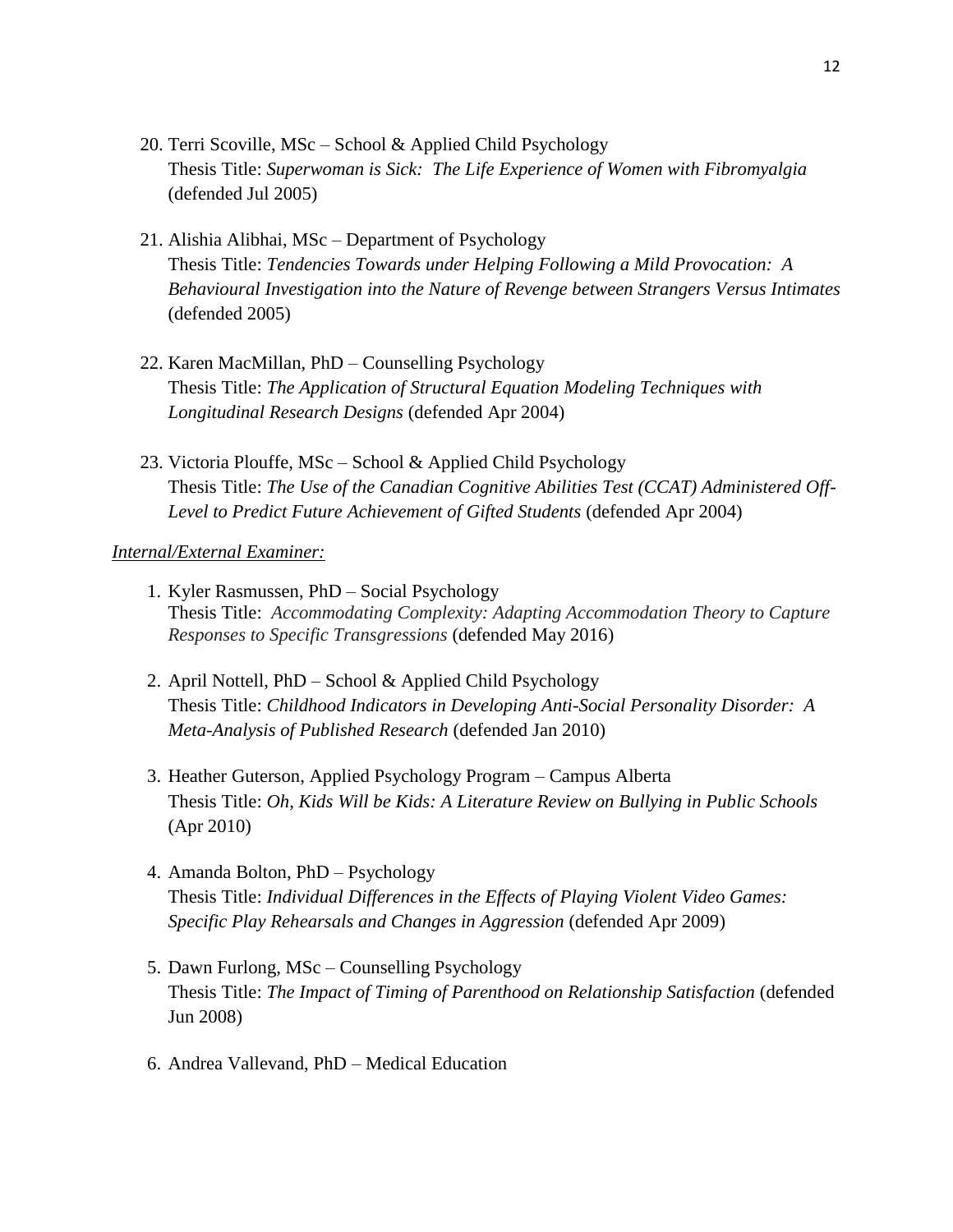Thesis Title: *Reliability and Sources of Errors in Assessing Physician Performance in an Objective Structured Clinical Examination: A Generalizability Theory Analysis* (defended Jan 2008)

- 7. Adam Peets, MSc Medical Education Thesis Title: *Re-Evaluating the Intensive Care Unit Curriculum for Rotating Residents* (defended Nov 2007)
- 8. Tara McNeil, MSW Clinical Practice Oral Exam (defended Sep 2007)
- 9. Raina Messinger, MSW Social Work Thesis Title: *A Woman's Path Back to Being a Mother* (defended Jul 2007)

#### *Neutral Chair:*

- 1. Daniel Niven, PhD Community Health Sciences Candidacy Exam (March 2014)
- 2. Deyaa Morsy, PhD Immunology Title: *Functional Characterization of Murine CD20* (defended Mar 2012)
- 3. Kiran Pohar Manhas, PhD Community Health Sciences Title: *The Ethics of Transition: Human, Ethical and Legal Perspectives on Responsibility in the Move to Pediatric Home Care* (defended Jun 2011)
- 4. Alicia Ponton-Carss, MSc Medical Education Title: *Assessment of Communication, Professional and Surgical Skills in an Objective Structured Performance Related Examination (OSPRE): A Psychometric Study* (defended Sep 2008)
- 5. Teresa Trotter, MSc Medical Education Title: *Evaluation of a Teaching Module to Enhance Family Physician Involvement in the Distribution of Adjuvant Aromatase Inhibitors after Tamoxifen in Post-Menopausal Breast Cancer Patients in Southern Alberta* (defended Oct 2008)
- 6. Olga Sutherland, PhD Counselling Psychology Title: *Therapeutic Collaboration: Conversation Analysis of Couples Therapy* (defended Jun 2008)
- 7. Hayli Stock, MSc Educational Psychology Title: *Do Plinkers Live in Trees?* (defended Jul 2007)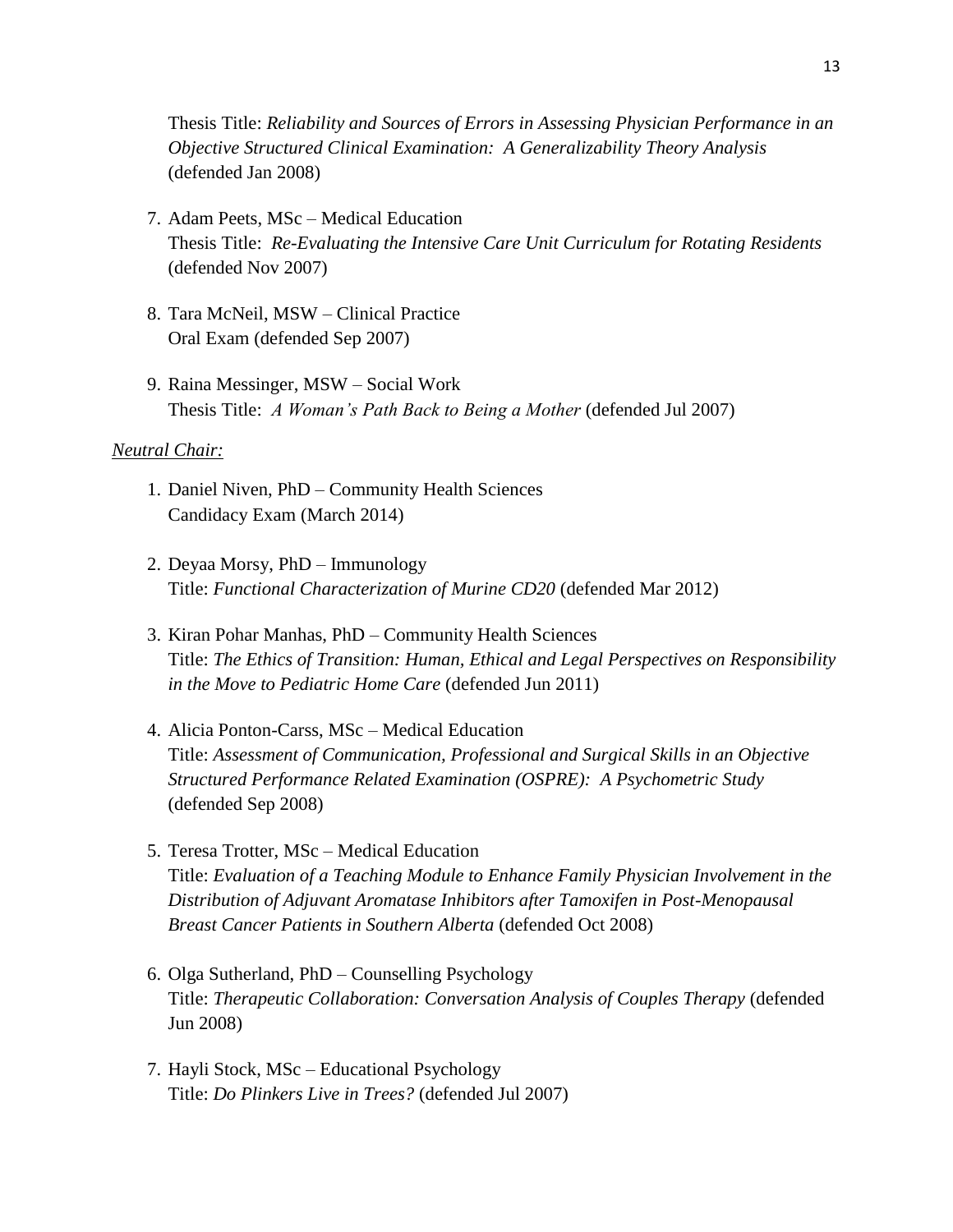# **ADMINISTRATIVE RESPONSIBILITIES**

### **i. Departmental**

| Feb 2017              | <b>Recruitment Review Committee</b>                                                                                                                                                                                                         |
|-----------------------|---------------------------------------------------------------------------------------------------------------------------------------------------------------------------------------------------------------------------------------------|
|                       | Selection of applicant to Medical Education Chair                                                                                                                                                                                           |
| March 2016<br>To 2017 | Department of Community Health Sciences Application Review Committee<br>Review applications to graduate programs                                                                                                                            |
| Sep 2012<br>To 2015   | Department of Community Health Sciences Graduate Education Committee<br>Chair monthly meetings on graduate education                                                                                                                        |
| Sep 2013<br>To 2015   | Peer Mentor to new students entering CHS program                                                                                                                                                                                            |
| Jan 2013              | <b>Assessor for Tenure Applications</b><br>Reviewed 3 tenure applications                                                                                                                                                                   |
| Jan 2013              | Institute of Public Health Reviewer<br>Reviewing faculty members' applications for tri-council funding                                                                                                                                      |
| Jan 2013              | Institute of Public Health Mentor<br>Regular meetings with my mentee                                                                                                                                                                        |
| Sep 2012<br>To 2015   | Graduate Program Director for the Department of Community Health Sciences<br>Responsible for monitoring the progress of all students enrolled in MSc and PhD<br>programs to promote excellence in every aspect of graduate student training |
| Sep 2012<br>To 2015   | Institute of Public Health and Community Health Sciences Seminar Series<br>Organizing weekly presentations                                                                                                                                  |
| Sep 2012<br>To 2015   | Department of Community Health Sciences Executive Committee<br>Reviewing policies and procedures pertaining to the department                                                                                                               |
| Sep 2012<br>To 2015   | <b>Faculty of Graduate Sciences Committee</b><br>Reviewing policies and procedures pertaining to Faculty of Medicine graduate<br>students                                                                                                   |
| Sep 2011              | Chair of Medical Education Wednesday Seminar Series Committee                                                                                                                                                                               |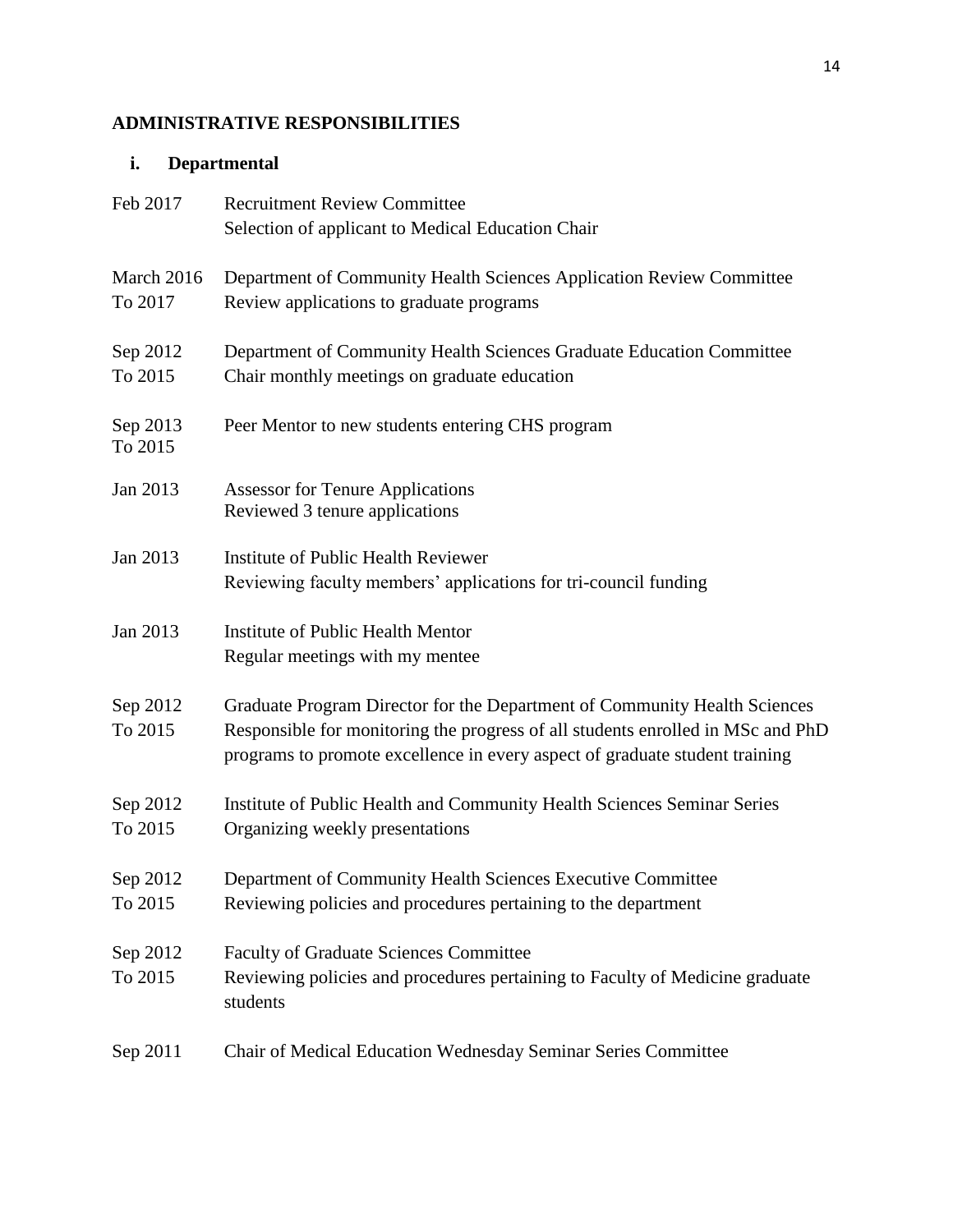| To 2014  | Organizing weekly presentations for Medical Education and Research Seminar<br>Series and obtained Registration with the Maintenance of Certification Program<br>through the Royal College of Physicians and Surgeons of Canada |
|----------|--------------------------------------------------------------------------------------------------------------------------------------------------------------------------------------------------------------------------------|
| Jan 2015 | Member of Search and Selection Committee                                                                                                                                                                                       |
| To March | Selecting and interviewing candidates for academic Medical Education position in<br><b>Community Health Sciences department</b>                                                                                                |
| Sep 2011 | Member of Search and Selection Committee                                                                                                                                                                                       |
| To Oct   | Selecting and interviewing candidates for academic Social Scientist position in<br><b>Community Health Sciences department</b>                                                                                                 |
| Oct 2010 | <b>Selection Committee Member</b>                                                                                                                                                                                              |
|          | Selecting and interviewing candidates for academic position in medical education                                                                                                                                               |
| Sep 2003 | Coordinator of Applied Psychology Library                                                                                                                                                                                      |
| To 2005  | Responsible for ordering library materials                                                                                                                                                                                     |
| Mar 2003 | <b>Graduate Application Review Committee</b>                                                                                                                                                                                   |
| To 2009  | Reviewing applications to the Applied Psychology Graduate Programs                                                                                                                                                             |

# **ii. Faculty**

| Sep 2012   | Member of Faculty of Graduate Student Council                                               |
|------------|---------------------------------------------------------------------------------------------|
| To 2015    | Reviewing policies and procedures pertaining to graduate students                           |
| Apr 2012   | Adjudicator for Bachelor of Health Sciences Honour's Thesis Students<br>Marked three theses |
| Mar 19     | <b>Graduate Award Competition Scholarship Committee</b>                                     |
| 2012       | Reviewed 42 student award applications                                                      |
| Jul 2012   | Nominating Committee                                                                        |
| To Present | Selecting candidates for faculty committees                                                 |
| Feb 2012   | Undergraduate Medical Education Student Appeal Review Committee                             |
| To Present | Recommend student remediation (both Chair and committee member)                             |
| Sep 2009   | Medical Education Representative for UME Clerkship Committee                                |
| To 2013    | Attending monthly meetings (2 hrs each month)                                               |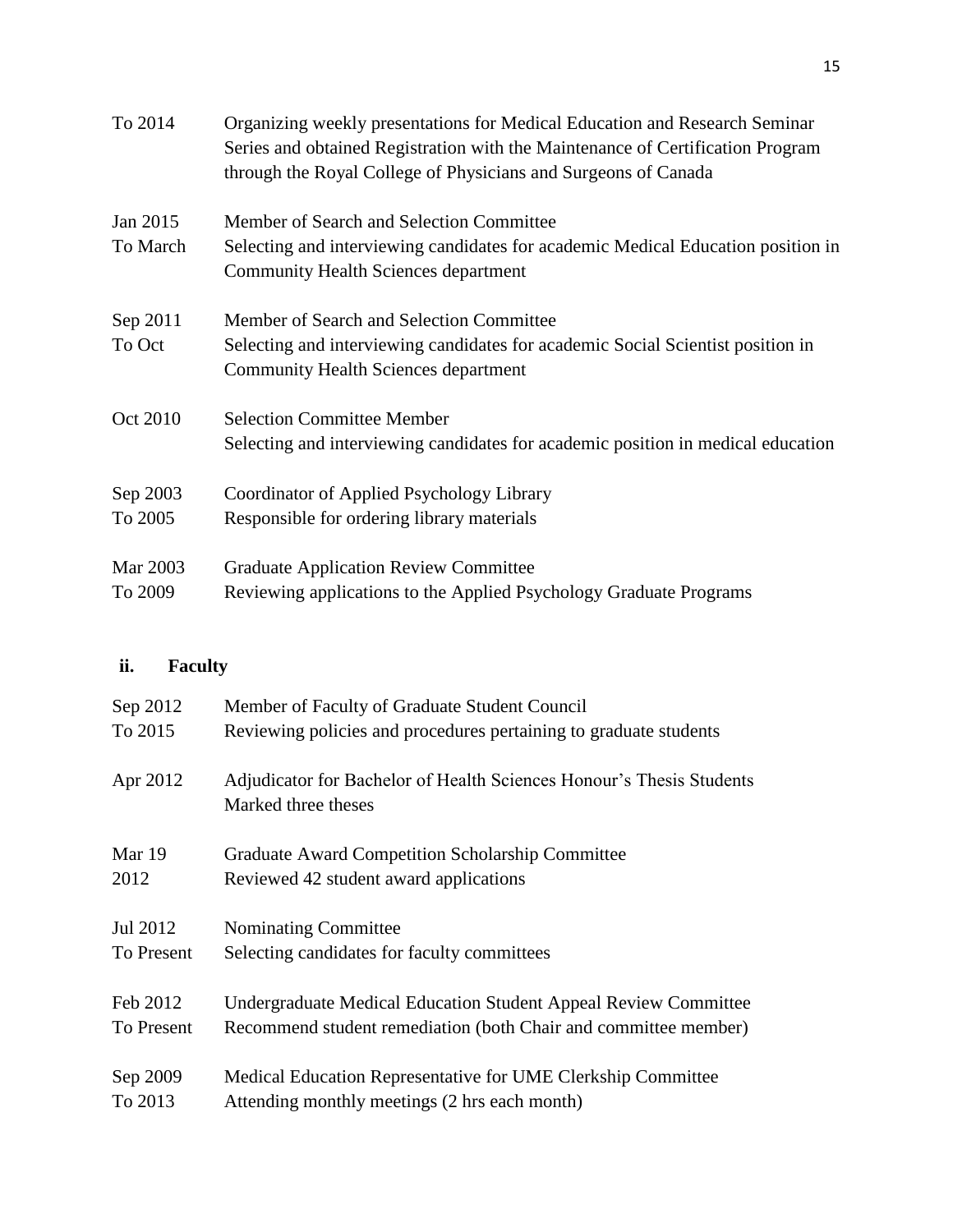| 2011<br>To Present      | Member of the Executive Faculties Council<br>Selected to represent Faculty of Medicine                                                                     |
|-------------------------|------------------------------------------------------------------------------------------------------------------------------------------------------------|
| Sep 2011                | Evaluation of Preceptor Teaching of Clerks in Procedural Skills Course<br>Conducting and reporting the evaluation of teaching in the Medical Skills Centre |
| Mar 2011                | Interviewer, Multiple Mini Interviews<br>10 hrs                                                                                                            |
| Jan 2011                | Departments of Anesthesiology and Surgery<br>Presentation to residents on survey research                                                                  |
| <b>Nov 2010</b>         | Departments of Anesthesiology and Surgery<br>Presentation to residents on medical education and research                                                   |
| Sep 2010                | Evaluation of Undergraduate Medical Education, Course 8<br>Conducted focus groups and wrote a report to Undergraduate Medical Education                    |
| Oct 2010                | Department of Pediatrics<br>Presentation to staff on medical education and research                                                                        |
| <b>May 2010</b>         | Examiner, surgical Skills Core Curriculum Exam<br>4 hrs                                                                                                    |
| Sep 2007<br>To 2009     | Faculty representative for Faculty Association of the University of Calgary<br>Representing interests of the Faculty of Education                          |
| Sep 2006<br>To Jan 2007 | Faculty of Education Ethics Review Committee<br>Reviewing faculty and student ethics applications                                                          |
| Oct 2006<br>To 2009     | Research Advisory Committee in Faculty of Education<br>Awarding travel funds and promoting faculty research                                                |
| Sep 2004<br>To 2005     | <b>Faculty of Education</b><br>Elected member of the Faculty of Education Advisory Committee                                                               |
| Sep 2003<br>To 2004     | <b>Faculty of Education Representative</b><br>Attending the Faculty of Social Sciences Council Meetings                                                    |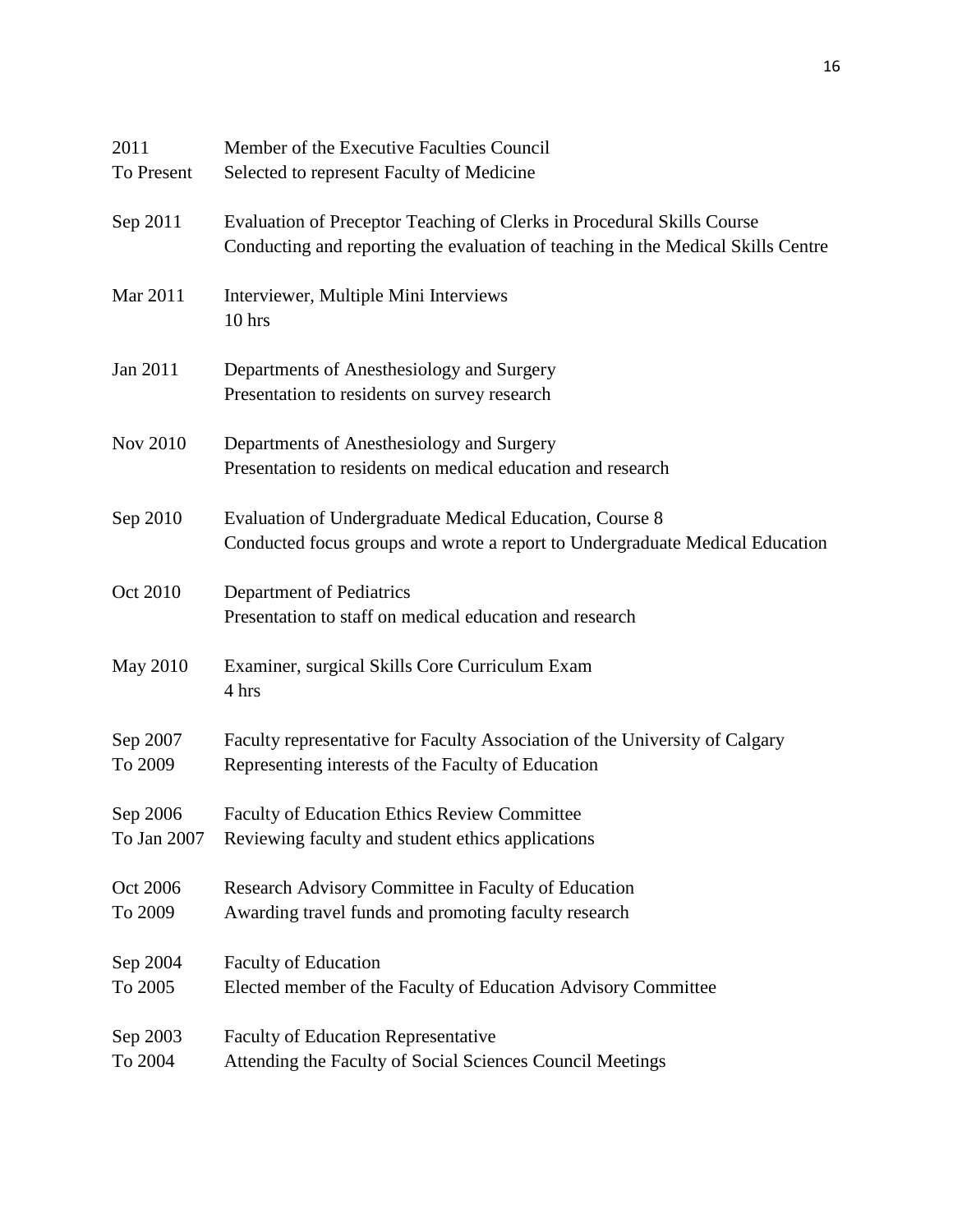# iii. **University**

| Feb 2014   | University of Calgary Research Grants Committee                                 |
|------------|---------------------------------------------------------------------------------|
| To present | Reviewing funding applications                                                  |
| Jan 2011   | Faculty of Medicine Representative to the U of C Senate                         |
|            | To Nov 2011 Attending monthly meetings                                          |
| Oct 2010   | University of Calgary Counselling Centre                                        |
|            | Presentation to staff on supporting students experiencing abusive relationships |
| May 2011   | Presenter at Faculty of Nursing Research Meeting                                |
|            | Invited to give a presentation on measurement to faculty                        |
| May 2007   | The Learning Centre                                                             |
|            | Presentation on Student Ratings to university faculty                           |
| Feb 2006   | U of C Master of Teaching Series                                                |
|            | Presentation on school bullying for students in teaching program                |
| Nov 2005   | U of C Student Housing                                                          |
|            | Presentation on school bullying for families living at U of C residence         |
| Feb 2004   | University of Calgary Lunch Talk (1 hr)                                         |
|            | Bullying and the Power of Peers                                                 |

# **iv. Hospital**

| Nov 2014   | Child and Youth Advisory Council (CAYAC)                              |
|------------|-----------------------------------------------------------------------|
| Jan 2015   | Consultation with youth regarding their hospital experiences          |
| Nov 2011   | KidSIM-Aspire Research Team Meetings                                  |
| To Present | Attending 4 meetings yearly to support research program on simulation |

# **v. Other**

| Apr 2017 | Final Nominee for Manning Innovation Award              |
|----------|---------------------------------------------------------|
|          | Invited to present at Rotary Club meeting, Calgary West |

Apr 2016 Final Nominee for Manning Innovation Award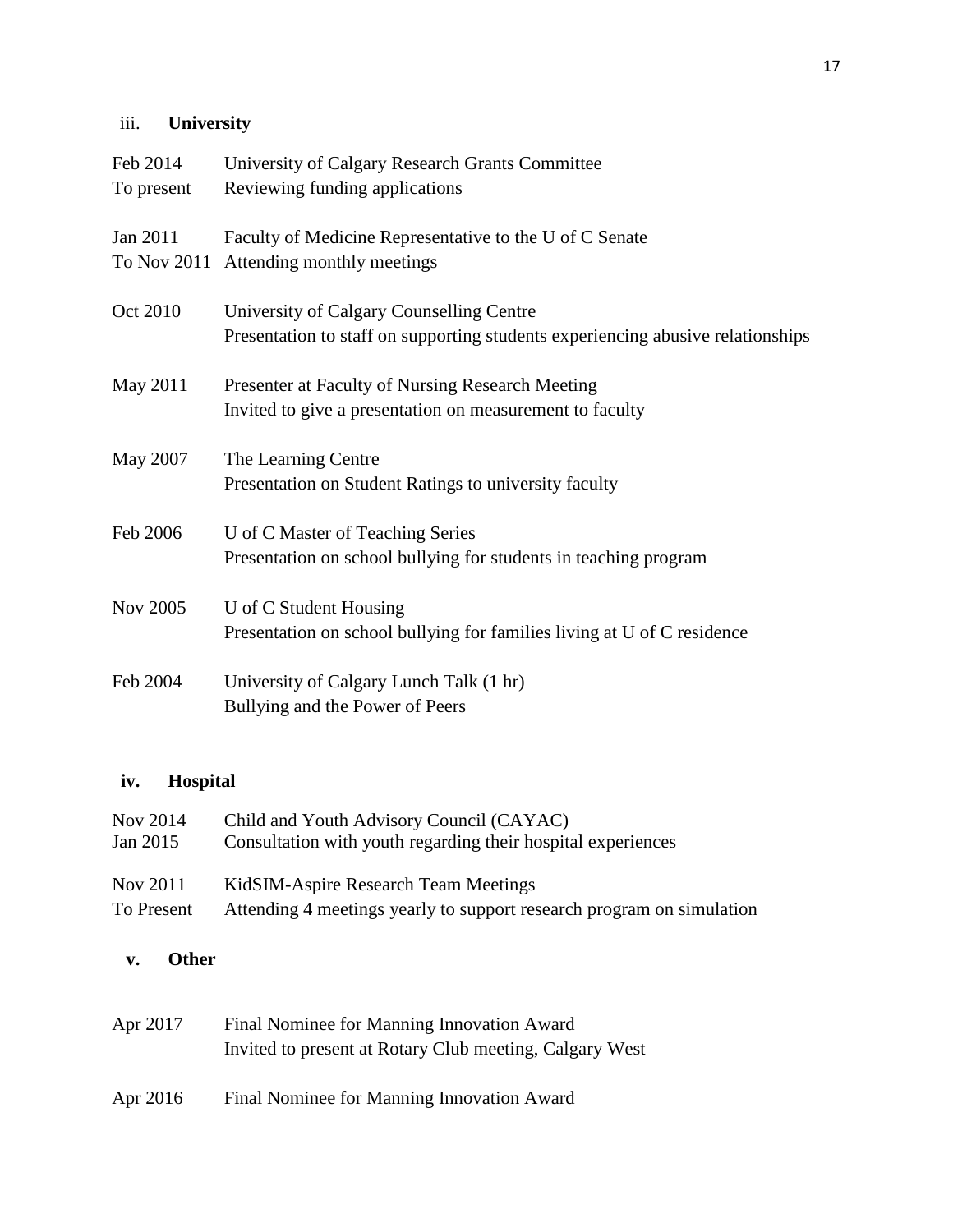|                     | Invited to present at Rotary Club meeting, Calgary West                                                                                                                              |
|---------------------|--------------------------------------------------------------------------------------------------------------------------------------------------------------------------------------|
| Apr 2016            | Western Regional First Robotics Competition, Calgary<br>Judge and presenter                                                                                                          |
| Jan 2013            | Awards Assessor for Canadian Conference on Medical Education<br>Assessing two sessions of the conference to select award winners                                                     |
| 2010<br>To 2011     | Master of Public Health Program in Mwanza, Tanzania<br>Establishing and teaching a program for health professionals                                                                  |
| Nov 2010            | Cyberbullying Know More Conference Calgary Police Service<br>Presenting on understanding and managing cyberbullying to government and<br>security officials                          |
| Sept 2009           | Presentations to Faculty at St. Mary's University College<br>21-hour presentations on Course Instructor Evaluations and Balancing Research,<br>Publishing, Teaching, and Family Life |
| Feb 2008            | Professional Education Committee for Psychologists' Association of Alberta<br>Coordinating volunteers for teacher's convention                                                       |
| Sep 2007            | Co-chair of the Psychologists' Association of Alberta Public Education<br>Committee                                                                                                  |
| To 2009             | Organizing workshops and media work                                                                                                                                                  |
| Sep 2002<br>To 2009 | Representative at the Action Committee Against Violence<br>Chairing community meetings on school bullying                                                                            |
| June 2004           | Canadian Association of School Psychologists                                                                                                                                         |
| To 2009             | Elected member of the Executive Committee                                                                                                                                            |

# **VI. PROFESSIONAL ACTIVITIES**

### **i. Membership in professional and learned societies**

Institute for Public Health Canadian Register of Health Service Providers in Psychology Canadian Psychological Association (past member) American Psychological Association (past member) Canadian Association of School Psychology (past member)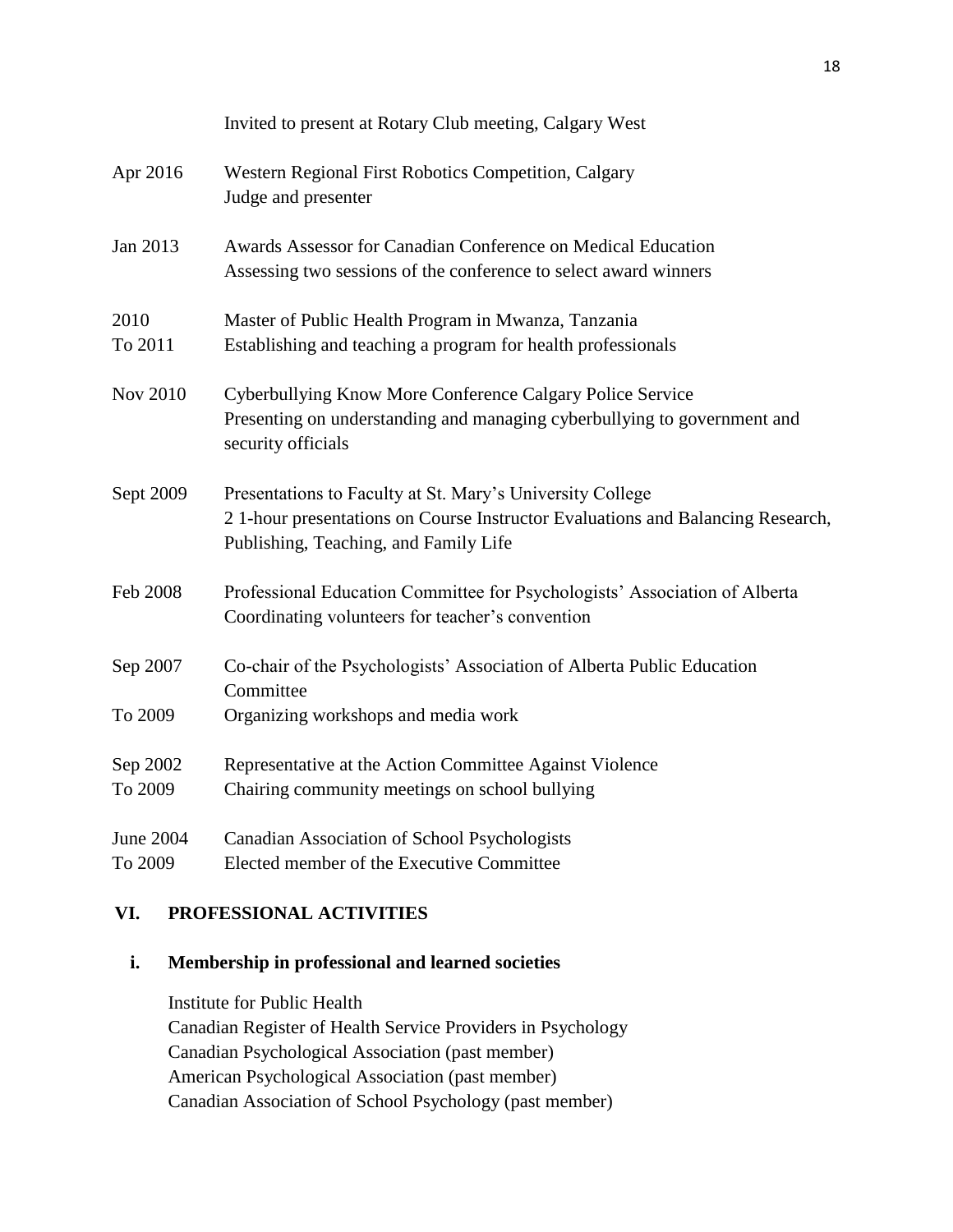College of Alberta Psychologists Psychologists' Association of Alberta

### **ii. Professional service**

| 2006       | Examiner and Chair for the College of Alberta Psychologists                 |
|------------|-----------------------------------------------------------------------------|
| To Present | Examining and chairing examinations for candidates in oral licensing exams. |

# **Grant panels**

| 2013       | Hong Kong Food and Health Bureau                                                                                                              |
|------------|-----------------------------------------------------------------------------------------------------------------------------------------------|
| To Present | Reviewing applications for funding                                                                                                            |
| Sep 2013   | Alberta Center for Child, Family, and Community Research<br>Reviewed applications for funding                                                 |
| Sep 2011   | Member of Review Committee for Aid to Scholarly Journals Competitive<br>Funding<br>Reviewed 40 SSHRC applications and selected 10 for funding |
| Oct 2003   | University of Calgary Representative to the Alberta Advisory Committee                                                                        |
| To 2005    | for Educational Studies                                                                                                                       |
|            | Reviewing proposals for research to allocate grants                                                                                           |

# **Grant review**

| Feb 2012            | <b>Research Foundation Flanders</b><br>Reviewed postdoctoral fellowship application                               |
|---------------------|-------------------------------------------------------------------------------------------------------------------|
| Dec 2011            | <b>SSHRC</b> Reviewer<br>Providing third party decision on proposals for funding                                  |
| Dec 2011            | <b>Cross-Faculty Meeting on SSHRC Funding</b><br>Invited to present tips on writing successful SSHRC applications |
| Dec 2006<br>To 2007 | Canadian Council on Learning<br>Reviewed 50 proposals for funding                                                 |

### **Journal reviews**

- 1. IEEE
- 2. Robotica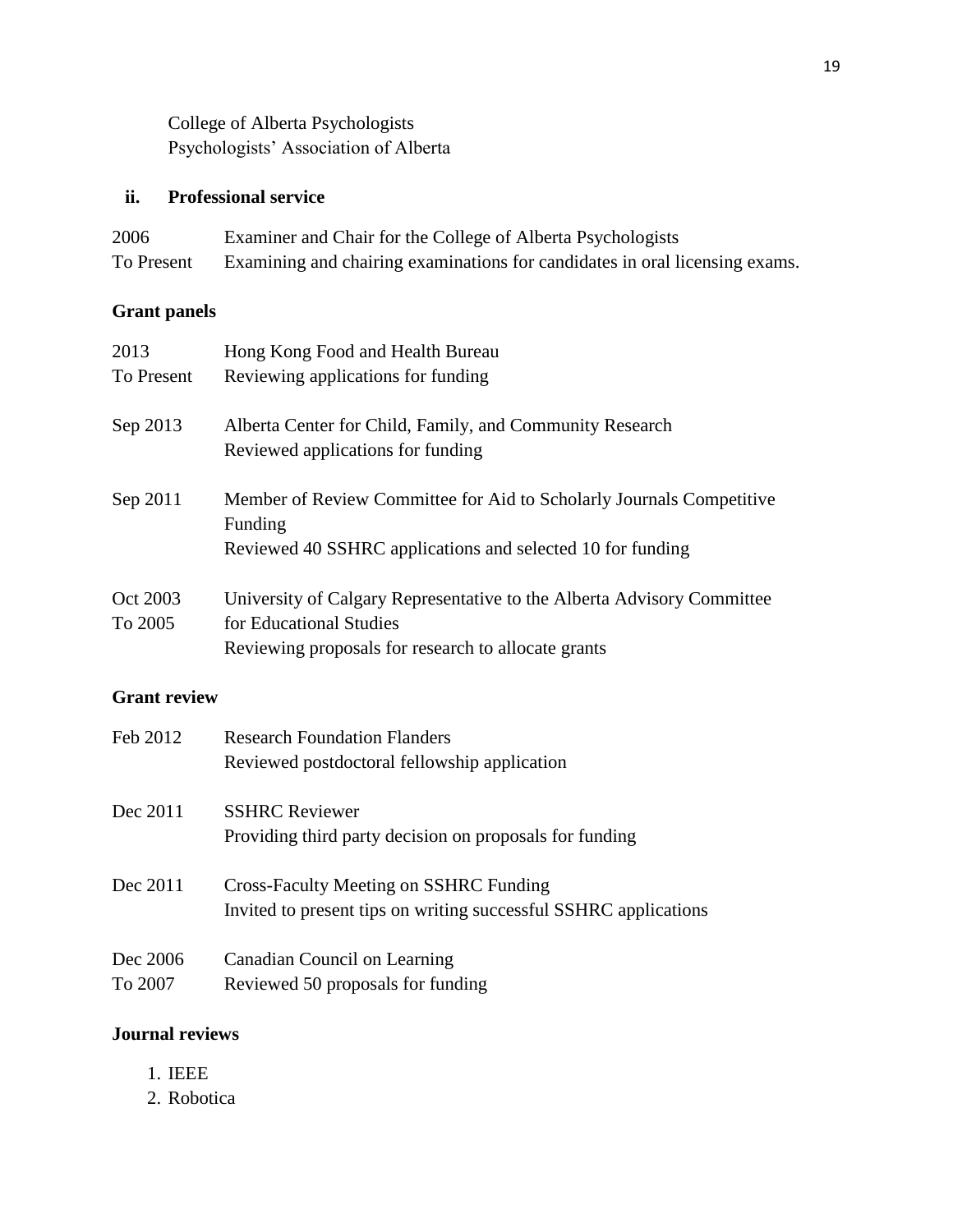- 3. BMC Public Health
- 4. Journal of Multidisciplinary Healthcare
- 5. Developmental Psychology
- 6. Journal of Educational Administration
- 7. Educational Research and Reviews
- 8. Advances in Health Sciences Education
- 9. Children and Youth Services Review
- 10. Criminal Justice and Behavior
- 11. BMC Medical Education
- 12. Aggressive Behavior
- 13. Youth & Society
- 14. Medical Education
- 15. European Journal of Psychology of Education
- 16. Canadian Council on Learning
- 17. Alberta Journal of Educational Research
- 18. Canadian Journal of Education
- 19. Canadian Journal of Counseling
- 20. Educational Research Journal
- 21. Journal of Early Adolescence
- 22. Journal of Educational Thought
- 23. Journal of Psychological Assessment
- 24. McGill Journal of Education
- 25. Manitoba Medical Service Foundation
- 26. Journal of Orthopsychiatry
- 27. 2TCRecord
- 28. Canadian Journal of Higher Education
- 29. Educational Research
- 30. Exceptionality Education
- 31. International Journal of Biosciences, Psychiatry and Technology
- 32. Journal of Adolescent Health
- 33. Paediatrics and Child Health
- 34. Current Psychiatry Reviews
- 35. Canadian Council of Medical Education (research abstracts)

### **Editorships**

| 2015       | <b>Editorial Board Member of Health Professions Education</b> |
|------------|---------------------------------------------------------------|
| To Present | Reviewing manuscripts for publication                         |
|            |                                                               |
| 2013       | Editorial Board Member of Advances in Robotics and Automation |
| To Present | Reviewing manuscripts for publication                         |
|            |                                                               |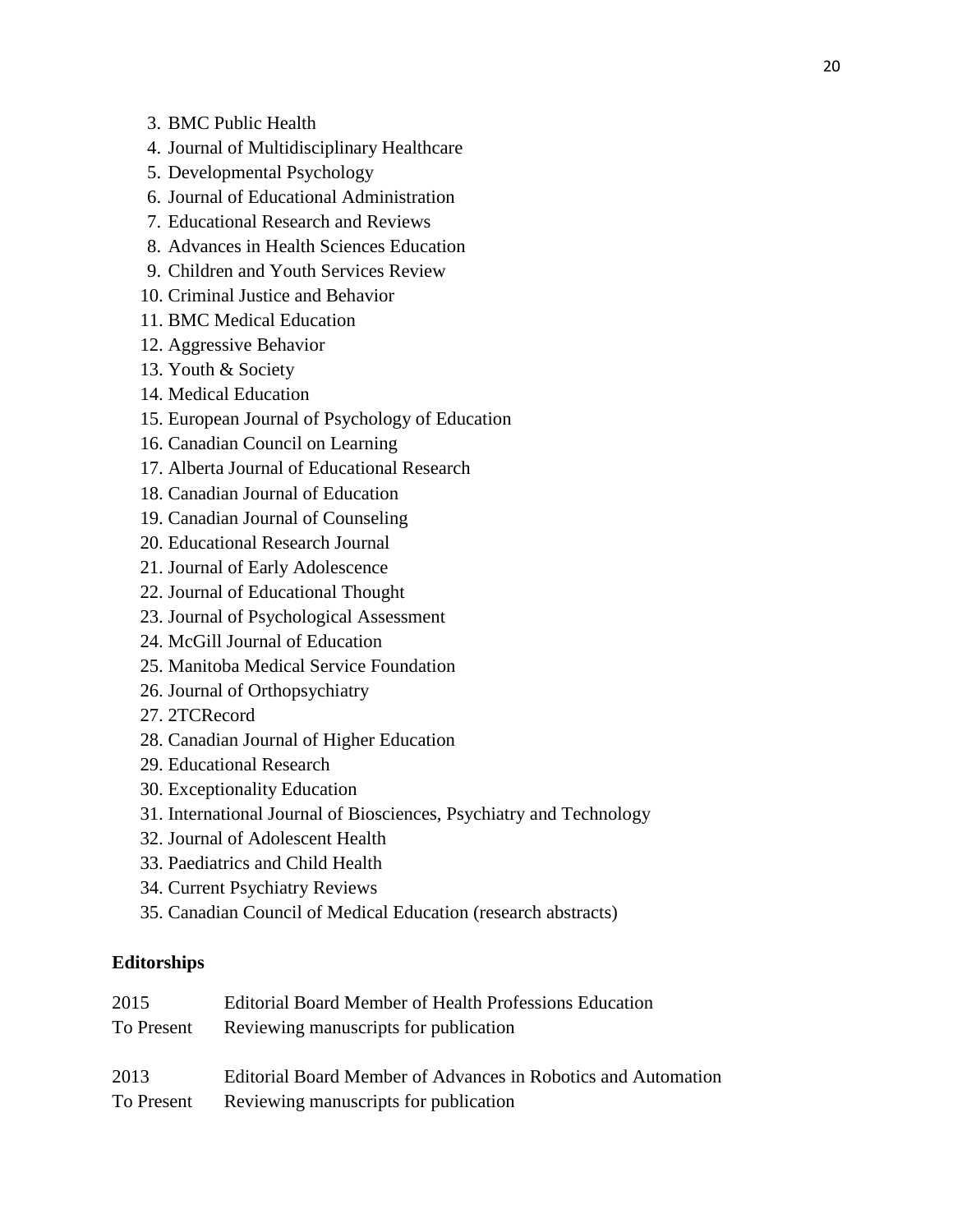| 2012               | Associate Editor of the Canadian Journal of School Psychology                      |
|--------------------|------------------------------------------------------------------------------------|
| To Present         | Providing reconciliatory decisions on manuscripts                                  |
| 2011<br>To Present | Member of the Editorial Board of Assessment and Evaluation in Higher<br>Education  |
|                    | Reviewing manuscripts for publication                                              |
| 2010               | Associate Editor of the Canadian Medical Education Journal                         |
| To Present         | Reviewing manuscripts for publication                                              |
| 2008               | International Journal of Biosciences and Technology                                |
| To Present         | <b>Editorial Board Member</b>                                                      |
| 2008               | Senior Associate Editor of the Canadian Journal of School Psychology               |
| To Present         | Reviewing manuscripts for publication                                              |
| Sep                | <b>Consulting Editor</b>                                                           |
| 2004               | Proceedings from the Education and Diversity Series in Faculty of Education        |
|                    | National and international committees                                              |
| Sep 2010           | Institute for Security, Privacy and Information Assurance                          |
| To 2015            | Member                                                                             |
| <b>May 2010</b>    | Member of Conference Organizing Committee for Alberta Centre for Child,            |
|                    | Family, and Community Research                                                     |
|                    | Organizing the 11-13 Community Conference                                          |
| Sep 2007           | <b>School Health Research Network Member</b>                                       |
| To 2008            | Attending monthly school health network meetings                                   |
| Jan 2006           | <b>Brenda Strafford Board</b>                                                      |
| To 2008            | Member                                                                             |
| Jan 2004           | <b>Consultant to Carfra and Lawton Law Firm</b>                                    |
| To 2006            | Providing research information on bullying to inform a trial case                  |
| <b>Nov 2006</b>    | World Conference on Prevention of Family Violence                                  |
|                    | Invited to speak as an expert on violence to Education Ministers and other experts |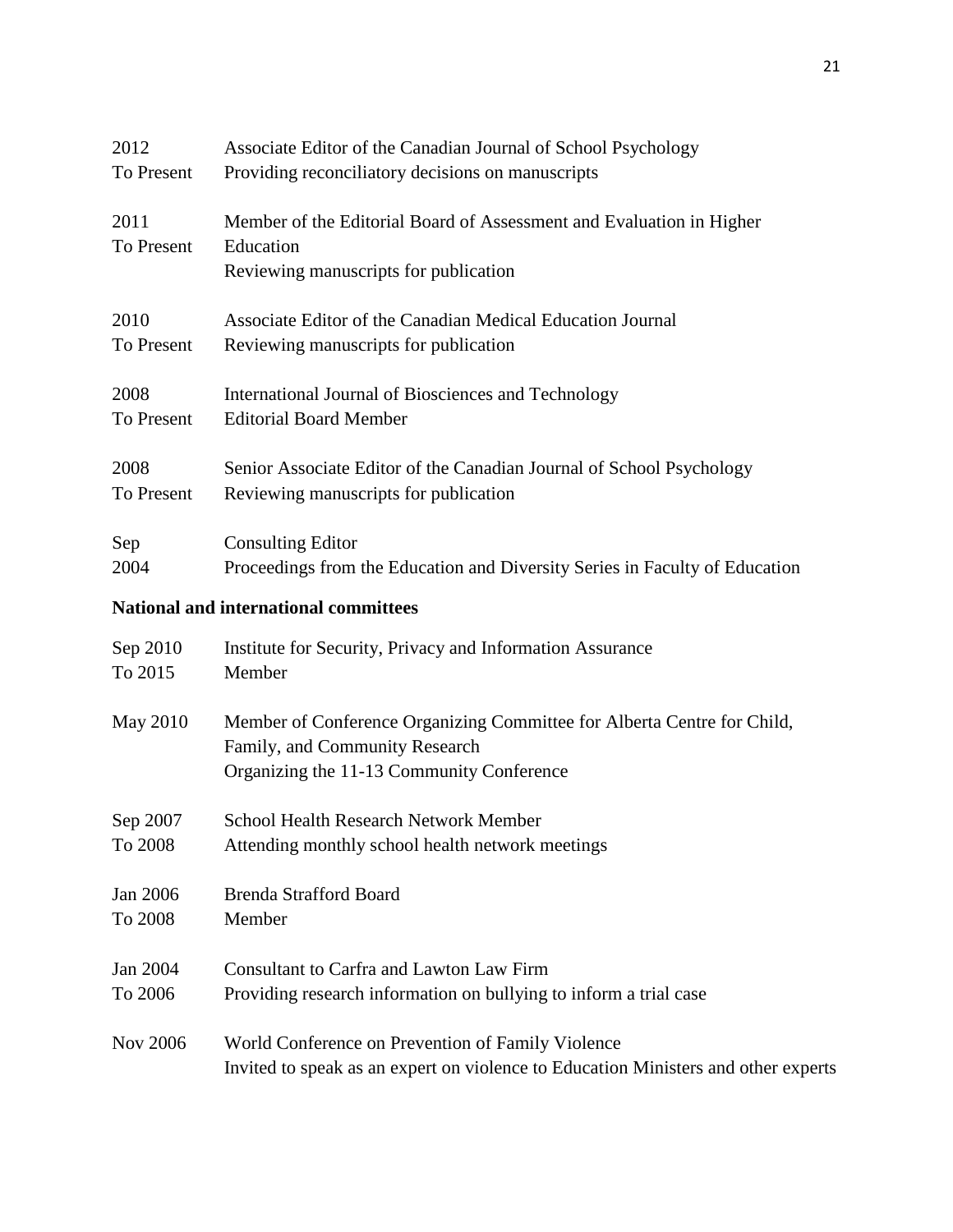#### **Government agencies**

Mar 2004 Alberta Round Table Discussion on Family Violence and Bullying Discussed service delivery with government and community agency representatives

### **VII. RESEARCH SUPPORT**

- 1. Ali, S., Hartling, L., Curtis, S. J., Shannon, S., Hsing, J., **Beran, T. N**., Graham, T., & Perry, S. (2017). Grant submitted to Women and Children's Health Research Institute.
- 2. Drefs, M., **Beran, T. N**., Arthur, N., & Walsh, C. (2016-2021). *Examining the use of interprofessional teams in higher education: How team members influence diagnostic decision-making*. Grant received from the Social Sciences and Humanities Research Council of Canada (SSHRC). \$175,231.
- 3. Stinson, J., Jibb, L. & **Beran, T.N.** (2015). *Using a humanoid robot to reduce procedural pain and distress in children with cancer: A pilot randomized controlled trial.*  SickKids Pain Centre SEED Grant. \$24,406.88.
- 4. McCrimmon, A. W., Weiss, J., Cappadocia, M. C., & **Beran, T. N.** (2013). *Adding injury to insult: An exploration of risk factors for peer victimization in children with Autism Spectrum Disorder.* Social Sciences and Humanities Research Council of Canada (SSHRC) Insight Development Grant. Ranked 2nd in Canada. \$74,122
- 5. **Beran, T. N.**, Drefs, M. & Kaba, A. (2013). *Conformity to the majority: Peer impact on the clinical judgment of school psychologists-in-training.* Grant received from the University of Calgary Research Grants Committee SEED Grant. \$16,725
- 6. Shariff, S., Manley-Casimir, M., Harris, W., Beheshti, J., Carnevale, F., Large, A., Talwar, V., Van Praagh, S., Fraser, D., O'Neill, J., Rule, C., Hall, M., & **Beran, T. N.** (2011). *Defining the lines on cyberbullying: Keeping kids out of court by comparing legal responses with motivation, moral development and legal literacy of digital natives.* Grant received from the Insight Grants Social Sciences and Humanities Research Council of Canada (SSHRC). \$497,509
- 7. Hecker, K., Read, E., Read, M., & **Beran, T. N.** (2011). *Assessing the assessments: Are we evaluating what is really important in veterinary clinical rotations?* Grant received from the Veterinary Medicine Education Research Grant. \$12,945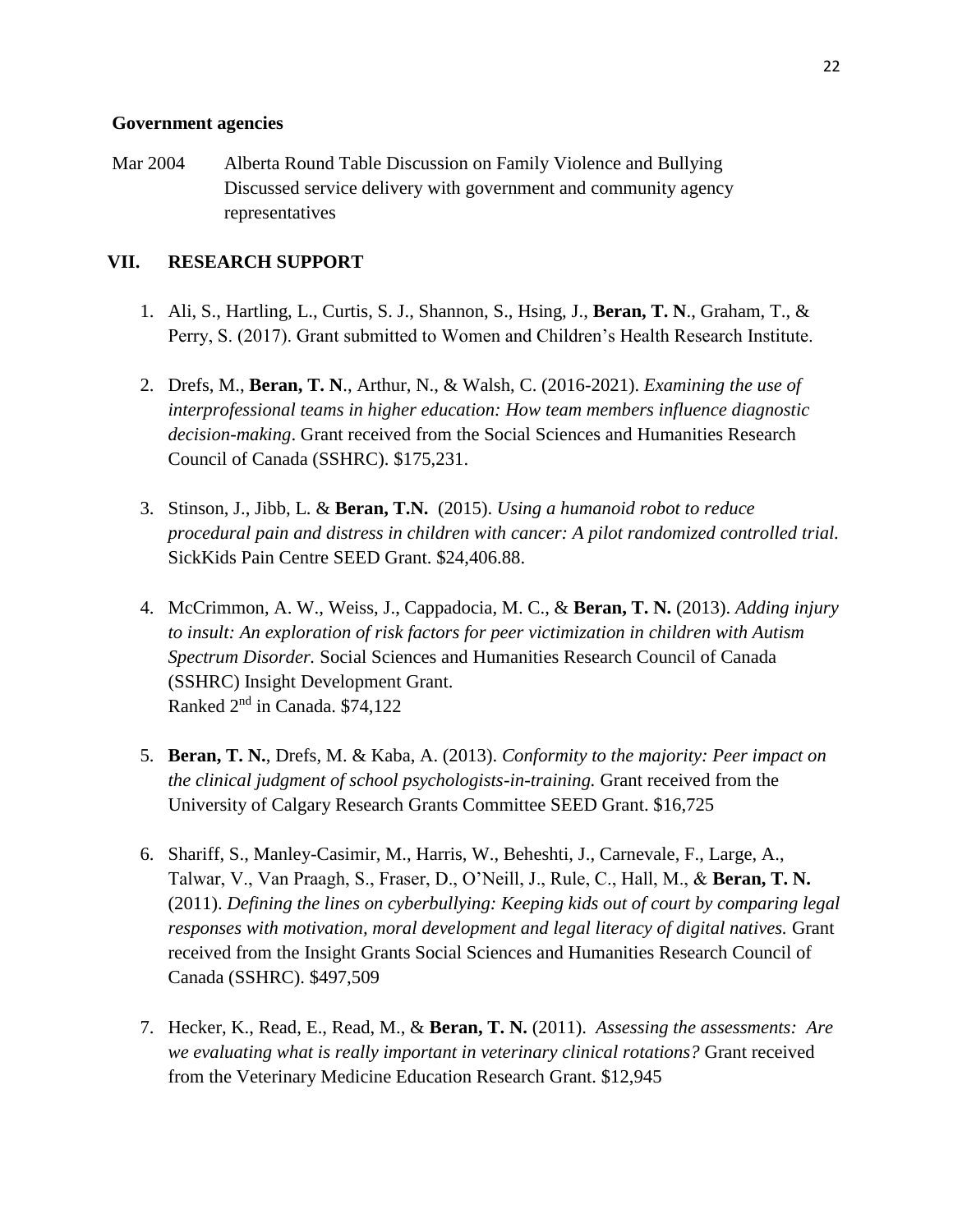- 8. Hecker, K. & **Beran, T. N.** (2011). *Redevelopment of the Bachelor Health Sciences Biostatistics course.* Grant received from the Learning Commons SEED Fund. \$6,000
- 9. Amin, H. & **Beran, T. N.** (2011). *Impact of simulation-based skill acquisition instruction (SSAI) on competence in performing effective manual mask ventilation (MMV) in a randomized group of Neonatal Resuscitation Program (NRP) providers.* Grant received from the Canadian Pediatric Society Education Department. \$25,000
- 10. **Beran, T. N.** & Drefs, M. (2011). *Conformity to the majority: Peer impact on students' development of knowledge and behaviors.* Grant received from the Social Sciences and Humanities Research Council of Canada (SSHRC) Ranked 2nd in Canada. \$45,536
- 11. Hecker, K., **Beran, T. N.** & Coe, J. (2011). *How to assess competencies across university programs: A proposed competency assessment framework.* Grant received from the University of Calgary Research Grants Committee. \$18,000
- 12. Mishna, F., Craig, W., **Beran, T. N.**, Pepler, D., & Wiener, J. (2010). *Motivations for cyberbullying: A longitudinal and multi-perspective inquiry.* Grant received from the Social Sciences and Humanities Research Council of Canada (SSHRC). \$203,630
- 13. Thurston, W. E., Roy, A., Patten, S., Tough, S., Crowshoe, L., & **Beran, T. N.** (2012). *Understanding depression among pregnant Aboriginal women: A constructivist grounded theory study in the Calgary.* Grant received from the Alberta Centre for Child, Family, and Community Research. \$40,000
- 14. Langevin, M., Rinaldi, C., Cummings, G., **Beran, T. N.**, & Given, L. (2008). *Understanding the psychological, emotional, and social consequences of stuttering in preschoolers.* Grant received from the Alberta Centre for Child, Family, and Community Research. \$40,000
- 15. Shariff, S., Zinga, D., Bouthillier, F., & **Beran, T. N.** (2008). *Developing an interactive virtual forum to study children's on-line interactions and stakeholder responsibilities to promote cybersafety for Canada's youngest technology users.* Grant received from the Social Sciences and Humanities Research Council. \$176,732
- 16. Rinaldi, C., **Beran, T. N.**, Boechler, P., da Costa, J., Leenaars, L., & Muth, T. (2008). *Peer bullying: An examination of parents' and adolescents' knowledge and communication.* Grant received from the Alberta Centre for Child, Family, and Community Research. \$39,458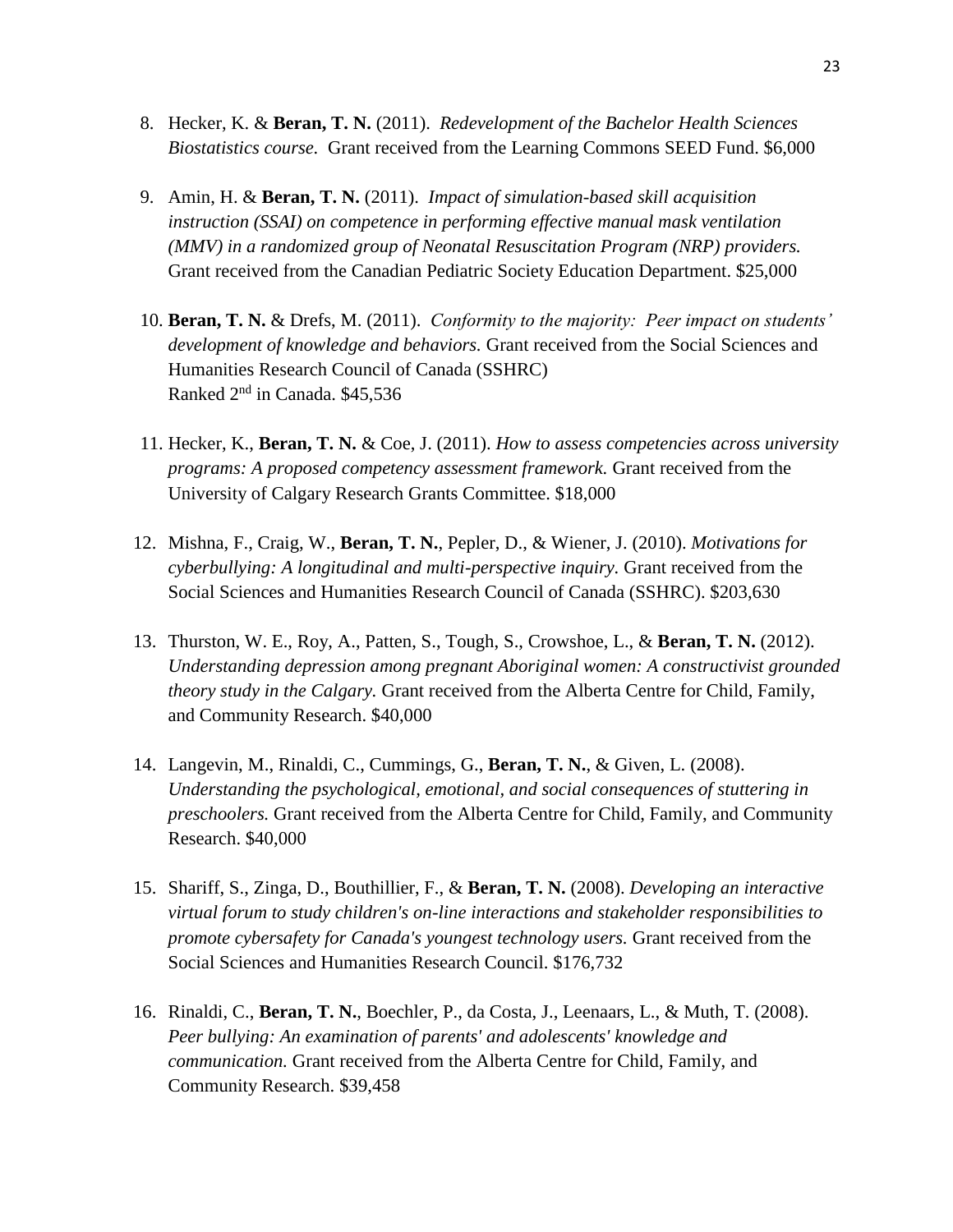- 17. **Beran, T. N.** & Walroth, K. (2008). *Cyberharassment: A new form of peer harassment.* Grant received from the Alberta Centre for Child, Family, and Community Research. \$40,000
- 18. Langevin, M., Rinaldi, C., **Beran, T. N.**, & Hagler, P. (2007). *Impact of preschoolers' stuttering on social interactions, self-concept, and school adjustment.* Grant received from the Alberta Centre for Child, Family, and Community Research. \$10,000
- 19. **Beran, T. N.** (2007). *Roots of empathy evaluation studies: Methods and outcomes.* Grant received from the Alberta Centre for Child, Family, and Community Research. \$10,000
- 20. **Beran, T. N.** (2007). *A comprehensive review of legislation and case law relevant to bullying.* Grant received from the Alberta Centre for Child, Family, and Community Research. \$10,000
- 21. **Beran, T. N.** (2007). *Bullying and family violence among new Canadians.* Grant received from the Alberta Centre for Child, Family, and Community Research. \$10,000
- 22. **Beran, T. N.**, Mishna, F., Shariff, S., & Hetherington, R. (2006). *The impact of cyberbullying.* Grant received from the Social Sciences and Humanities Research Council (SSHRC). \$183,304
- 23. Thurston, W., **Beran, T. N.**, Gordey, T., Siu, C., DeGroot, J., Chow, J. McCoy, L., New, J., & Tadese, R. (2006). *The effectiveness of volunteer programs in the prevention of domestic violence.* Grant received from the Prairie action Foundation. \$7,500
- 24. **Beran, T. N.** & Walroth, K. L. (2006). *Research-based knowledge about school achievement: Informing the public to mobilize social change.* Grant received from the Social Sciences and Humanities Research Council (SSHRC). \$50,000
- 25. Pepler, D. J., Craig, W., **Beran, T. N.** et al. (2006). *Promoting relationships and eliminating violence network.* Grant received from the Networks of Centres of Excellence New Initiative. \$800,000
- 26. Walroth, K., Tutty, L., **Beran, T. N.**, Williams, M., & Koszegi, A. (2006). *More than 4%: building capacity to respond to bullying and harassment.* Grant received from the Alberta Children's Services, Office for the Prevention of Family Violence and Bullying Community Incentive Fund. \$75,000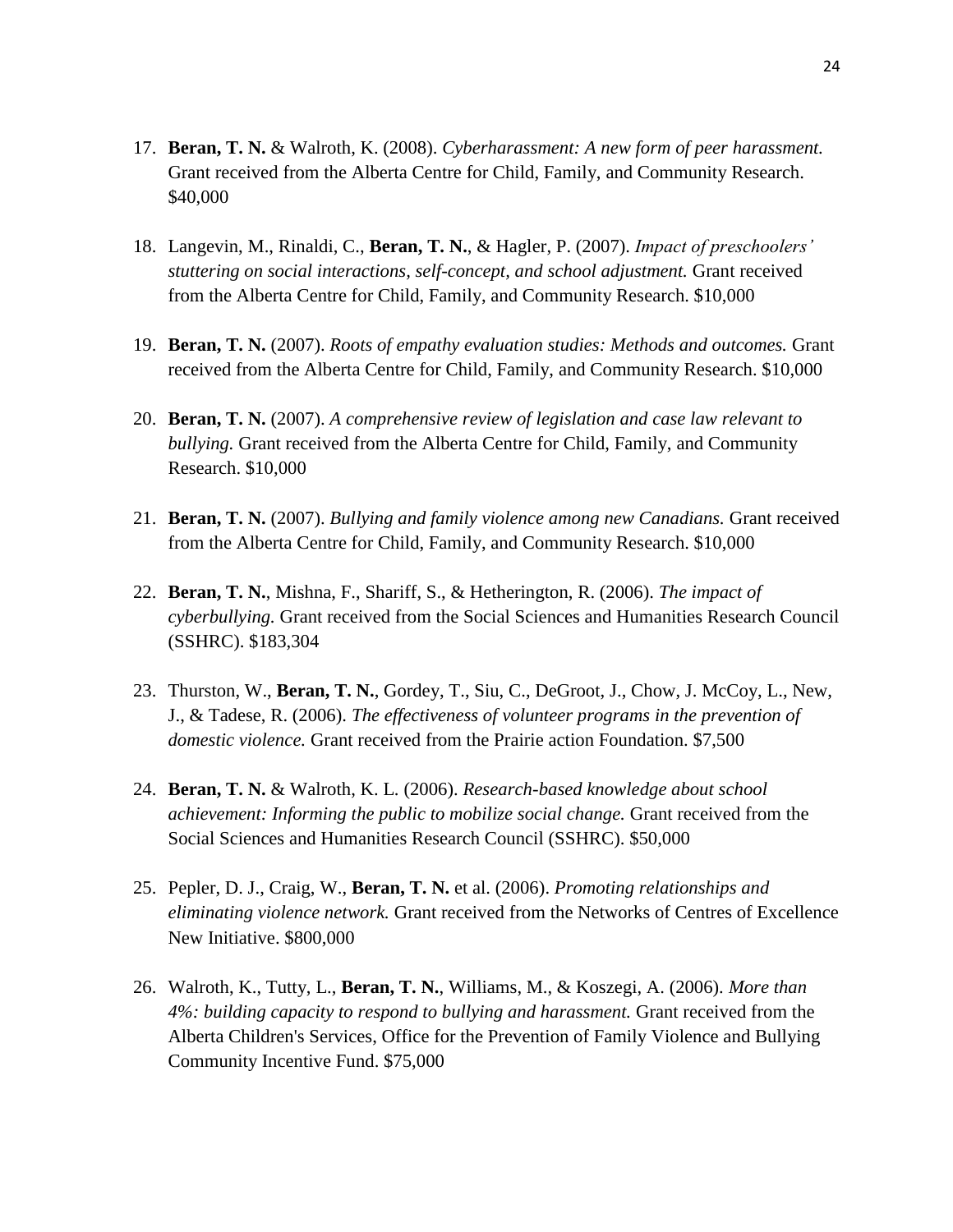- 27. Walroth, K., Youle, N. & **Beran, T. N.** (2005). *More than 4%: building capacity to respond to bullying and harassment.* Grant received from the Alberta Children's Services, Office for the Prevention of Family Violence and Bullying Community Incentive Fund. \$20,000
- 28. **Beran, T. N.** & Lupart, J. (2004). *The transition to junior high school: Students at risk for academic difficulties.* Grant received from the Social Sciences and Humanities Research Council. \$100,000
- 29. **Beran, T. N.** (2003). *Training people involved in child abuse investigation.* Fellowship received from the Professional Education Research Centre. \$5,000
- 30. **Beran, T. N.** (2003). *Cyberbullying: A new method for an old behavior.* Grant received from the Imperial Oil Foundation. \$5,000
- 31. **Beran, T. N.** (2003). *Peer harassment and peer aggression: An empirical examination of construct validity.* Grant received from the University of Calgary Research Grants Committee. \$8,000
- 32. **Beran, T. N.** & Shapiro, B. (2002). *Evaluation of project ploughshares puppets for peace: An anti-bullying program.* Grant received from the Alberta Advisory Committee for Educational Studies. \$1,436

### **VIII. INVITED ADDRESSES**

- 1. **Beran, T. N**. *MEDi presentation to the university and community*. 50<sup>th</sup> Anniversary of the University of Calgary, Calgary.
- 2. **Beran, T. N.** (2015, Sept). *Open Door YYC, Meet MEDi*, Alberta Children's Hospital, Calgary.
- 3. **Beran, T. N.** (2015, July). TEDx. *MEDi presentation to the public*, W21C, Calgary.
- 4. **Beran, T. N.** (2015, June). *Governor General's Canadian Leadership Conference.* Interactive presentation with Mayor Nenshi, W21C, Calgary.
- 5. Kaba, A., **Beran, T. N.** (2015, April). *Impact of peer pressure on accuracy of reporting vital signs: A comparison between nursing and medical students.* Poster presentation at the Canadian Conference on Medical Education, Vancouver.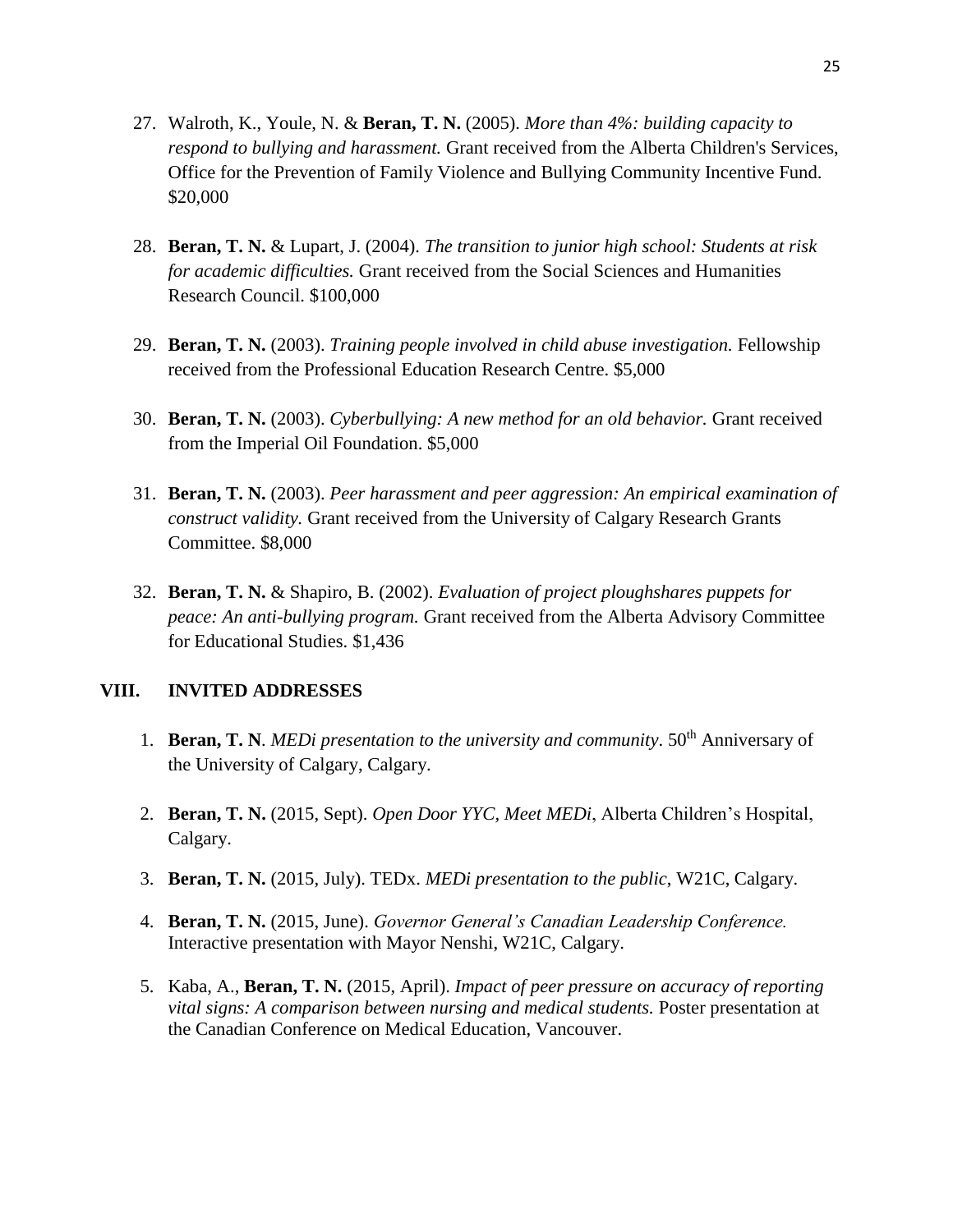- 6. Altabbaa, G., **Beran, T. N**., Kaba, A. (2015 April). S*peaking up across the medical hierarchy: Are you ready for this difficult conversation?* Workshop presentation at the Canadian Conference on Medical Education, Vancouver.
- 7. Violato, C., Hecker, K. & **Beran, T. N.** (May 2012). *Satellite Biostatistics Course.* Facilitated at the Health Research Methods Conference, Calgary.
- 8. **Beran, T. N.**, McLaughlin K., Ma, I., Alansari, A., & Kassam, A. (Feb 2012). *Conformity of behaviors among clerks.* Presented at the Community Health Sciences seminar series, Calgary.
- 9. **Beran, T. N.**, McLaughlin K., Ma, I., Alansari, A., & Kassam, A. (Oct 2011). *Conformity of behaviors among medical students: Impact on performance of knee arthrocentesis in simulation.* Presented at the Medical Education and Research Wednesday Seminar Series, Calgary.
- 10. **Beran, T. N.** (Sep 2009). *Update on bullying.* Paper presented at the Alberta Children's Hospital Community Education Service, Calgary.
- 11. **Beran, T. N.** (Sep 2009). *Traditional and cyberbullying: Asking the right questions.* Paper presented at the Faculty of Medicine Block Week Orientation, Calgary, Alberta.
- 12. **Beran, T. N.** (Nov 2008). *Children growing up in a cyberworld.* Invited paper presented at the Alberta Centre for Child, Family, and Community Research Conference, Calgary, Alberta.
- 13. **Beran, T. N.** (Nov 2008). *New technology in schools.* Invited paper presented at the Alberta Centre for Child, Family, and Community Research Conference, Calgary, Alberta.
- 14. Poole, A., Stanton, L., Nordahl, J., & **Beran, T. N.** (Jul 2008). *Cyberbullying in schools.* Paper presented at the University of Calgary Centre for Leadership in Learning. Summer 2008 Institute: Linking Research to Professional Practice, Calgary, Alberta.
- 15. **Beran, T. N.** (Jul 2008). *Developing a healthy vigilance of what we do in schools.* Invited keynote address at the Centre for Leadership in Learning Summer Institute, Calgary.
- 16. Poole, A. & **Beran, T. N.** (May 2008). *Cyberbullying: Parental awareness and concern.* Invited poster presentation at the PREVNet annual conference, Toronto.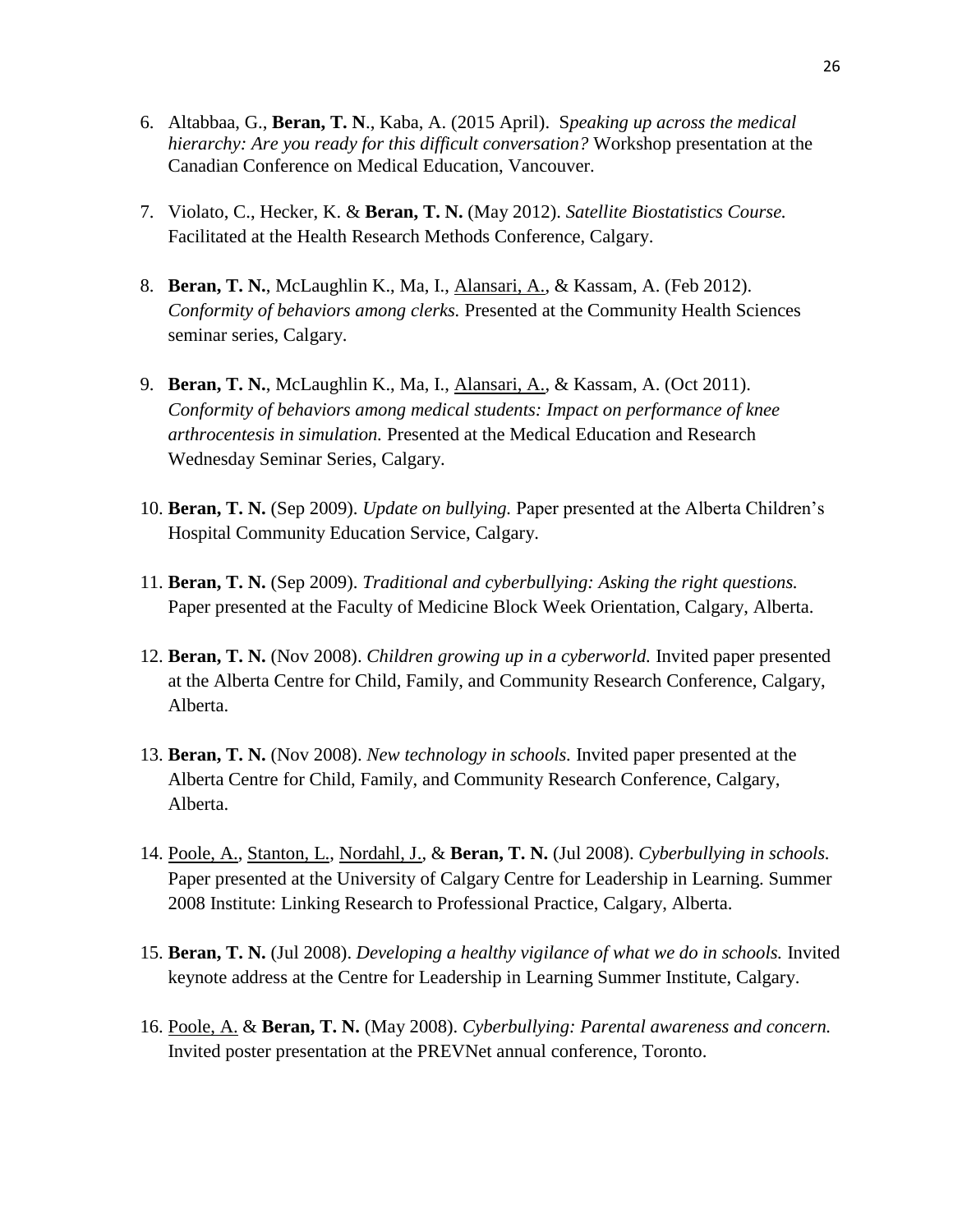- 17. Mishna, F. & **Beran, T. N.** (May 2008). *Cyberbullying in a cyberworld.* Invited presentation at the PREVNet annual conference, Toronto.
- 18. **Beran, T. N.** (2008). *How to keep children safe online.* Invited presentation at the 0-12 Calgary Health Region Conference, Calgary.
- 19. **Beran, T. N.** & Stanton, L. (Nov 2007). *Bullying and the law.* Invited presentation at the Alliance to End Violence, Calgary.
- 20. **Beran, T. N.**, Poole, A. & Stanton, L. (Nov 2007). *Cyberbullying: Preliminary findings.* Invited presentation at the Applied Psychology (APSY) Research Colloquium, Calgary, Alberta.
- 21. **Beran, T. N.** (Nov 2007). *Sticks and stones and names will hurt me.* Invited presentation at the Alberta Teacher's Association Guidance Council Conference, Banff.
- 22. **Beran, T. N.** (Oct 2007). *The internet: The new cultural revolution.* Webinar.
- 23. **Beran, T. N.** (Sep 2007). *Effective approaches to dealing with peer harassment: Workshop for Psychologists.* Canadian Psychological Association, Ottawa.
- 24. **Beran, T. N.** (Sep 2007). *Achievement and bullying.* Ontario English Catholic Teachers Association, Toronto.
- 25. Stanton, L. & **Beran, T. N.** (May 2007). *Impact of cyberbullying on children's mental health.* Poster presentation at the PREVNet annual conference, Montreal, Quebec.
- 26. **Beran, T. N.** (2007). *Applications of educational psychology to veterinary medical education.* University of Calgary.
- 27. **Beran, T. N.** (2007). *How do I talk to my child about cyberbullying?* AboutKidsHealth.
- 28. **Beran, T. N.** (May 2007). Invited panel discussant at the Boys and Girls Clubs of Alberta Cyberbullying Symposium, Edmonton.
- 29. **Beran, T. N.** & Stanton, L. (May 2007). *Bullying: From face to face to interface.* Invited presentation at the PREVNet annual conference, Montreal.
- 30. **Beran, T. N.** & Tutty, L. (May 2007). *What teachers need to know about school bullying.* Invited presentation at the PREVNet annual conference, Montreal.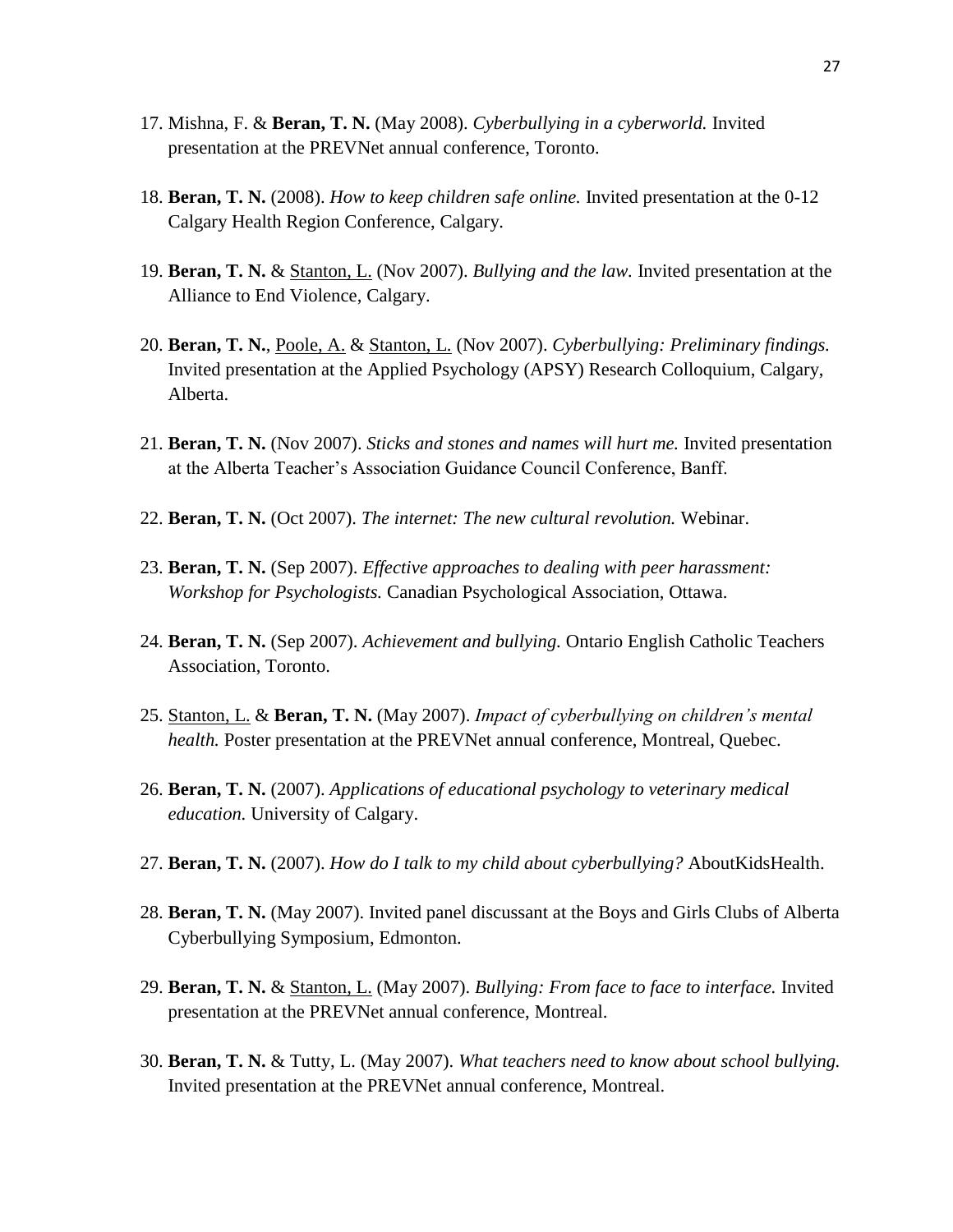- 31. **Beran, T. N.** (Nov 2006). *Shoo fly don't bother me: Real solutions to bullying.* Invited presentation at the Calgary Health Region Telehealth Series, Alberta Children's Hospital.
- 32. **Beran, T. N.** (Nov 2006). *Cyberbullying.* Invited presentation at the Alberta Teacher's Association Guidance Council Conference, Banff.
- 33. **Beran, T. N.** (Nov 2006). *Bullying: From face to face to interface.* Invited keynote address to the Brighter Futures Family Resource Society, Drayton Valley.
- 34. **Beran, T. N.** (Oct 2006). *Cyberharassment: A New and improved method of harassment.* Invited presentation to Psychology Department faculty and students.
- 35. **Beran, T. N.** (Jun 2006). Invited discussant for the International Peace Research Association, Patterns of Conflict, Paths to Peace Conference, Calgary.
- 36. **Beran, T. N.** & Stewart, S. (May 2006). *Bullying and achievement.* An invited presentation at the first annual PREVNet Conference, Ottawa.
- 37. **Beran, T. N.** (Mar 2006). *What we're doing about bullying in Alberta.* An invited presentation at the Prevention of Bullying: Building an Alberta Research Agenda, Calgary.
- 38. **Beran, T. N.** (2006). *Managing school bullying: Charting stormy waters.* An invited submission to The Alberta Counsellor, 28(2), 10-14.
- 39. **Beran, T. N.**, Lupart, J. & Whitley, J. (Feb 2006). *Transitions: Canadian students' achievement.* An invited presentation to Council of Ministers of Education, Statistics Canada, and SSHRC, Victoria.
- 40. **Beran, T. N.** (2006). *Managing bullying so all students can feel safe.* Conference proceedings from the 15<sup>th</sup> Annual Conference of the Society for the Advancement of Gifted Education, Calgary, Alberta.
- 41. **Beran, T. N.** (Jul 2005). *Behavioral intervention programs: A healthy skepticism.* Invited keynote address at the Centre for Leadership in Learning Summer Institute, Calgary.
- 42. **Beran, T. N.** & Lupart, J. (May 2005). *The transition to junior high school: Students at risk for academic difficulties.* An invited presentation at the Social Sciences and Humanities Research Council Symposium, Ottawa.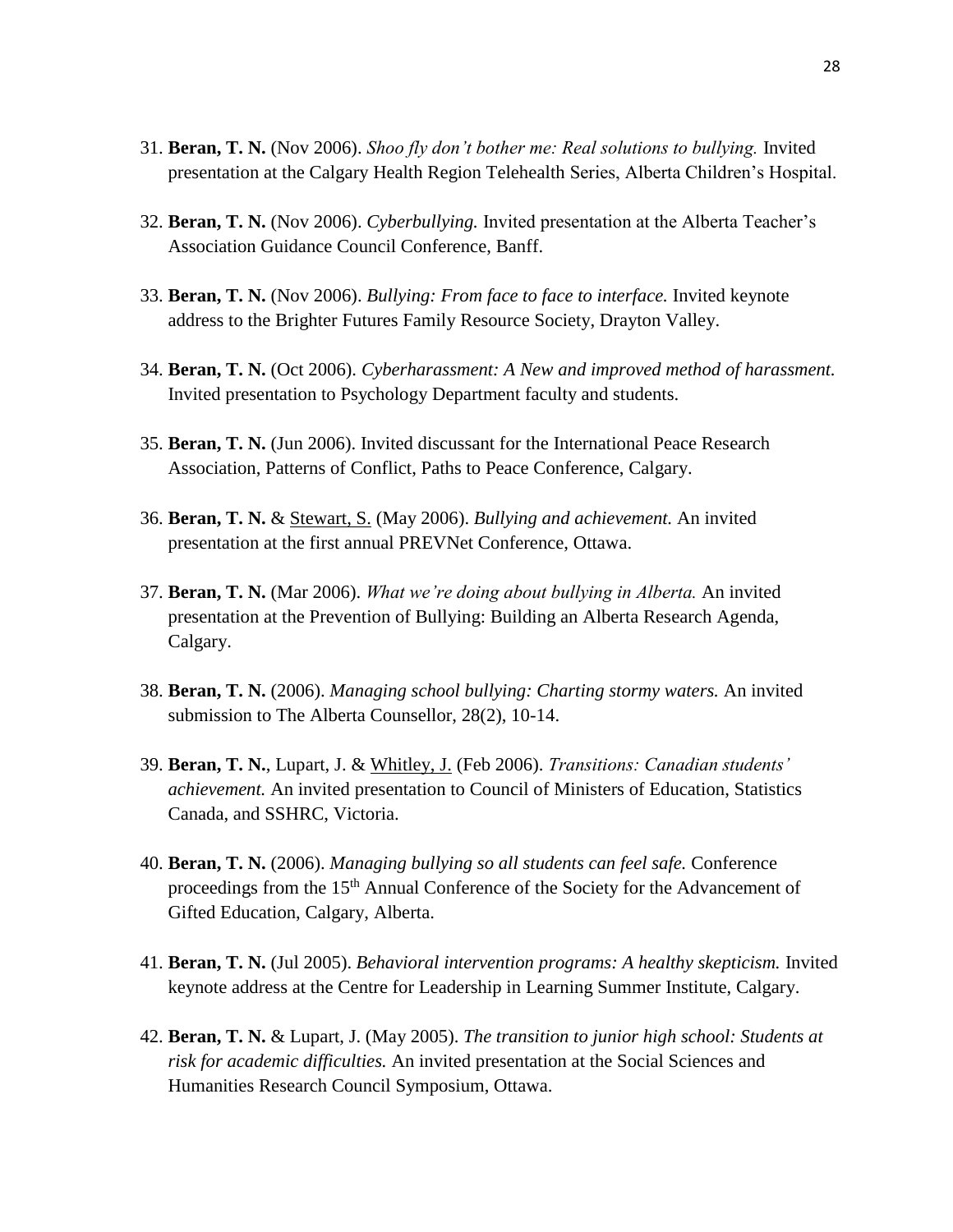- 43. **Beran, T. N.** (Mar 2005). *The truth about bullying.* An invited presentation at the Faculty of Education Professional Development Initiative, University of Calgary.
- 44. **Beran, T. N.** (Nov 2004). *Managing bullying so all students can feel safe.* An invited presentation at the 15<sup>th</sup> Annual Conference of the Society for the Advancement of Gifted Education, Calgary, Alberta.
- 45. **Beran, T. N.** & Violato, C. (2004). *Students ratings of instruction: A consequential validity study.* An invited presentation at the Faculty of Medicine, Calgary.
- 46. **Beran, T. N.** & Anderson, B. (Apr 2004). *Cyberbullying: A new method for an old behavior.* An invited presentation to the Poster Symposium at the Imperial Oil Foundation, Calgary.
- 47. **Beran, T. N.**, & Lupart, J. (May 2004). *The transition to junior high school: Students at risk for academic difficulties.* An invited presentation at the Social Sciences and Humanities Research Council Symposium, Quebec City.
- 48. **Beran, T. N.** (Mar 2004). *Bullying in schools, bullying of children with handicaps, and ways to prevent bullying.* An invited presentation at the Tourette Syndrome Foundation of Canada, Calgary.
- 49. **Beran, T. N.** (Mar 2004). *Facing the bully challenge.* An invited presentation at the Faculty of Education Professional Development Initiative, University of Calgary.
- 50. **Beran, T. N.** (Nov 2003). *Exposing the bullying curriculum.* An invited presentation given at the Early Childhood Education Council Conference, Calgary.
- 51. **Beran, T. N.** (Nov 2003). *Managing school bullying: A multi-systems approach.* An invited presentation given at the Alberta Teacher's Association Guidance Council Conference, Banff.
- 52. **Beran, T. N.** (Nov 2003). *How teachers can crack the bully code.* An invited presentation at the Calgary Special Education Council, Calgary.
- 53. **Beran, T. N.** (Nov 2003). *Helping your students overcome bullying.* An invited presentation at the Student Chapter of the Association of Supervision and Curriculum Development, University of Calgary.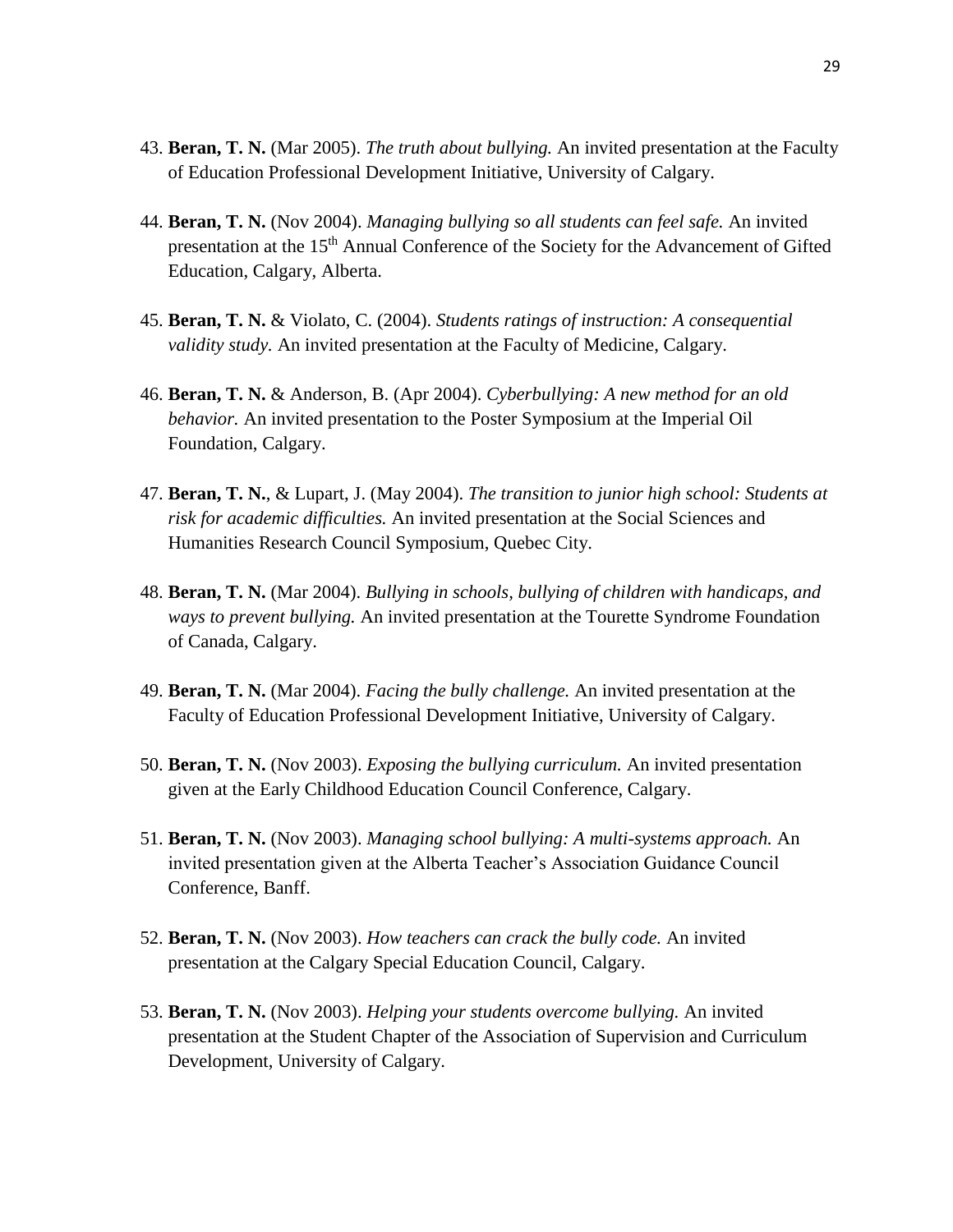- 54. **Beran, T. N.** (Oct 2003). *School bullying: What we know and don't know.* Presented at the Noon Hour Research Forum in the Faculty of Education, University of Calgary.
- 55. **Beran, T. N.** (Feb 2003). *Children's perceptions of school bullying.* Presented at the Families and Youth Research Group, University of Calgary.
- 56. **Beran, T. N.** (Oct 2002). *Approach to dealing with bullying.* A presentation to the visiting Thailand Guidance and Counselling delegation. University of Calgary.

### **IX. PUBLICATIONS**

#### **i. Peer reviewed manuscripts (students underlined)**

- 1. Lorenzetti, D. L., Lashewicz B., **Beran T. N**. (2016). Mentorship in the 21st century: Celebrating uptake or lamenting lost meaning? M/C Journal 2016; 19(2):e1079. <http://journal.media-culture.org.au/index.php/mcjournal/article/view/1079> Reprinted in: *Peer Bulletin; 261*, 7-14.
- 2. Grendar, J., **Beran, T. N**., & Oddone-Paolucci, E. (in press). Experiences of conformity in postgraduate medical education. *Postgraduate Medical Journal*.
- 3. Altomare, A. A., McCrimmon, A. W., Cappadocia, M. C., Weiss, J. A., **Beran, T. N**., & Smith-Demers, A. D. (2016). When push comes to shove: How are students with Autism Spectrum Disorder coping with bullying? *Canadian Journal of School Psychology*. DOI: 10.1177/0829573516683068
- 4. Cooke, S., Lemay, J.-F., **Beran, T. N**., Sandhu, A., & Amin, H. (2016). Development of a method to measure clinical reasoning in pediatric residents: The Pediatric Script Concordance Test. *Creative Education, 7*, 814-823.<http://dx.doi.org/10.4236/ce.2016.76084>
- 5. Lorenzetti, D., Lashewicz, B., & **Beran, T. N**. (2016). Mentorship in the 21st century: Celebrating uptake or lamenting lost meaning? *Media and Culture Journal, 19*(2): e1079. <http://journal.media-culture.org.au/index.php/mcjournal/article/view/1079>
- 6. Kaba, A. & **Beran, T. N.** (2016). The impact of peer pressure on the accuracy of reporting vital signs: An interprofessional comparison between nursing and medical students. *Journal of Interprofessional Care, 30*(1), 116-122.
- 7. Kaba, A. & **Beran, T. N.** (2016). The impact of peer pressure on the accuracy of reporting vital signs: An interprofessional comparison between nursing and medical students. *Journal of Interprofessional Care, 30*(1), 116-122.
- 8. Mishna, F., McInroy, L. B., Lacombe-Duncan, A., Bhole, P., VanWert, M., Schwan, K., Birze, A., Daciuk, J., **Beran, T. N**., Craig, W., Pepler, D. J., Wiener, J., Khoury-Kassabri, M., & Johnston, D. (2016). Study protocol: Prevalence, motivations, and social, mental health and health consequences of cyberbullying among school-aged children and youth: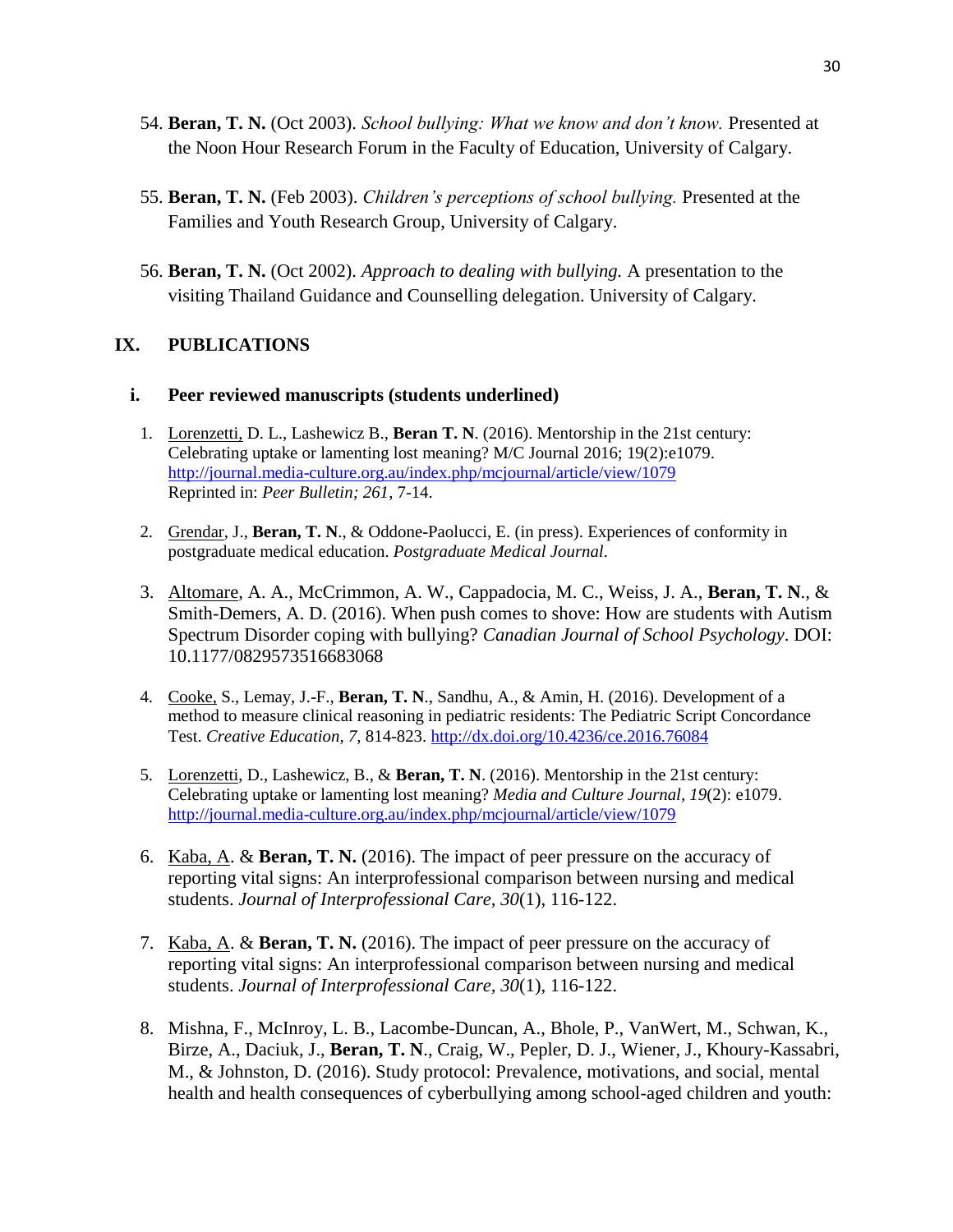A longitudinal and multi-perspective mixed method study*. Journal of Medical Internet Research Protocols, 5*(2), e83.

- 9. Mishna, F., Khoury-Kassabri, M., Schwan, K., Wiener, J., Craig, W., **Beran, T. N**., Pepler, D., & Daciuk, J. (2016). The contribution of social support to children and adolescents' self-perception: The mediating role of bullying victimization. *Children and Youth Services Review, 63*, 120-127.
- 10. Hruska, P., Krigolson, O., Coderre, S., McLaughlin, K., Cortese, F., Doig, C., **Beran, T. N.,** Wright, B., & Hecker, K. (2015). Working memory, reasoning, and expertise in medicine – insights into their relationship using functional neuroimaging. *Advances in Health Sciences Education, 21.* 935. DOI:10.1007/s10459-015-9649-2
- 11. Hruska, P., Hecker, K., Coderre, S., McLaughlin, K., Cortese, K., Doig, C., **Beran, T. N.**, Wright, B., Krigolson, O. (2015). Hemispheric activation differences in novice and expert clinicians during clinical decision making. *Advances in Health Sciences Education, 21.* 921. DOI:10.1007/s10459-015-9648-3
- 12. **Beran, T. N.**, Mishna, F., Hetherington, R., & Shariff, S. (2015). Children's experiences of cyberbullying: A Canadian national study. *Children and Schools*, *37*(4), 207-214. DOI:10.1093/cs/cdv024
- 13. **Beran, T. N.**, Drefs, M., Kaba, A., Al Baz, N., & Al Harbi, N. (2015) Conformity of responses among graduate students in an online environment. *The Internet and Higher Education, 25*, 63-89*.* http://dx.doi.org/10.1016/j.iheduc.2015.01.001
- 14. Baig, L., **Beran, T. N.**, Vallevand, A., Monroy-Cuadros, M., Violato, C., & Baig, Z. A. (2014). Accuracy of portrayal by standardized patients: Results from four OSCE stations conducted for high stakes examinations. *BMC Medical Education*, *14*(97), 1-8.
- 15. Altabbaa, G., **Beran, T. N**., Kaba, A. (2014). Safety in numbers: Are physicians really being "helpful" by going with the flow? *Academic Medicine, 89*(12), 1580-1581.
- 16. **Beran, T. N.**, Kaba, A., Caird, J., & McLaughlin, K. (2014). The good and bad of group conformity: A call for a new program of research in medical education. *Medical Education, 48*(9), 851-859.
- 17. **Beran, T. N**., & Crofton, J. (2015). Research advances in conformity to peer pressure: A negative side effect of medical education. *Medical and Health Sciences Education Journal, 1*, 19-23.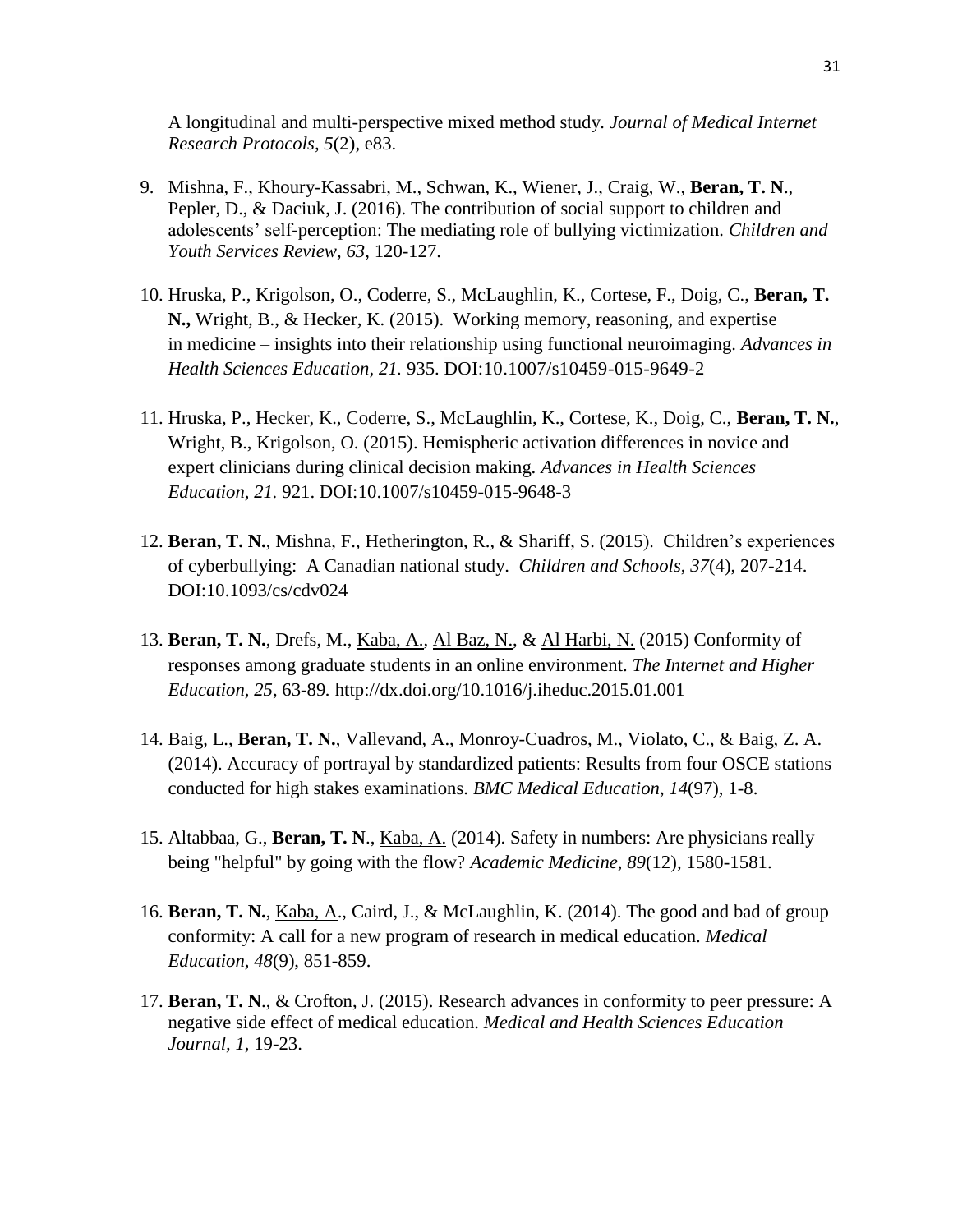- 18. Nhan, V. T., Violato, C., An, P. L., & **Beran, T. N.** (Jan 2014). Cross-Cultural construct validity study of professionalism of Vietnamese medical students. *Teaching and Learning in Medicine: An International Journal, 26*(1). DOI:10.1080/10401334.2013.857333
- 19. Kaba, A. & **Beran, T. N.** (2014). 12 tips to guide effective participant recruitment for interprofessional education research. *Medical Teacher*, Early Online, 1-7.
- 20. **Beran, T. N.**, Ramirez-Serrano, A., Vanderkooi, O., & Kuhn, S. (2015). Humanoid robotics in health care: An exploration of children's and parents' emotional reactions. *Journal of Health Psychology, 20(7) 984-989.* DOI:10.1177/135910531350479
- 21. Amin, H. J., Aziz, K., Halamek, L. P., & **Beran, T. N.** (2013). Simulation-based learning combined with debriefing: A new approach to training the trainers to teach neonatal resuscitation. *BMC Research Notes, 6,* 251.
- 22. Dittrick, C. & **Beran, T. N.** (2013). Do children who bully their peers also play violent video games? A Canadian national study. *Journal of School Violence, 12*(4), 297-318. DOI:10.1080/15388220.2013.803244
- 23. Nordahl, J., **Beran, T. N.** & Dittrick, C. (2013). Psychological Impact of Cyber-Bullying: Implications for School Counsellors. *Canadian Journal of Counseling Psychology, 47*(3).
- 24. Altomare, A., McCrimmon, A., & **Beran, T. N.** (2013). Bullying across the globe: A guide for reporting interventions. *School Psychology International.*
- 25. **Beran, T. N.**, Ramirez-Serrano, A., Vanderkooi, O., & Kuhn, S. (2013). Reducing children's distress towards flu vaccinations: A novel and effective use of humanoid robotics. *Vaccine, 31*(25), 2772-2777.
- 26. Nolan, M., **Beran, T. N.** & Hecker, K. (2012). Attitudes toward statistics education: A systematic review. *Statistics Education Research Journal, 11*(2), 103-123.
- 27. **Beran, T. N.**, Rinaldi, C., Bickham, D., & Rich, M. (2012). Evidence for the need to support adolescents dealing with harassment and cyber-harassment: Prevalence, progression, and impact. *School Psychology International, 33,* 5.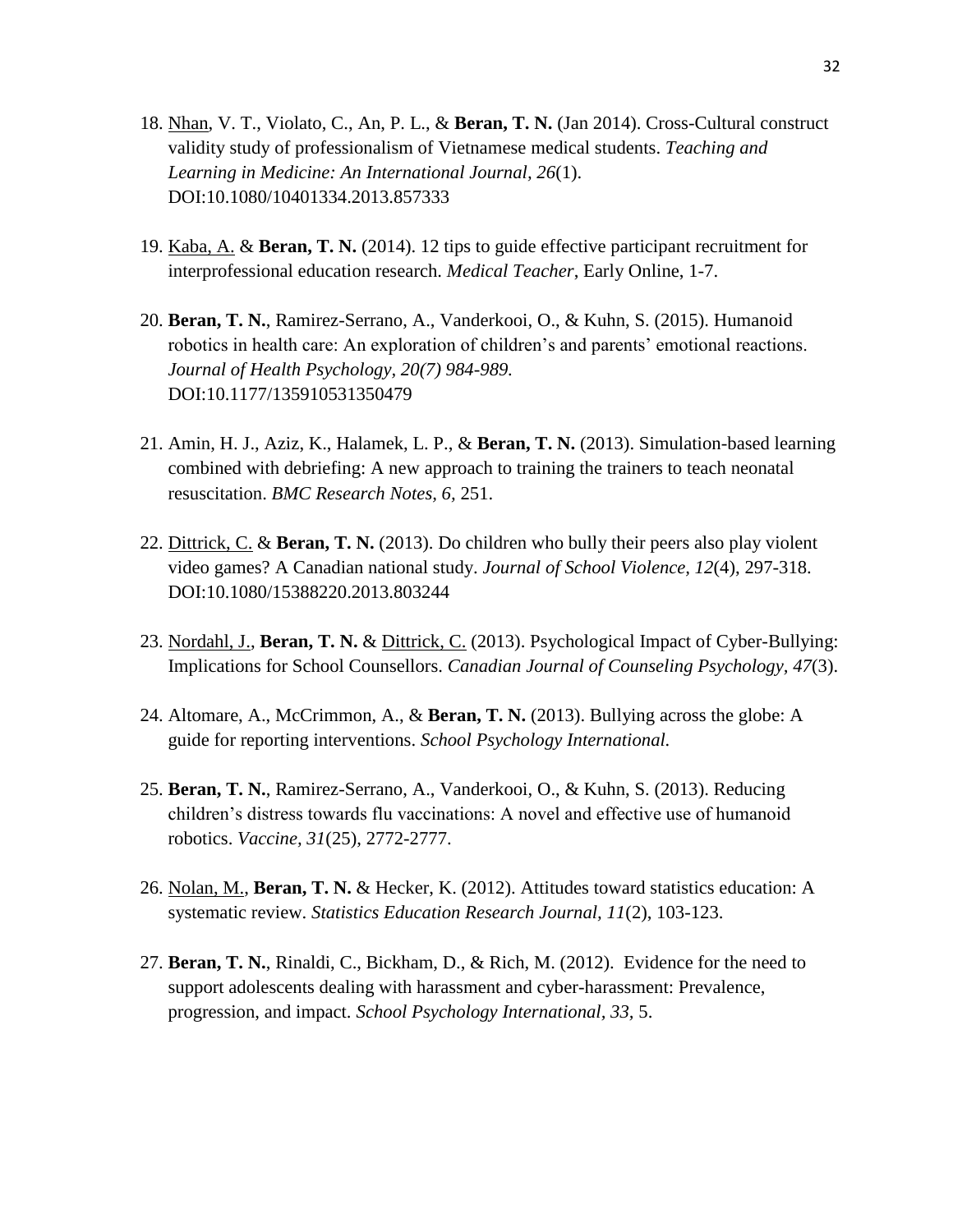- 28. **Beran, T. N.**, McLaughlin K., Alansari, A., & Kassam, A. (2012). Conformity of behaviors among medical students: Impact on performance of knee arthrocentesis in simulation*. Advances in Health Sciences Education, 18*(4), 589-96.
- 29. **Beran, T. N.**, Violato, E., Faremo, S., Violato, C., Watt, D., & Lake, D. (2012). Ego identity development in physicians: A cross-cultural comparison using a mixed method approach. *BMC Research Notes, 5,* 249*.*
- 30. **Beran, T. N.**, Stanton, L., Hetherington, R., Mishna, F., & Shariff, S. (2012). Development of the Bullying and Health Experiences Scale. *Interactive Journal of Medical Research, 1*(2), e13.
- 31. **Beran, T. N.** (2012). Advances in medical education: The importance of communication and collaboration. *Canadian Medical Education Journal, 3*(1), e1-e3.
- 32. Smith, S. & **Beran, T. N.** (2012). A comparison of ranking methods used in a practice analysis. *Evaluation and the Health Professions, 35*(4), 1-13. DOI: 10.1177/0163278711425041
- 33. Smith, S. & **Beran, T. N.** (2012). Practice analysis of chiropractic radiology: Identifying items for part I of the Clinical Competency Examination. *Journal of Manipulative and Physiological Therapeutics, 35*(9), 710-719. DOI: 10.1177/0163278711425041
- 34. Ma, I., Zalunardo, N., Pachev, G., **Beran, T. N.**, Brown, M., Hatala, R., & McLaughlin, K. (2012). Assessment of competence in central venous catheterization: Is there a role for including a global rating scale? *Advances in Health Sciences Education, 17,* 457-470.
- 35. Thomas, R., Carroll, A., Chomin, E., Williamson, T., **Beran, T. N.**, Palacios, L., & Drummond, N. (2012). Using ideas in an Educational Toolkit to improve the classroom experience of children with Tourette Syndrome: Do children, parents and teachers agree? *Health Education Journal* Ahead of print DOI: 10.1177/0017896912440765
- 36. Fadil, C., Violato, C., **Beran, T. N.**, Donnon, T., Cawthorpe, D., & Hecker, K., & Cawthorpe, D. (2012). Leadership competencies for medical education and healthcare professions: Population-based study. *British Medical Journal, 2*(2), 1-9.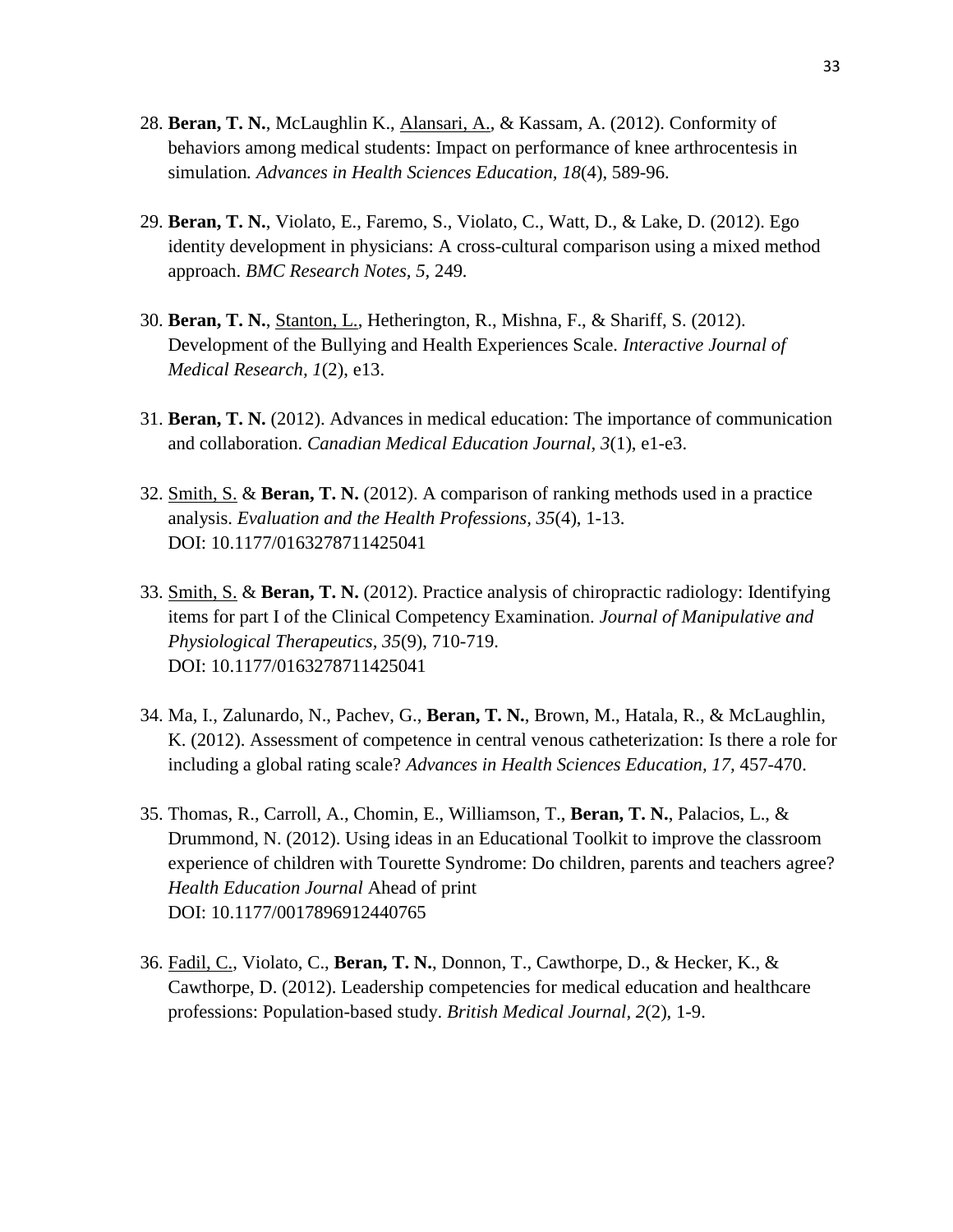- 37. **Beran, T. N.**, Donnon, T. & Hecker, K. (2012). A review of student evaluation of teaching: Applications to veterinary medical education. *Journal of Veterinary Medical Education, 39*(1), 71-78.
- 38. Lyimo, F. & **Beran, T. N.** (2012). Demographic, knowledge, attitudinal, and accessibility factors associated with uptake of cervical cancer screening among women in a rural district of Tanzania: Three public policy implications. *BMC Public Health, 12*(22).
- 39. Canivez, G. L. & **Beran, T. N.** (2011). Learning Behaviors Scale and Canadian youths: Factorial validity generalization and comparisons to the U.S. standardization sample. *Canadian Journal of School Psychology, 26*(3), 193-208. Rated best article in last 10 years
- 40. **Beran, T. N.**, Hecker, K., Coderre, S., Wright, B., Woloschuk, W., & McLaughlin, K. (2011). Ego identity status of medical students in clerkship. *Canadian Medical Education Journal, 2*(1), e4-e10.
- 41. **Beran, T. N.**, Ramirez-Serrano, A., Kuzyk, R., Fior, M., & Nugent, S. (2011). Understanding how children understand robots: Animism in the 21st century. *International Journal of Human-Computer Studies, 69,* 539-550.
- 42. Wade, A. & **Beran, T. N.** (2011). Cyberbullying: The new era of bullying. *Canadian Journal of School Psychology, 26,* 44-61.
- 43. **Beran, T. N.**, Ramirez-Serrano, A., Kuzyk, R., Nugent, S., & Fior, M. (2011). Would children help a robot in need? *International Journal of Social Robotics, 3*(1), 83-92.
- 44. **Beran, T. N.** & Ramirez-Serrano, A. (2011). Can children have a relationship with a robot? M H Lamers & F J Verbeek (Eds.), *Human-Robot Personal Relationships Proceedings of the 3rd International Conference, HRPR 2010*, (pp 49-56). The Netherlands: Springer Lecture Notes of the Institute for Computer Sciences, Social-Informatics and Telecommunications Engineering.
- 45. Fior, M., Nugent, S., **Beran, T. N.**, Ramirez-Serrano, A., & Kuzyk, R. (2010). Children's relationships with robots: Robot is child's new friend. *Journal of Physical Agents, 4*(3), 9-17.
- 46. **Beran, T. N.** & Violato, C. (2010). Structural equation modeling in medical research: A primer. *BMC Research Notes, 3*(267), 1-10.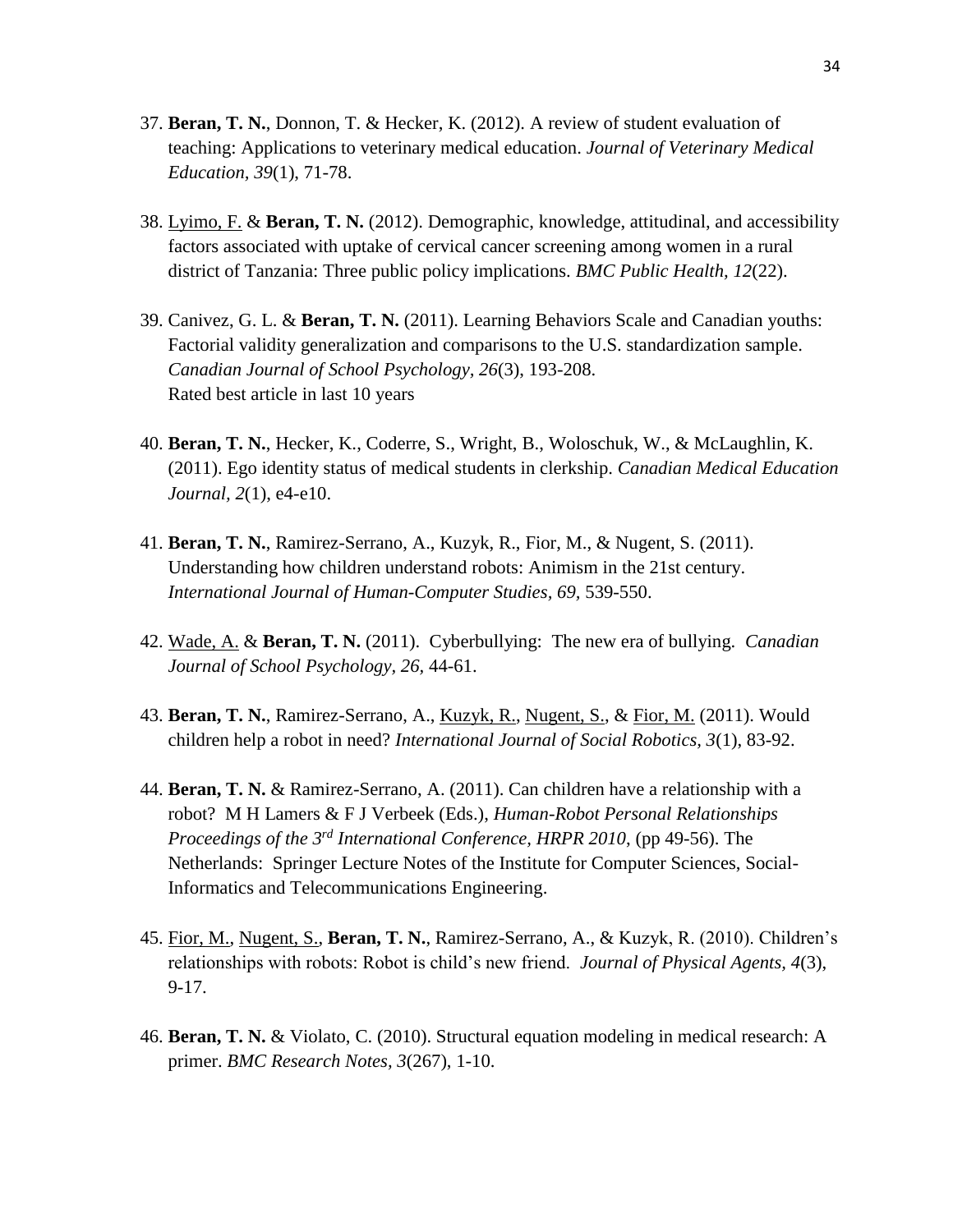- 47. **Beran, T. N.** (2010). School bullying: Insights from Canadian researchers. *Canadian Journal of School Psychology, 25*(1), 3-4.
- 48. Donnon, T., Delver, H. & **Beran, T. N.** (2010). Course and student characteristics related to ratings of instruction in medical sciences graduate programs. *Medical Teacher, 32,*  327-332.
- 49. Walden, L. M. & **Beran, T. N.** (2010). Attachment quality and bullying behavior in school-aged youth. *Canadian Journal of School Psychology, 25*(1), 5-18.
- 50. Quilliams, L. & **Beran, T. N.** (2009). Children at risk for academic failure: A model of individual and family factors. *Exceptionality Education International, 19*(2), 63-76.
- 51. **Beran, T. N.** & Violato, C. (2009). Student engagement and course characteristics. *Canadian Journal of Higher Education, 39*(1), 1-13.
- 52. Stanton, L. & **Beran, T. N.** (2009). A review of legislation and bylaws relevant to school bullying. *McGill Journal of Education, 44*(2), 245-260.
- 53. Canivez, G. L. & **Beran, T. N.** (2009). Adjustment Scales for Children and Adolescents: Factorial validity in a Canadian sample. *Canadian Journal of School Psychology, 24,*  284-302.
- 54. Whitley, J., Lupart, J. L. & **Beran, T. N.** (2009). The characteristics and experiences of Canadian students receiving special education services for emotional/behavioural difficulties. *Exceptionality Education International, 19*(1), 14-31.
- 55. **Beran, T. N.** (2009). Correlates of peer harassment and achievement. *Psychology in the Schools, 46*(4), 348-361.
- 56. **Beran, T. N.** & Rokosh, J. (2009). The consequential validity of student ratings: What do instructors really think? *Alberta Journal of Educational Research, 55*(4), 497-511.
- 57. **Beran, T. N.** & Rokosh, J. (2009). Instructors' perspectives on the utility of student ratings of instruction. *Instructional Science, 37*(2), 171-184.
- 58. **Beran, T. N.** & Lupart, J. (2009). The relationship between school achievement and peer harassment in Canadian adolescents: The importance of mediating factors. *School Psychology International, 30*(1), 75-91.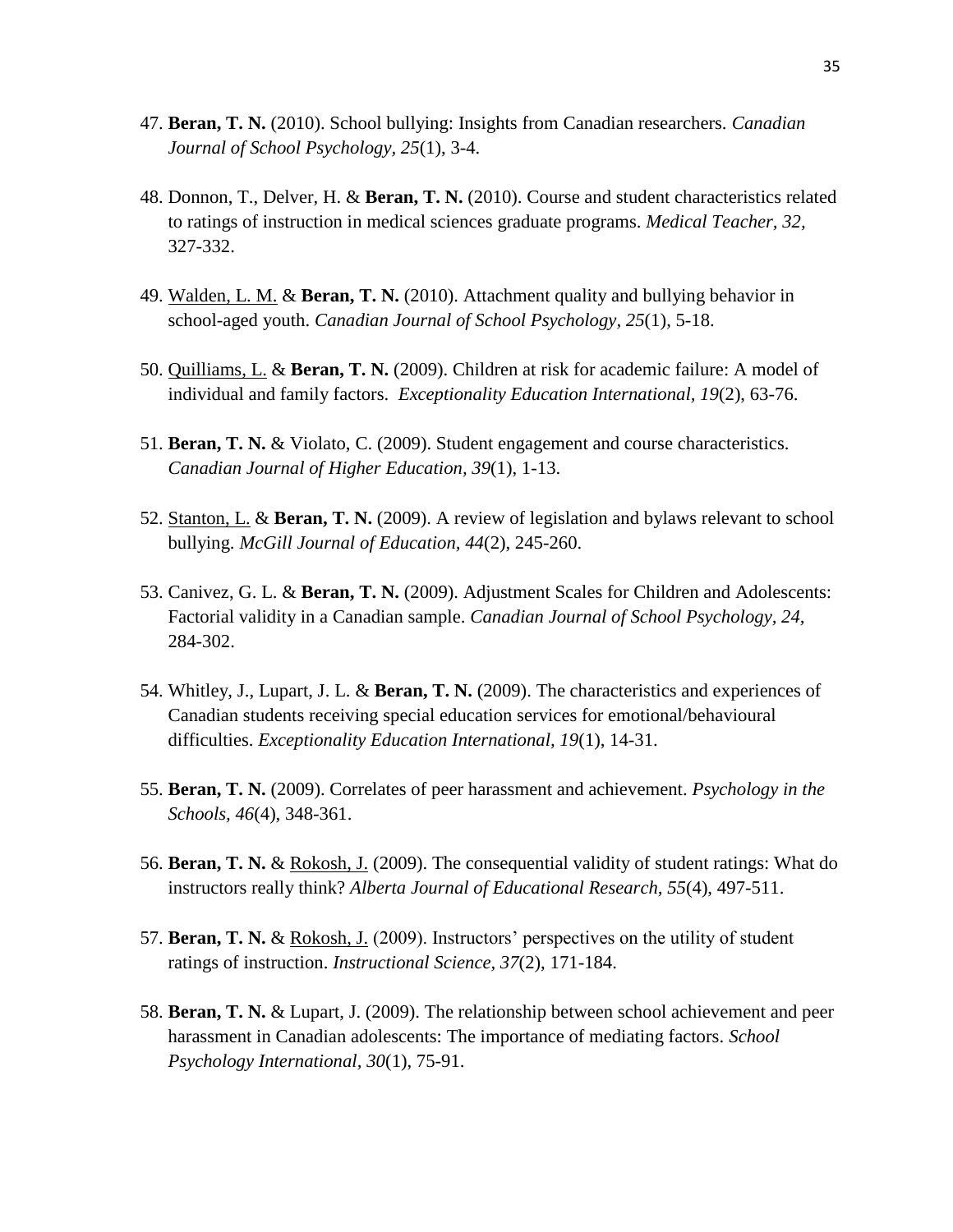- 59. **Beran, T. N.**, Violato, C., Kline, D., & Frideres, J. (2009). What do students consider useful about student ratings? *Assessment and Evaluation in Higher Education, 34*(5), 519-527.
- 60. Stanton, L., Nordahl, J. & **Beran, T. N.** (2008). Bullying: What are the differences between boys and girls? In S. Hymel, S. Swearer, & P. Gillette (Eds.), Bullying at school and online: A special invited issue of education.com. Retrieved on November 12, 2008 from [http://www.education.com.](http://www.education.com/)
- 61. **Beran, T. N.** (2008). A healthy skepticism about anti-bullying programs in schools. *The Alberta Counsellor, 30*(1), 3-8.
- 62. Poole, A., **Beran, T. N.** & Thurston, W. (2008). Direct and indirect services for children in domestic violence shelters. *Journal of Family Violence, 23*(8), 679-686.
- 63. Nordahl, J., Poole, A., Stanton, L., Walden, L., & **Beran, T. N.** (2008). A review of school-based bullying interventions. *Democracy and Education, 18*(1), 16-20.
- 64. Stewart, S. & **Beran, T. N.** (2008). Teacher and student reports of physical and indirect bullying. *Alberta Journal of Educational Research, 54*(2), 242-244.
- 65. **Beran, T. N.** (2008). Stability of harassment in Canadian children: Analyses of the Canadian National Longitudinal Survey of Children and Youth data. *The Journal of Psychology, 142*(2), 131-147.
- 66. **Beran, T. N.**, Hughes, G. & Lupart, J. (2008). A model of achievement and bullying: Analyses of the Canadian National Longitudinal Survey of Children and Youth data. *Educational Research, 50*(1), 25-39.
- 67. Whitley, J., Lupart, J. & **Beran, T. N.** (2007). The characteristics and experiences of Canadian students receiving special education services for a learning disability. *Exceptionality Education International, 17*(3), 85-110.
- 68. Ellefsen, G. & **Beran, T. N.** (2007). Individuals, families and achievement: A comprehensive model in a Canadian context. *Canadian Journal of School Psychology, 22*(2), 167-181.
- 69. **Beran, T. N.** & Li, Q. (2007). The relationship between cyberbullying and school bullying. *Journal of Student Wellbeing, 1*(2), 16-33.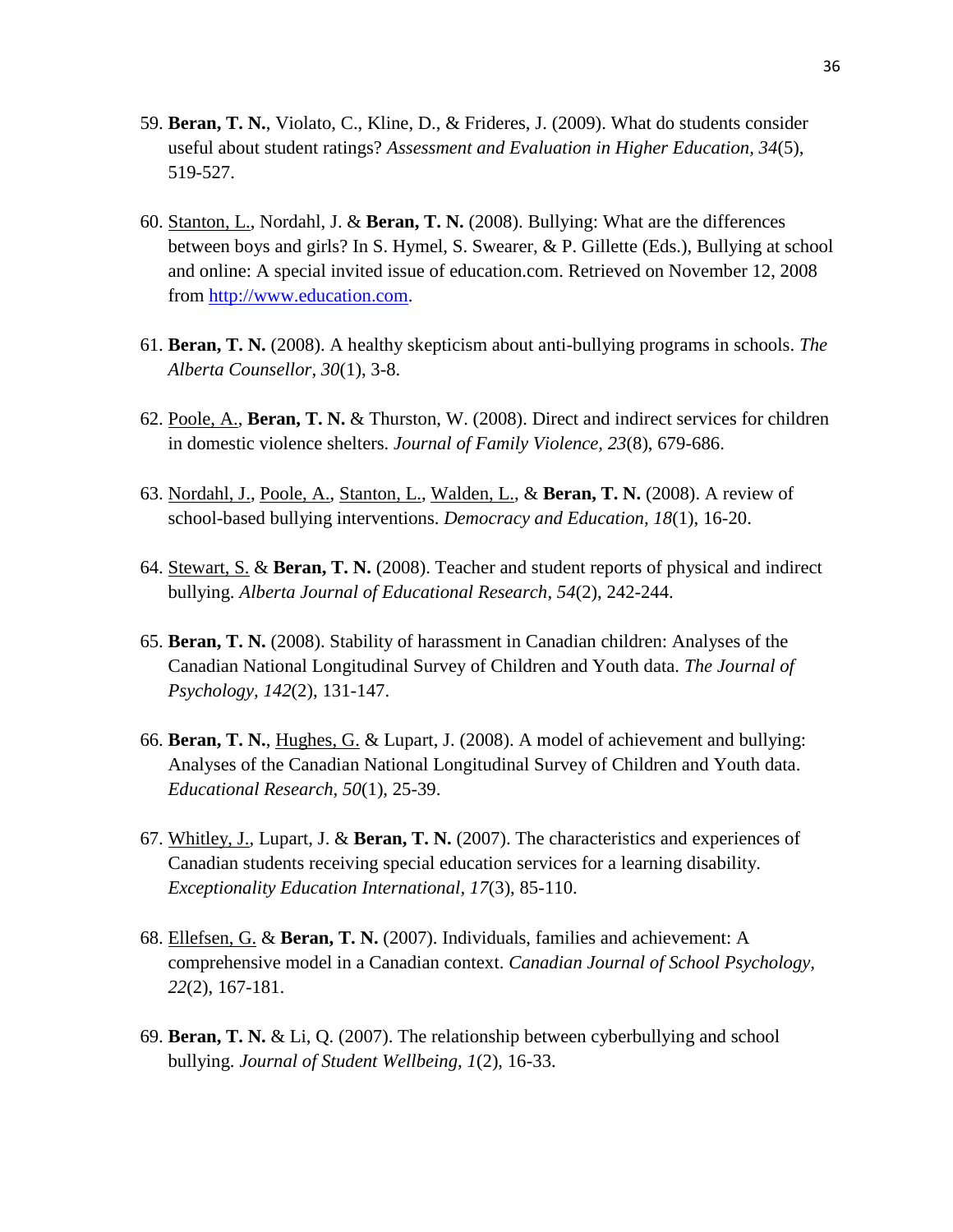- 70. **Beran, T. N.** (2007). Differential ability scales, second edition: Test review. *Canadian Journal of School Psychology, 22*(1), 128-132.
- 71. **Beran, T. N.**, Violato, C. & Kline, D. (2007). What's the "use" of student ratings of instruction for administrators? One university's experience. *Canadian Journal of Higher Education, 37*(1), 27-43.
- 72. Whitley, J., Lupart, J. & **Beran, T. N.** (2007). The effect of junior high school transition on the achievement of Canadian students. *Canadian Journal of Education, 30*(3), 649- 669.
- 73. **Beran, T. N.** (2006). Clinical Assessment of Behavior: Test review. *Journal of Psychoeducational Assessment, 24,* 399-493.
- 74. **Beran, T. N.** (2006). A construct validity study of bullying. *Alberta Journal of Educational Research, 52*(4), 238-247.
- 75. **Beran, T. N.** (2006). Preparing teachers to manage school bullying: The hidden curriculum. *Journal of Educational Thought, 40*(2), 119-128.
- 76. Larke, I. & **Beran, T. N.** (2006). The relationship between bullying and social skills in elementary school students. *Issues in Educational Research, 16*(1), 38-51.
- 77. **Beran, T. N.** (2005). A closer look at the relationship between bullying and behavior problems: A syndrome of misconduct. *Exceptionality Education International, 15*(3), 41- 55.
- 78. **Beran, T. N.** (2005). Bullying in the early elementary years: Exposing the hidden curriculum. *Early Childhood Education, 36*(2), 58-61.
- 79. **Beran, T. N.** & Shapiro, B. (2005). Evaluation of an anti-bullying program: Student reports of knowledge and confidence to manage bullying. *Canadian Journal of Education, 28*(4), 700-717.
- 80. **Beran, T. N.**, Violato, C., Kline, D., & Frideres, J. (2005). The utility of student ratings of instruction for students, faculty, and administrators: A "consequential validity" study. *The Canadian Journal of Higher Education, 35*(2), 49-70.
- 81. **Beran, T. N.** (2005). A new perspective on managing school bullying: Pre-service teachers' attitudes [Special issue]. *Journal of Social Sciences (No. 8),* 43-49.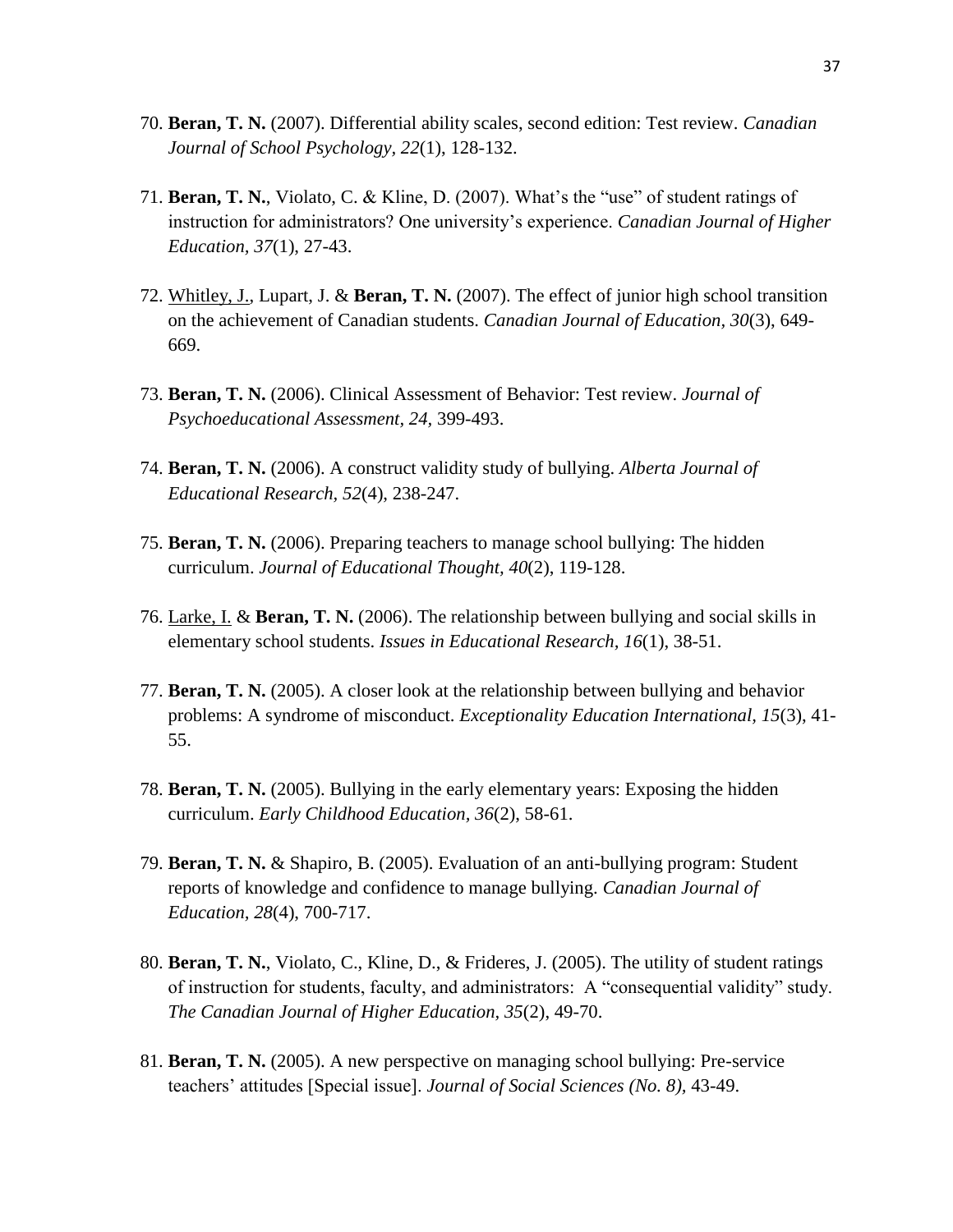- 82. **Beran, T. N.** (Spring 2005). Evaluating multidisciplinary child abuse training: A comprehensive program and questionnaire. *Issues in Child Abuse Accusations, 15(1).* Retrieved June 17, 2005, from<http://www.ipt-forensics.com/journals/issues05.htm>
- 83. **Beran, T. N.** & Li, Q. (2005). Cyberharassment: A study of a new method for an old behavior. *Journal of Educational Computing Research, 32*(3), 265-277.
- 84. **Beran, T. N.** & Violato, C. (2005). Ratings of teacher instruction: How much do student and course characteristics really matter? *Assessment and Evaluation in Higher Education, 30*(6), 593-601.
- 85. **Beran, T. N.**, Tutty, L. & Steinwrath, G. (2004). An evaluation of a bullying prevention program for elementary schools. *Canadian Journal of School Psychology, 19*(1-2), 99- 116.
- 86. **Beran, T. N.** & Violato, C. (2004). A model of childhood perceived peer harassment: Analyses of the Canadian National Longitudinal Survey of Children and Youth data. *Journal of Psychology, 138*(2), 129-147.
- 87. **Beran, T. N.** (2003). The role of validity in psychological measurement for school psychology applications. *Canadian Journal of School Psychology, Special Edition, 18*(1/2), 223-243.
- 88. **Beran, T. N.** (2003). What guidance counsellors can do to prevent and manage peer harassment? *The Alberta Counsellor, 28*(1), 27-31.
- 89. **Beran, T. N.** & Shapiro, B. (2002). Evaluation of project ploughshares puppets for peace: An anti-bullying program *Published Abstract* [www.teachers.ab.ca/links/aaces.html](http://www.teachers.ab.ca/links/aaces.html)
- 90. **Beran, T. N.** & Tutty, L. (2002). Children's reports of bullying and safety at school. *Canadian Journal of School Psychology, 17*(2), 1-14.

#### **ii. Non-peer reviewed manuscripts**

1. **Beran, T. N.**, Tutty, L. & Steinwrath, G. (2008). An evaluation of a bullying prevention program for elementary schools. *PREVNet Communique.* Retrieved on December 15, 2008, from<http://prevnet.ca/Research/ResearchSummaries/tabid/123/Default.aspx>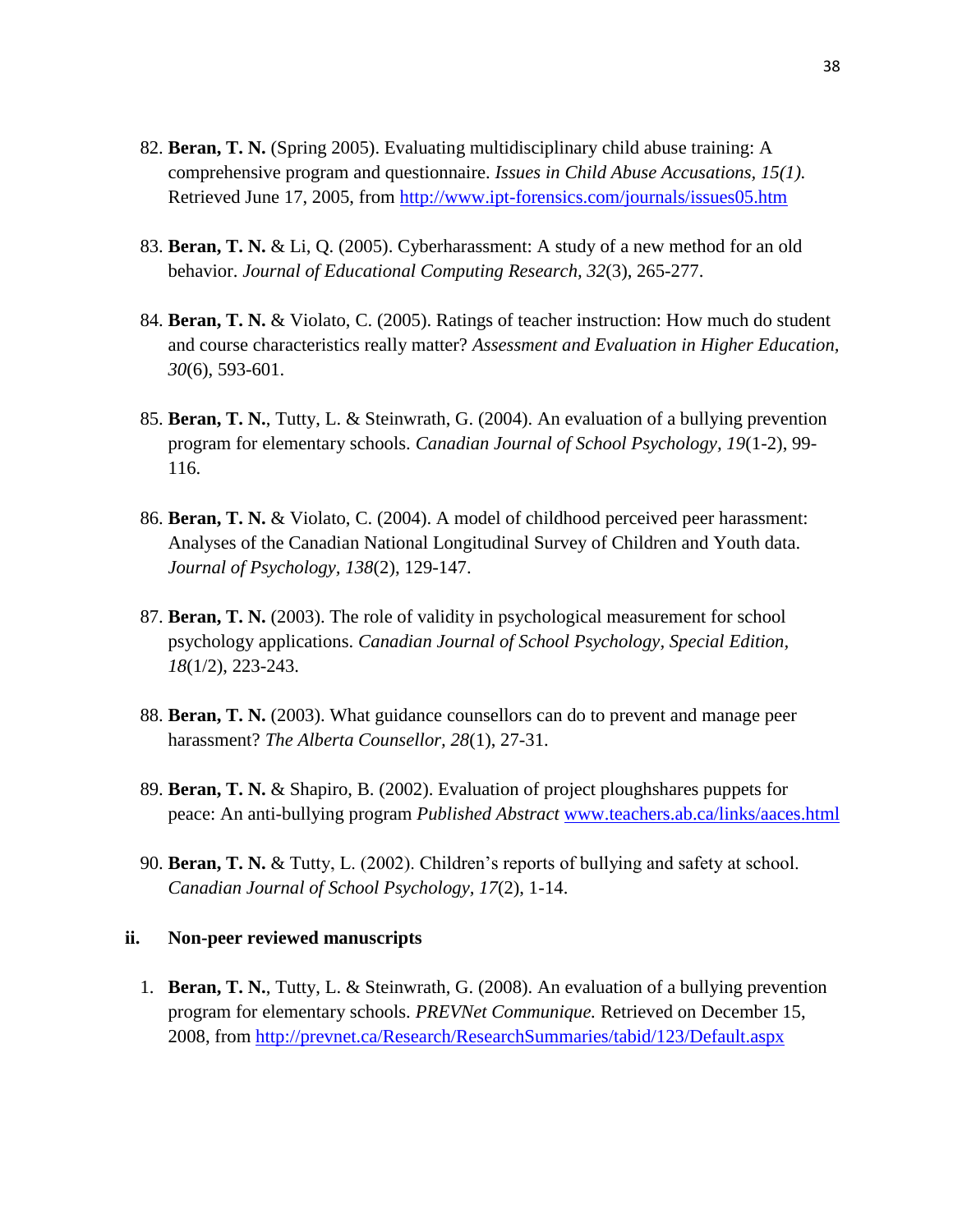- 2. **Beran, T. N.** (2004). Should schools use video cameras and student ID cards to improve school safety? *Psymposium, 13*(4), 13-14.
- 3. **Beran, T. N.** (2002). The role of psychologists in assessing and intervening in school bullying. *Psymposium, 12*(2).

### **iii. Books, chapters**

- 1. Drefs, M. A., **Beran, T. N.** & Fior, M. (2013). Methods of assessing academic achievement. In D. H. Saklofske, C. R. Reynolds, & V. L. Schwean (Eds.), *Oxford handbook of child psychological assessment* (pp. 562-585). New York, NY: Oxford University Press.
- 2. **Beran, T. N.** & Ramirez-Serrano, A. (2011). Robot arm-child interactions: A novel application using bio-inspired motion control. In S. Goto (Ed.), *Robot arms* (pp. 241- 262). InTech Publisher.
- 3. **Beran, T. N.** (Ed.). (2010). From the Guest Editor: School bullying: Insights from Canadian researchers. *Canadian Journal of School Psychology, 25*(1), 3-4.
- 4. Saklofske, D. H. & **Beran, T. N.** (2010). Assessing intelligence with the Wechsler scales. In I. B. Weiner & W. E. Craighead (Eds.), *Corsini encyclopedia of psychology: Vol. 2.* (4th ed.). (pp. 1851-1854). New York, NY: Wiley.
- 5. Mishna, F., **Beran, T. N.**, Poole, A., Gadalla, T., & Daciuk, J. (2011). The cyberworld and cyberbullying: Differences between children and parents. D. Pepler, J. Cummings, & W. Craig (Eds.), *Creating a world without bullying* PREVNET Series, Volume III (pp. 101-111). Ottawa, ON: National Printers.
- 6. **Beran, T. N.**, Tutty, L., Costello, J., & Ogden, C. (2009). Evaluation of a workshop for pre-service teachers on how to manage bullying. W. Craig, D. Pepler, & J. Cummings (Eds.). *Rise up for respectful relationships: Prevent bullying* (pp. 81-90). Ottawa, ON: National Printers.
- 7. **Beran, T. N.** & Stanton, L. (2009). The new bullying and harassment: From face to face to interface. W. Craig, D. Pepler, & J. Cummings (Eds.), *Rise up for respectful relationships: Prevent bullying* (pp. 169-182). Ottawa, ON: National Printers.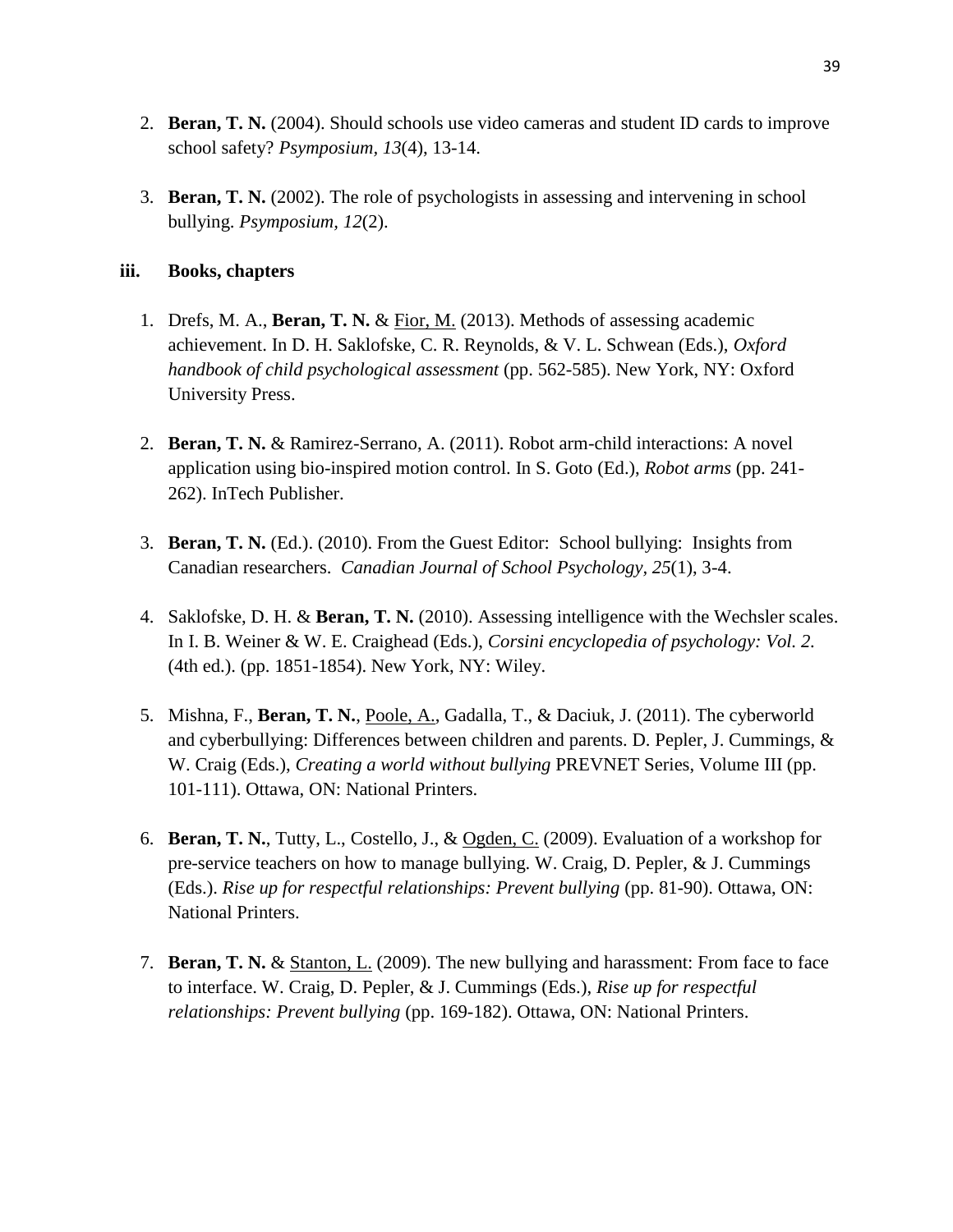- 8. **Beran, T. N.** (2008). Consequences of being bullied at school. In D. Pepler & W. Craig (Eds.). *Understanding and addressing bullying: An international perspective* (pp. 44-66). Bloomington, IN: AuthorHouse.
- 9. **Beran, T. N.** (2006). Characteristics of victims of bullying: Implications for research. An invited submission to J. A. Zebrowski (Ed.), *New research on social perception* (pp. 75- 94). NY: Nova Science Publishers.
- 10. **Beran, T. N.** (2005). Teacher and student reports of school behaviors. In B. Kozuh, A. Koztowska, & A. I. Palermo (Eds.), *Measurement and assessment in educational and social research* (pp.31-38). Poland: Czestochowa College of Education.
- 11. Kozuh, B., **Beran, T. N.**, Bayliss, P., & Kozlowska, A. (Eds.). (2005). *Measurement and assessment in educational and social research.* Poland: Czestochowa College of Education.
- 12. **Beran, T. N.** (2003). Structural equation modeling: Strengthening the argument of causality. In B. Kozuh, A. Koztowska, & A. I. Palermo (Eds.), *Relationship between theory and method in educational research* (pp. 35-40). Poland: Czestochowa College of Education.

#### **iv. Abstracts – published**

- 1. Roy, A., Thurston, W. E., Patten, S. B., Tough, S., Crowshoe, L., & **Beran T. N.** (2012). Prenatal depression in Aboriginal women: The "Voices and PHACES" Study. (Abstract). *Clinical and Investigative Medicine, 35*(6S): E10.
- 2. **Beran, T. N.**, Ramirez-Serrano, A., Kuhn, S., & Vanderkooi, O. (2012). Robotics in health care: Reducing child distress during flu vaccination. [Abstract]. *Paediatrics and Child Health, 17*, 28A.
- 3. Roy, A., Thurston, W. E., Patten, S. B., Tough, S., Crowshoe, L., & **Beran, T. N.** (2011). Methods for measuring oppression: A scoping literature review of Aboriginal population health research. [Abstract]. *Clinical and Investigative Medicine, 34*(6s), 1-40.
- 4. Roy, A., Thurston, W. E., Patten, S. B., Tough, S., Crowshoe, L., & **Beran, T. N.** (Jun 2011). A scoping review of the measurement of oppression in the literature on Aboriginal population health: Review methodology. Abstract accepted for presentation at the *23rd Annual Native Health Research Conference*, Niagara Falls, NY.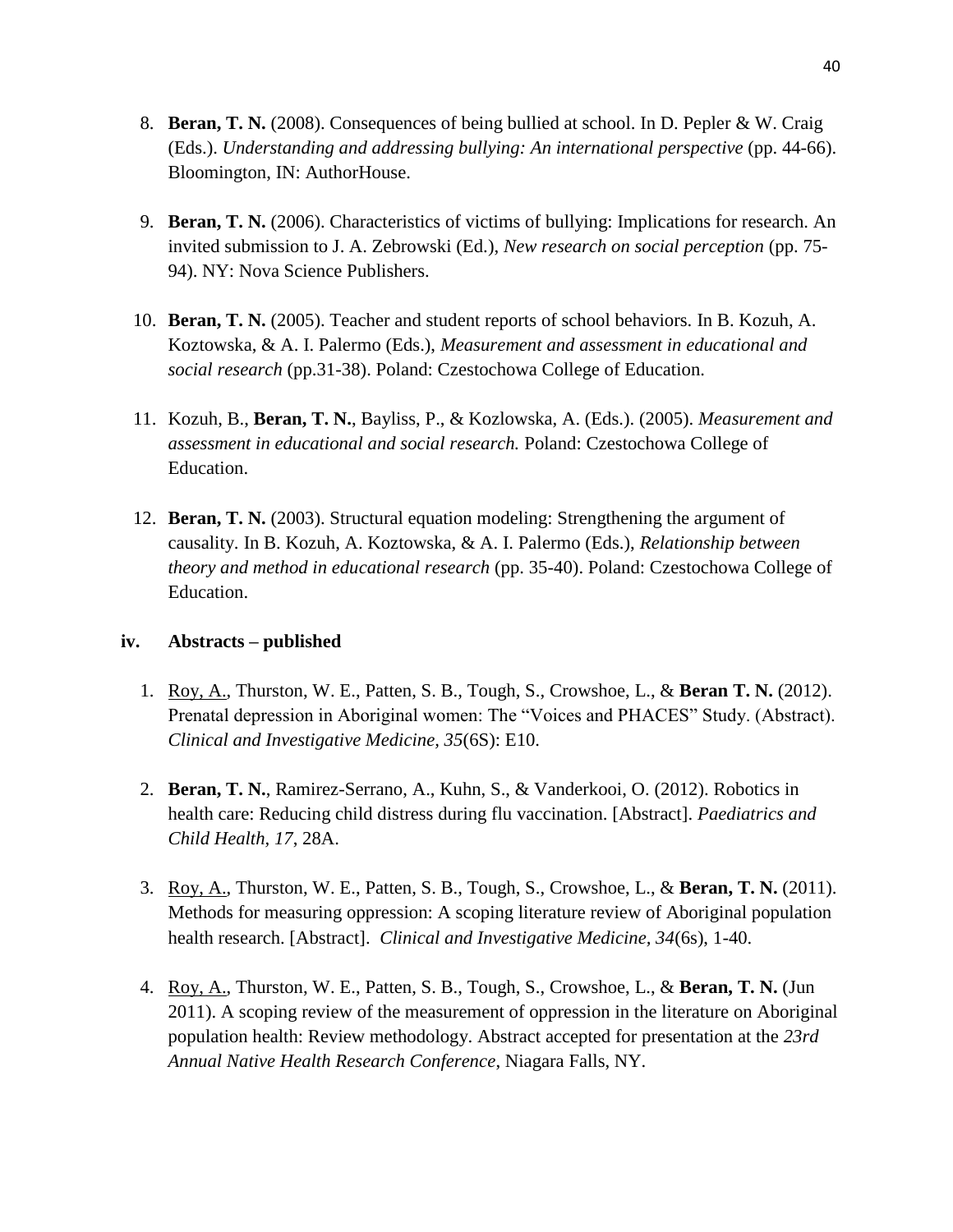5. Roy, A., Thurston, W. E., Patten, S. B., Tough, S., Crowshoe, L., & **Beran, T. N.** (Jun 2011). A scoping review of the measurement of oppression in the literature on Aboriginal population health: Review methodology. Abstract accepted to *Canadian Society for Epidemiology and Biostatistics*, Montreal.

### **v. Communications (Reports not peer-reviewed)**

- 1. **Beran, T. N.** (2012). *The Truth About Bullying: Review and Recommendations.* Report submitted to the Alberta Center for Child, Family, and Community Research.
- 2. Violato, C., Farema, S., Violato, E., **Beran, T. N.**, Watt, D., & Lade, D. (2011). *A Longitudinal Cross-Sequential Study of the Professional Integration of International Medical Graduates (IMGs): From Application to Licensure.* Submitted to Alberta Employment and Immigration and Citizenship and Immigration Canada.
- 3. **Beran, T. N.** & Walroth, K. (2010). *Does Cyberbullying End After High School? A Report on Students' Experiences.* Submitted to the Alberta Center for Child, Family, and Community Research.
- 4. **Beran, T. N.** (2007). *Family Violence and Bullying Among New Canadians.* Submitted to the Office of Family Violence Prevention, Alberta Government.
- 5. Poole, A. & **Beran, T. N.** (2007). *Roots of Empathy Evaluation Studies: Methods and Outcomes.* Submitted to the Office of Family Violence Prevention, Alberta Government.
- 6. Stanton, L. & **Beran, T. N.** (2007). *A Comprehensive Review of Legislation and Case Law Relevant to Bullying.* Submitted to the Office of Family Violence Prevention, Alberta Government.
- 7. Poole, A. & **Beran, T. N.** (2007). *Services for Children in Domestic Violence Shelters: A Literature Review.* Submitted to the Brenda Strafford Research Committee.
- 8. **Beran, T. N.**, Ellefsen, G., Lupart, J., & Whitley, J. (2006). *Academic Achievement of Canadian Students.* Submitted to Canadian Council of Ministers of Education.
- 9. **Beran, T. N.** & Li, Q. (2004). Is *Cyberharassment a Significant Problem? A Report on Children's Experiences.* Submitted to the Calgary Board of Education and Calgary Catholic Board of Education.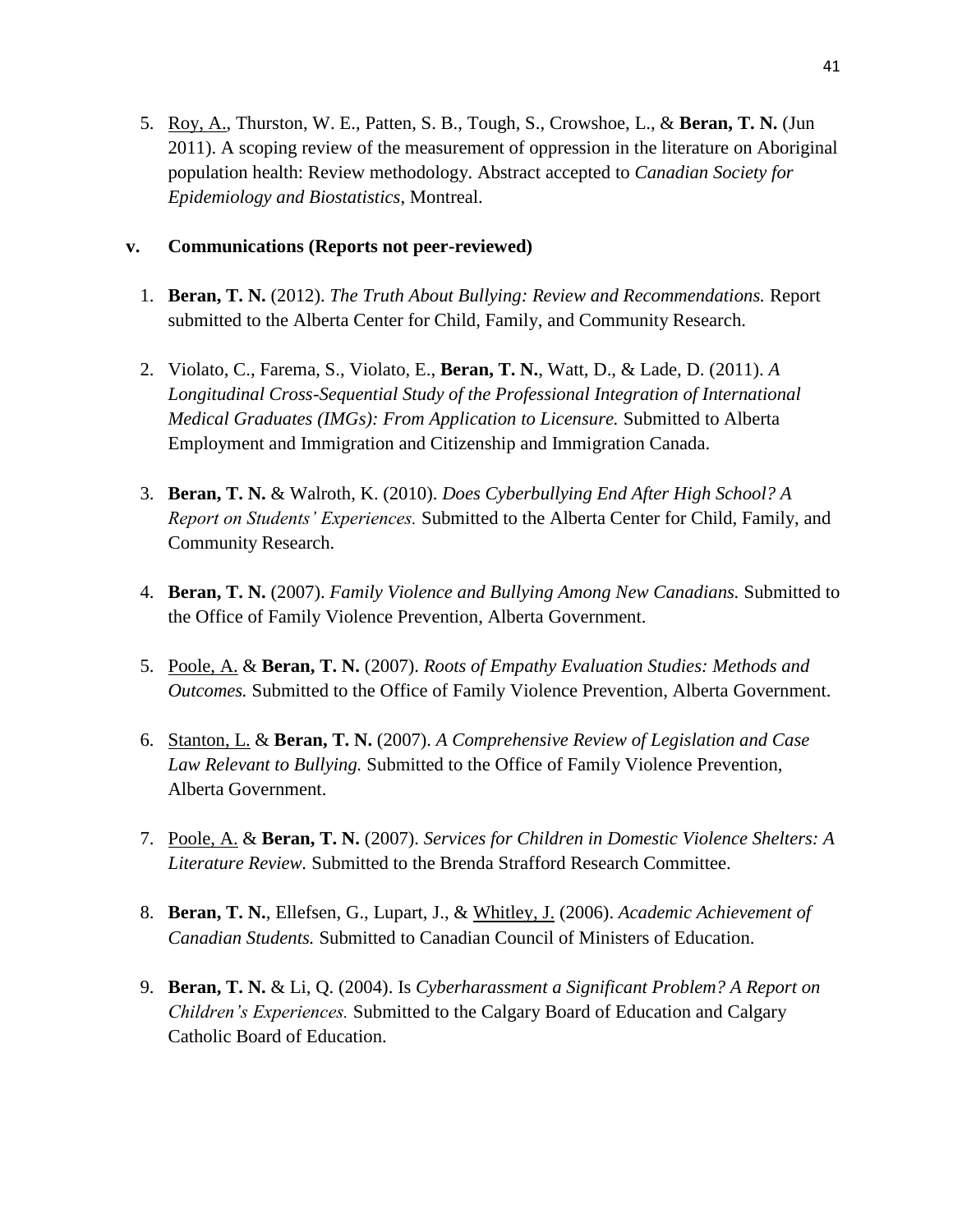- 10. **Beran, T. N.** (2004). *Pre-Service Teachers' Perceptions of School Bullying.* Submitted to the Master of Teaching program at the University of Calgary, Faculty of Education.
- 11. **Beran, T. N.**, McMechan, L., Tillman, L., Walroth, K., (2004). *An Emerging Model for Bullying Prevention.* A Brief Submitted to the Alberta Round Table on Family Violence and Bullying.
- 12. **Beran, T. N.** (2004). *A Proposal to Evaluate the Advanced Forensic Child Abuse Investigation Training Program in Calgary, Alberta.* Submitted to The Canadian Society for the Investigation of Child Abuse.
- 13. **Beran, T. N.** & Shapiro, B. (2003). *Evaluation of Puppets for Peace: An Anti-Bullying Program.* Submitted to Project Ploughshares, a subdivision of the international peace organization, All Nations.
- 14. **Beran, T. N.** & Tutty, L. (2002). *An Evaluation of the Dare to Care: Bully Proofing Your School Program.* Submitted to schools in the Calgary Catholic Board of Education and the Calgary Board of Education.
- 15. **Beran, T. N.**, Violato, C. & Collin, T. (2002). *The Universal Student Ratings of Instruction Instrument at the University of Calgary: A Review of a Three-Year Pilot Project.* Submitted to the office of the Provost and Vice-President (Academic) at the University of Calgary.
- 16. **Beran, T. N.** (2000). *Children's Perceptions of School Bullying.* Submitted to schools in the Calgary Catholic Board of Education and the Calgary Board of Education.

### **X. BOOK REVIEWS**

- 1. **Beran, T. N.** (2009). An invited review of Elizabeth Meyer's "Gender, bullying, and harassment: Strategies to end sexism and homophobia in schools." *McGill Journal of Education, 144*(2), 319-321.
- 2. **Beran, T. N.** (2004). A review of Michael Nichols' "Stop arguing with your kids: How to win the battle of wills by making your children feel heard" for the National Association of School Psychologists.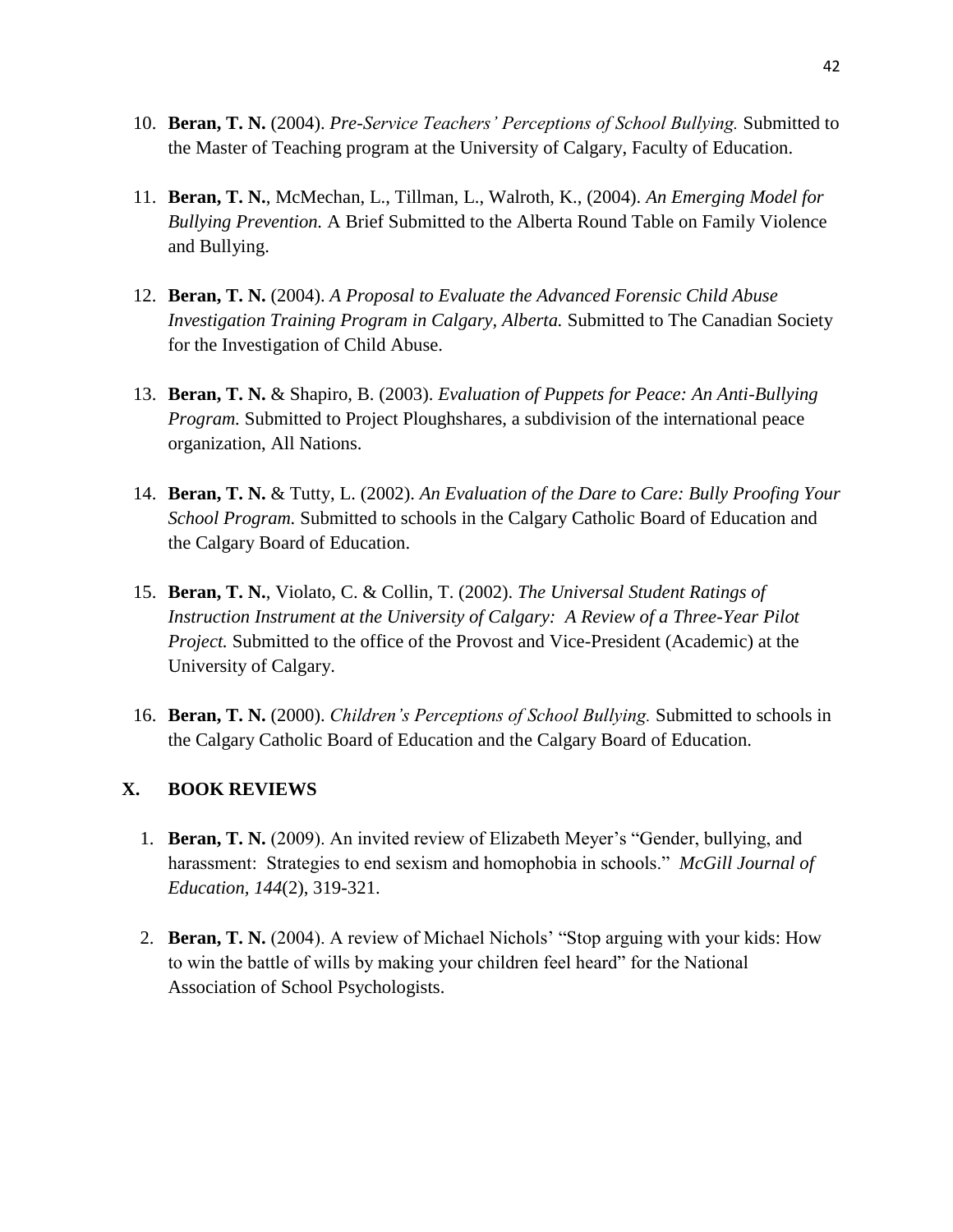### **XI. CONFERENCE PAPERS, ARTICLES AND PRESENTATIONS**

- 1. Altabbaa, G., Kaba, A., & **Beran, T. N**. (2017, May). Psychological safety in medical education: A framework for interprofessional teams. *University of Calgary Conference on Postsecondary Learning and Teaching*, Calgary, AB.
- 2. Lorenzetti, D. L., Lashewicz, B., & **Beran, T. N**. (2016, October). Mentorship in the media: An exploration of scope and meaning in contemporary culture. In N. Dominguez, D. Alexander, & T. Panikor. 9<sup>th</sup> Annual Mentoring Conference Proceedings: *Developmental networks: The power of mentoring and coaching*. Albuquerque, New Mexico: University of New Mexico, pp. 311-317.
- 3. Canivez, G. L., **Beran, T. N.**, & Pendergast, L. L. (2016, July). Re-examination of the LBS factor structure in a Canadian sample. *International Test Commission Conference* in Vancouver, BC.
- 4. Canivez, G. L., **Beran, T. N.**, & Pendergast, L. L. (2016, May). Re-examination of the LBS factor structure in a Canadian sample. *Annual Conference of the Midwestern Psychological Association.* Chicago, Illinois. Proposal accepted for presentation.
- 5. **Beran, T. N.** (2014, December). Working with MEDi. Presented at Healthy Outcome Grand Rounds, Alberta Children's Hospital, Calgary.
- 6. **Beran, T. N.** (2014, December). Introduction to MEDi. Presented at Anesthesiology Grand Rounds, Alberta Children's Hospital, Calgary.
- 7. **Beran, T. N.** (2014, November). Meet MEDi. Presented at NewTech Meetup, Calgary.
- 8. **Beran, T. N**. (2014, November). Meet MEDi. GRAND Digital Health Forum, Edmonton.
- 9. **Beran, T. N**., & Aghel Manesh, S. (April, 2014). *Bringing humanoid robots to the bedside for pediatric pain management.* Alberta Children's Hospital Research Institute Symposium, Calgary.
- 10. Dittrick, C., Schwartz, K. & **Beran, T. N.** (March, 2014). *Gaming and bullying: An examination of bullying behaviors and types of video games children play*. PREVnet, Banff.
- 11. Altabbaa, G., Kaba, T., & **Beran, T. N.** (February, 2014). The dark side of group dynamic: Conformity in simulation and health care teams. Grand Rounds Rockyview Hospital.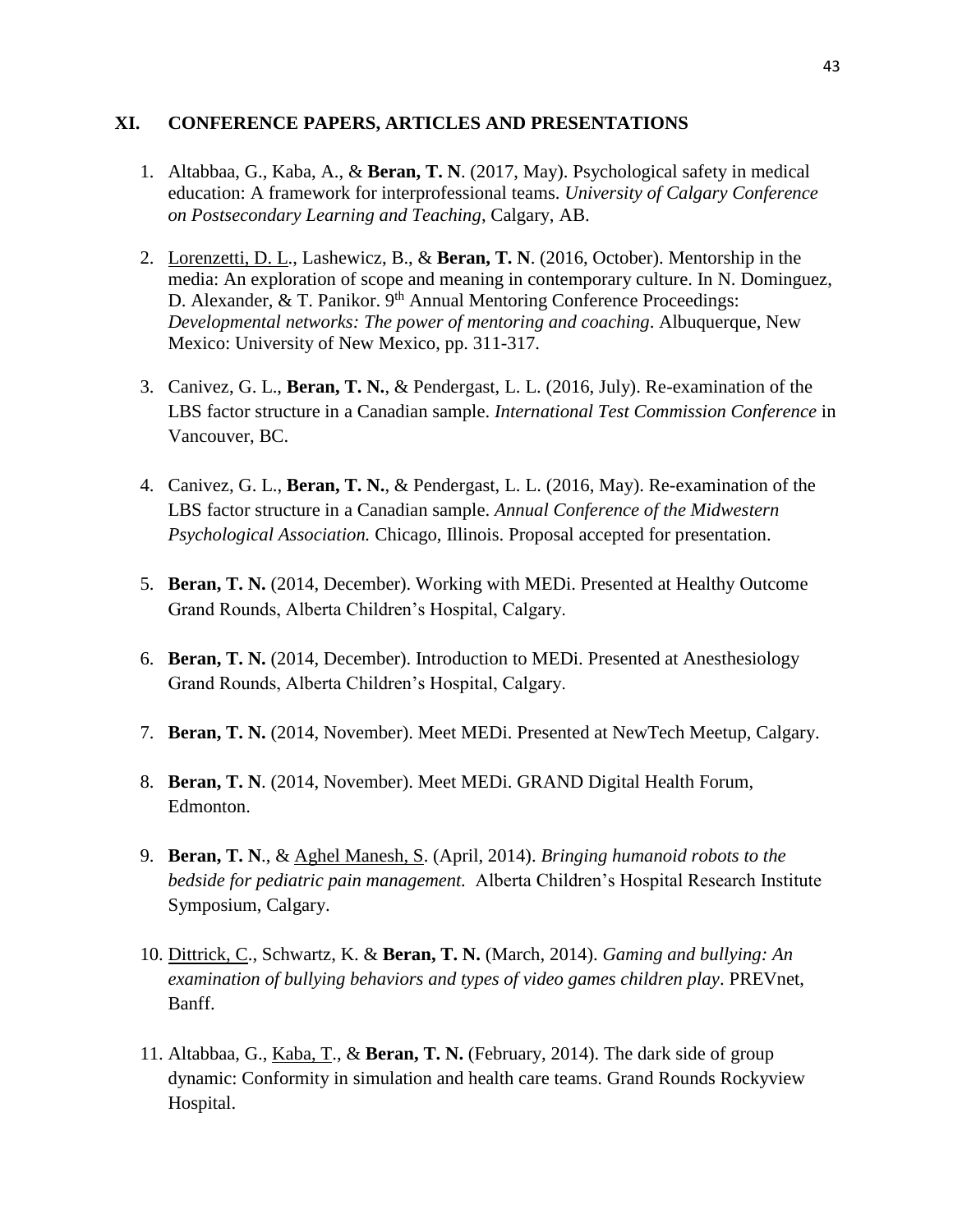- 12. Manesh, S. A., **Beran, T. N.,** Sharlin, S., & Greenberg, S. (April, 2014). *Medi, human robot interaction in pediatric health*. Video Showcase at the ACM CHI Conference, Toronto.
- 13. Roy, A., Thurston, W. E., Patten, S. B., **Beran, T. N.**, Crowshoe, L. & Tough, S. (2013). *Aboriginal identity, ethnic minority status, and prenatal depressive symptoms in a longitudinal pregnancy cohort study in Alberta.* Presentation at the Clinician Investigator Trainee Association of Canada, Ottawa.
- 14. Altabbaa, G., Kaba, A. & **Beran, T. N.** (Nov 2013). *The Dark Side of Teamwork and what Clinical Educators can do During Debriefing.* Workshop presented at the Simulation Summit, Vancouver.
- 15. Drefs, M. & **Beran, T. N.** (Jul 2013). *Impact of group conformity on student learning.* Poster presented at the American Psychological Association, Hawaii.
- 16. Drefs, M. & **Beran, T. N.** (Jun 2013). *Impact of group conformity on student learning.* Poster presented at the Canadian Psychological Association, Quebec City.
- 17. Manesh, S. A., Sharlin, E., Greenberg, S., & **Beran, T. N.** (May 2013). *A Robot that Comforts Children During Blood Testing.* Presentation at University of Calgary, Computer Science CPSC Industry Day, Calgary. Rated 4<sup>th</sup> best poster.
- 18. **Beran, T. N.**, Kaba, A. & Grendar, J. (Apr 2013). *The Good and the Bad of Group Conformity in Medical Education.* Workshop presented at the Canadian Council on Medical Education, Quebec City.
- 19. **Beran, T. N.** (Apr 2013). *Professionalism: Not as Easy as it Sounds.* Presentation given at the Innovative Concepts in Health Professions Education: Current Trends 2013, Riyadh, Saudi Arabia.
- 20. **Beran, T. N.** (Apr 2013). *Developing Learning Objectives.* Presentation given at the Innovative Concepts in Health Professions Education: Current Trends 2013, Riyadh, Saudi Arabia.
- 21. **Beran, T. N.** (Apr 2013). *Psychometric Analysis.* Presentation given at the Innovative Concepts in Health Professions Education: Current Trends 2013, Riyadh, Saudi Arabia.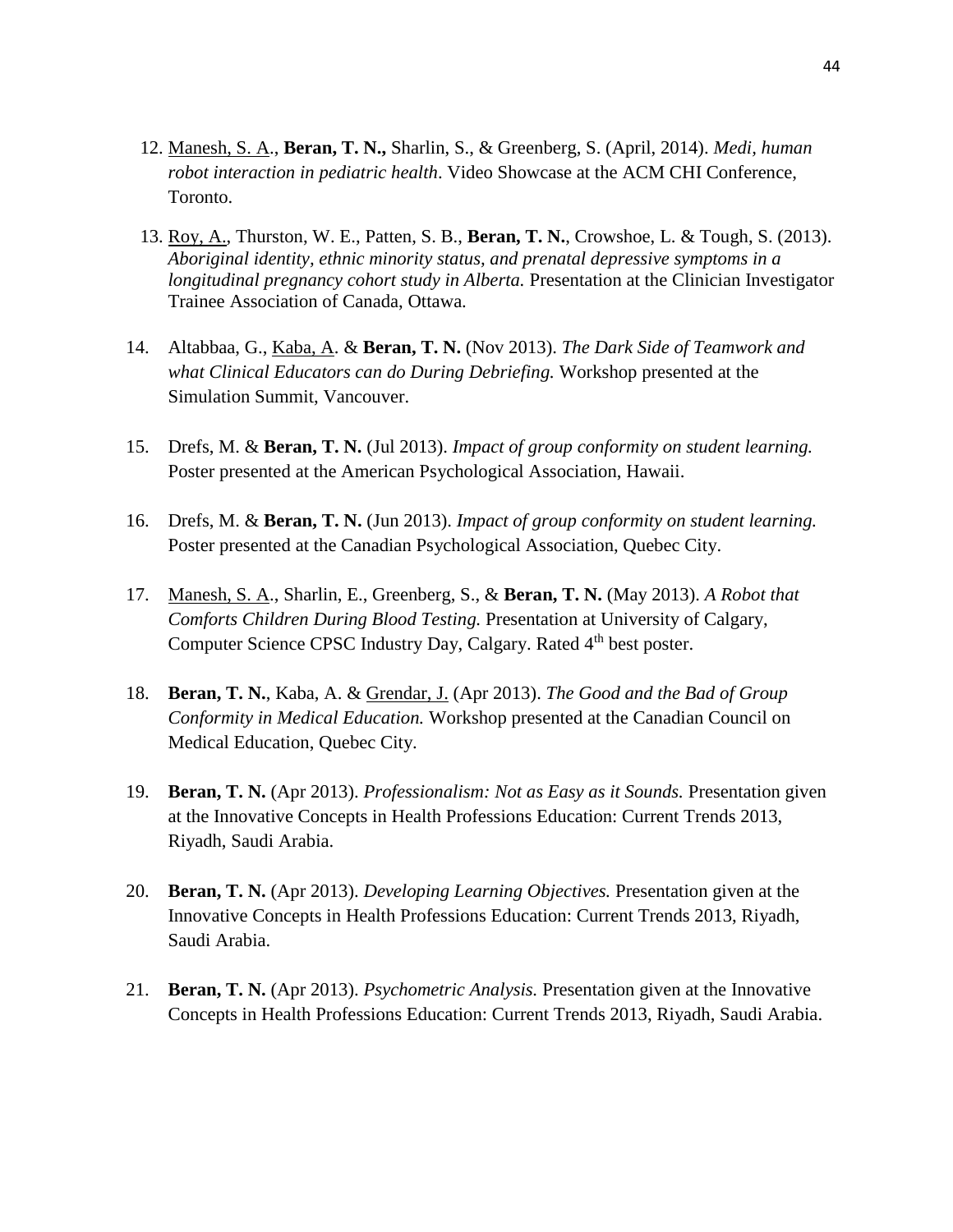- 22. **Beran, T. N.** (Apr 2013). *Shine a Light on Your Research: For publishing.* Presentation given at the Association of Medical Education in the Eastern Mediterranean Region, Riyadh, Saudi Arabia.
- 23. Drefs, M., **Beran, T. N.** & Kaba, A. (Mar 2013). *Human Factors that Interfere with Learning.* Presentation given at the Humanities in Health Care Symposium, Calgary.
- 24. Drefs, M. & **Beran, T. N.** (Feb 2013). *Conformity to the Majority: Peer Impact on Student Learning.* Poster presented at the National Association of School Psychologists (NASP), Seattle, WA.
- 25. Lee, K., **Beran, T. N.** & Oddone-Paolucci, E. (Jan 2013). *Improving the Quality of Dictated Operative Reports Conducted by Surgical Residents: Evidence for Effectiveness of a Teaching Module*. Paper accepted for presentation at the 10<sup>th</sup> Asia Pacific Medical Education Conference, Singapore.
- 26. Roy, A., Thurston, W. E., Patten, S. B., Tough, S., Crowshoe, L. & **Beran, T. N.** (Oct 2012). *Gender and intersectionality lenses in a study on prenatal depression among Aboriginal women.* Advancing Excellence in Gender, Sex and Health Research (Conference of the CIHR Institute of Gender and Health), Montreal (QC).
- 27. Roy, A., Thurston, W. E., Patten, S. B., Tough, S., Crowshoe, L. & **Beran, T. N.** (Sep 2012). *Prenatal depression in Aboriginal women: The "Voices and PHACES" Study.* Joint Meeting and Young Investigators Forum, CSCI (Canadian Society for Clinical Investigation) and CITAC (Clinician Investigator Trainee Association of Canada), Ottawa (ON).
- 28. Drefs, M.A. & **Beran, T. N.** (Jul 2012). *The group conformity effect in higher education contexts.* Poster presented at the American Psychological Association Annual Conference, Honolulu, HI.
- 29. Roy, A., Thurston, W. E., Patten, S. B., Tough, S., Crowshoe, L. & **Beran, T. N.** (Jun 2012). *Understanding depression among pregnant Aboriginal women: A constructivist grounded theory study.* Canadian Public Health Association (CPHA) Annual Conference. Edmonton (AB).
- 30. **Beran, T. N.**, Ramirez-Serrano, A., Kuhn, S. & Vanderkooi, O. (Jun 2012). *Robotics in health care: Evidence that a robot reduces child distress during flu vaccination.* Presentation accepted at the Canadian Paediatric Society Annual Conference, London, ON.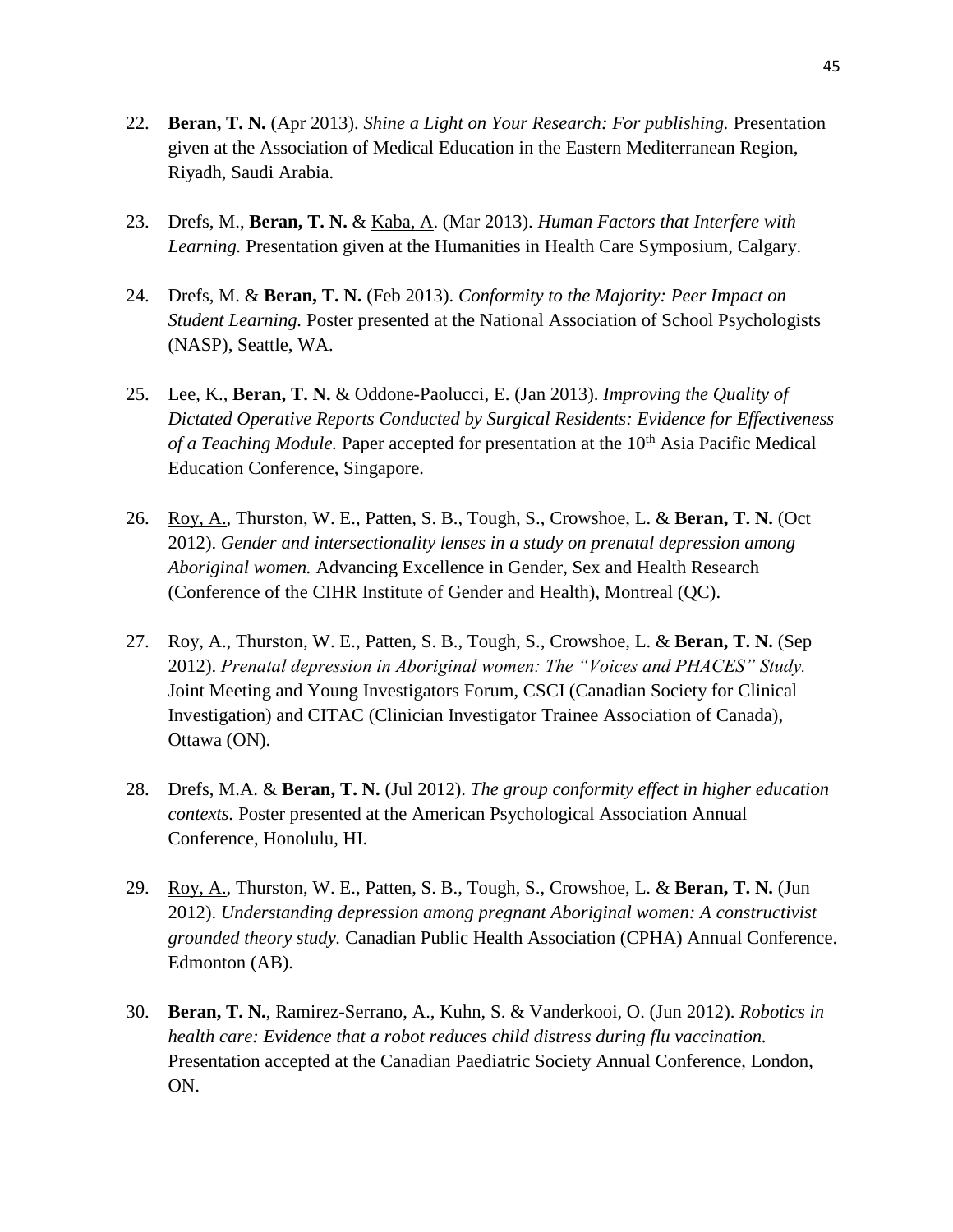- 31. Nordahl, J., Dittrick, C. J. & **Beran, T. N.** (May 2012). *Psychological impact of cyberbullying.* Poster accepted to the Canadian Counselling and Psychotherapy Association, Calgary.
- 32. **Beran, T. N.**, McLaughlin, K., Ma, I., Alansari, A. & Kassam, A. (Apr 2012). *Using Simulation for Teaching Procedural Skills with clerks: Evidence of Conformity.* Presentation given at the Saudi Arabia International Medical Education Conference, Riyadh, Saudi Arabia.
- 33. **Beran, T. N.**, Ramirez-Serrano, A., Vanderkooi, O. & Kuhn, S. (Apr 2012). *Robotics in health care: Reducing child distress during flu vaccination.* Presentation at the Paediatric Academic Societies Annual Conference, Boston.
- 34. Ali, S. K., Violato, C., Baig, L., Donnon, T. & **Beran, T. N.** (Mar 2012). *A predictive validity study of the Aga Khan University Medical College Admission Test and other admission criteria employing latent variable path analysis.* Presentation will be given to the Ottawa Medical Education Conference, Kuala Lumpur.
- 35. Roy, A., Thurston, W. E., Patten, S. B., Tough, S., Crowshoe, L. & **Beran, T. N.** (Sep 2011). *Methods for measuring oppression: A scoping literature review of Aboriginal population health research.* [Poster presentation by A Roy]. Leaders in Medicine Research Symposium, Faculty of Medicine, University of Calgary, Nov 4, 2011.
- 36. Roy, A., Thurston, W. E., Patten, S. B., Tough, S., Crowshoe, L. & **Beran, T. N.** (Sep 2011). *Methods for measuring oppression: A scoping literature review of Aboriginal population health research.* Joint Meeting and Young Investigators Forum, Canadian Society for Clinical Investigation and Clinician Investigator Trainee Association of Canada, Ottawa.
- 37. Hecker, K., Norris, J., **Beran, T. N.** & Donnon, T. (Aug 2011). *An analysis of a veterinary school MMI: How well do scores predict future student performance?* Presentation given to the Association for Medical Education in Europe, Vienna.
- 38. Canivez, G. L. & **Beran, T. N.** (Aug 2011). *Learning Behaviors Scale and Canadian youths: Factor generalization and comparisons to the U.S. standardization sample.* Poster accepted to Division 5 of the American Psychological Association Conference, Washington, DC.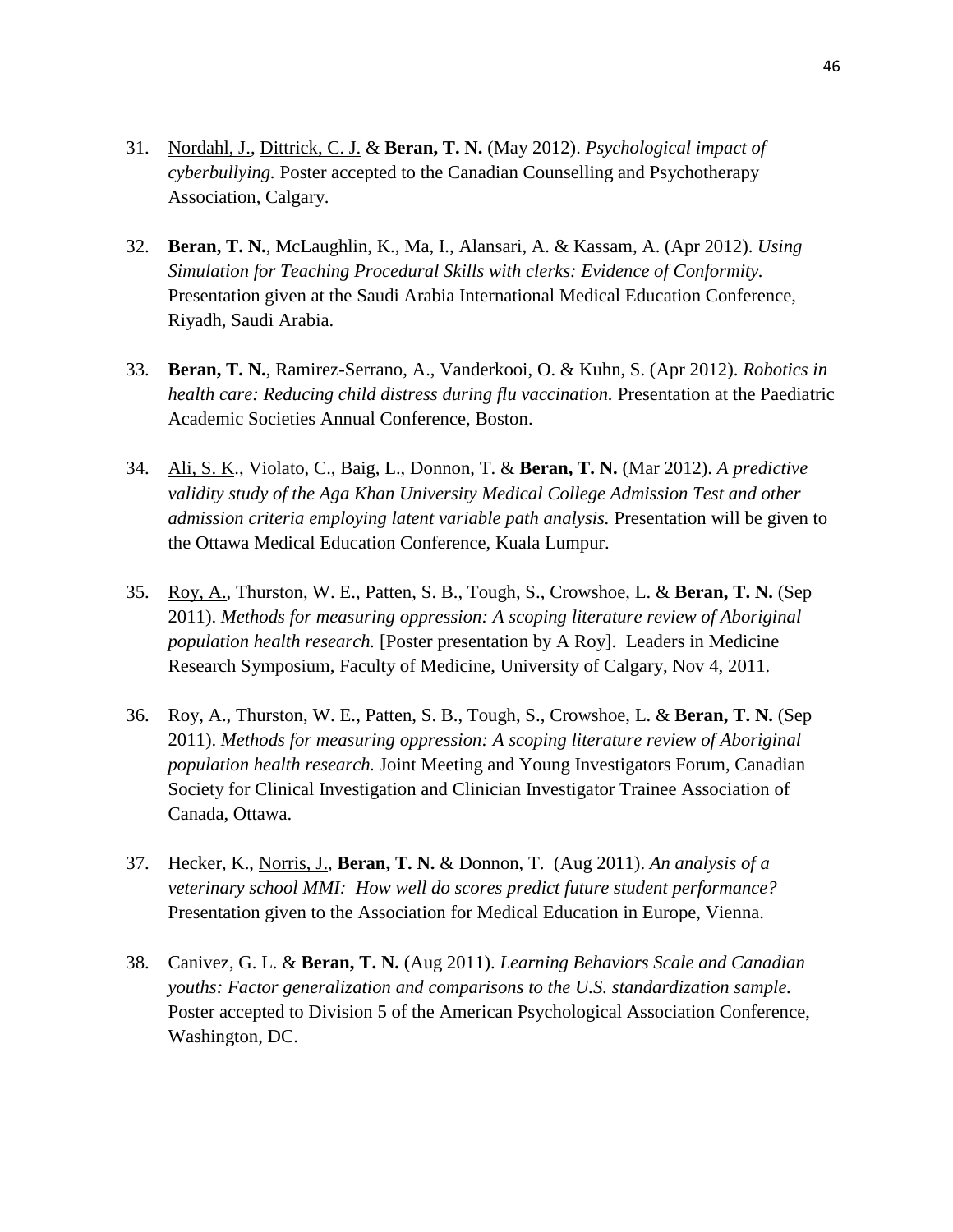- 39. Canivez, G. L. & **Beran, T. N.** (May 2011). *Learning Behaviors Scale factorial generalization and measurement equivalence in a Canadian sample.* Poster accepted to the Midwestern Psychological Association, Chicago.
- 40. Hecker, K., Norris, J., **Beran, T. N.**, & Donnon, T. (Mar 2011). *An analysis of a veterinary school MMI: How well do scores predict future student performance?* Poster presented at the Association of American Veterinary Medical Colleges, Virginia.
- 41. Langevin, M., Rinaldi, C., **Beran, T. N.**, & Hagler, P. (Nov 2010). *Investigating pretend play and conflict resolution in the play of preschoolers who stutter: Suitability of coding schemes.* Poster presented at the Alberta College of Speech-Language Pathologists and Audiologists 2010 Conference, Edmonton, AB.
- 42. Donnon, T., Baig, L., McLeod, L., & **Beran, T. N.** (Oct 2010). *Empowering international health sciences education through program and faculty development.* Proposal presented at the Annual Conference of the Americas on International Education, Calgary, AB.
- 43. **Beran, T. N.** & Stanton, L. (Jun 2010). *Legislation and bylaws on bullying.* Presented as a symposium at the World Council of Comparative Education Studies, Istanbul.
- 44. Nugent, S. & **Beran, T. N.** (Jun 2010). *Can robots help us understand children's prosocial behaviour?* Poster presented to the Canadian Psychological Association Convention, Winnipeg. Nominated for best presentation/poster.
- 45. Amin, H., **Beran, T. N.**, Halamek, L., & Aziz, K. (Jun 2010). *Simulated immersive learning environments (sILEs) workshop evaluation for experienced Neonatal Resuscitation Program (NRP) Trainers.* Poster presented at the Canadian Pediatric Society Conference, Vancouver.
- 46. Dittrick, C. & **Beran, T. N.** (Jun 2010). *Physical and cyberspace relationships: A reliable and valid measure of the multiple effects of bullying.* Paper presented to the World Council of Comparative Education Studies, Istanbul.
- 47. **Beran, T. N.** & Ramirez-Serrano, A. (Jun 2010). *Can children have a relationship with a robot?* Paper presented at the International Conference on Human-Robot Personal Relationships, the Netherlands.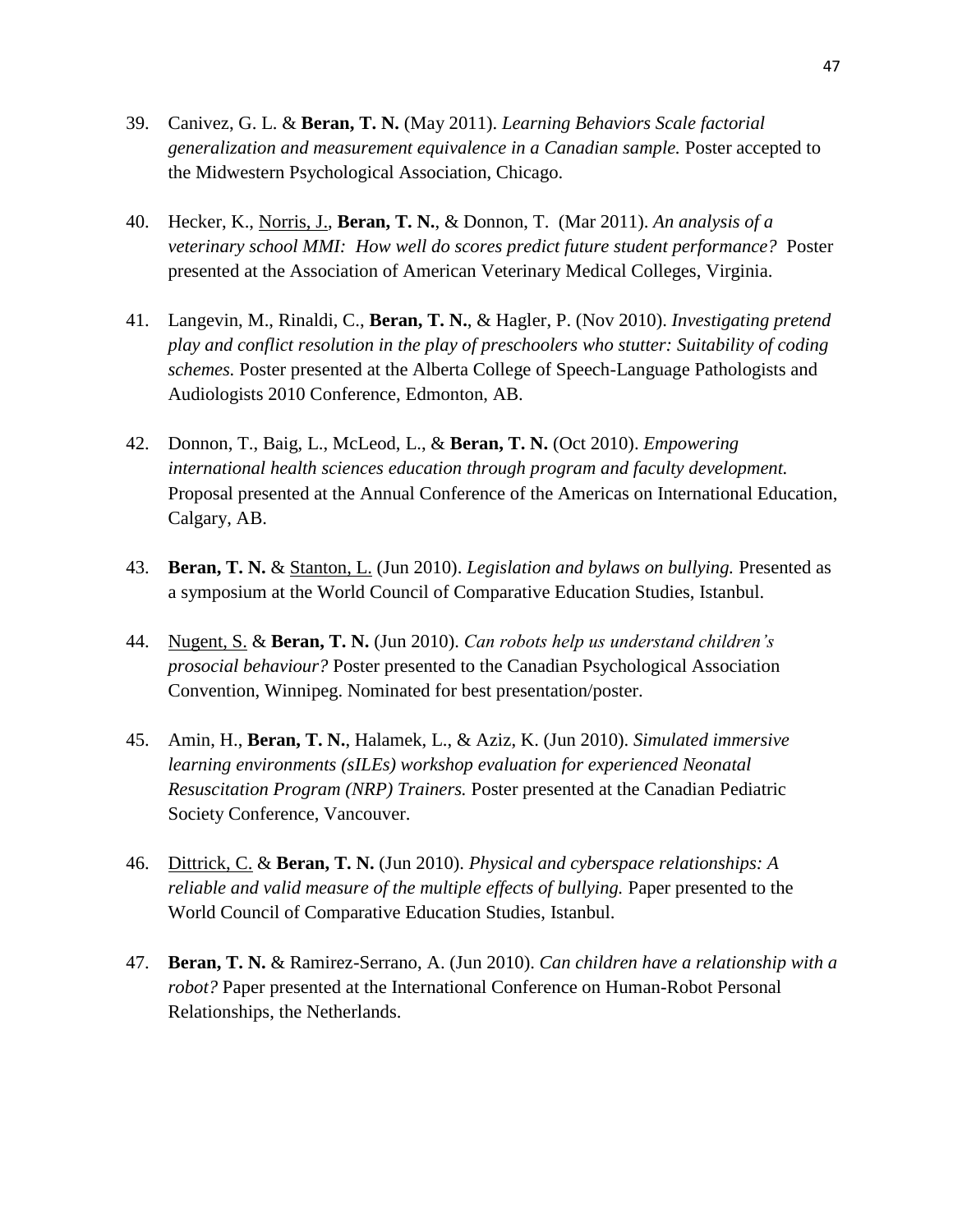- 48. Nugent, S., **Beran, T. N.**, Ramirez-Serrano, A. & Fior, M. (May 2010). *Forming friendships: Children's relationship with a robot.* Poster presented at Development 2010, Ottawa.
- 49. Amin, H., **Beran, T. N.**, Halamek, L. & Aziz, K. (May 2010). *Evaluation of a simulated immersive learning environments (sILEs) workshop for experienced Neonatal Resuscitation Program (NRP) Trainers.* Poster presented at the Pediatric Academic Societies Conference, Vancouver.
- 50. Delver, H., **Beran, T. N.** & Donnon, T. (May 2010). *Student and teaching characteristics related to ratings of instruction in medical sciences graduate programs.* Paper presented at the International Ottawa Conference on Medical Education, Miami.
- 51. **Beran, T. N.** & Ramirez-Serrano, A. (Mar 2010). *Robots, children, and helping: Do children help a robot in need?* Poster presented at the 5<sup>th</sup> ACM/IEEE International Conference on Human-Robot Interaction, Osaka.
- 52. **Beran, T. N.** & Ramirez-Serrano, A. (Mar 2010). *Do children perceive robots as alive? Children's attributions of human characteristics.* Poster presented at the 5<sup>th</sup> ACM/IEEE International Conference on Human-Robot Interaction, Osaka.
- 53. Nugent, S. & **Beran, T. N.** (Nov 2009). *Can robots help us understand children's prosocial behaviour?* Poster presented at the British Columbia Association of School Psychologists Conference, Vancouver.
- 54. Langevin, M., Rinaldi, C., **Beran, T. N.**, & Hagler, P. (Nov 2009). *Measuring the psycho-social impact of stuttering in preschoolers.* Poster presented at the Annual Conference of the American Speech Language Hearing Association, New Orleans.
- 55. **Beran, T. N.** (Jun 2009). *The trauma of bullying: Impact on cognitive functioning.* Paper presented to the Tenth International Congress on Traumatic Stress. Buenos Aires, Argentina.
- 56. **Beran, T. N.** (Jun 2009). *Parents' and Children's Experiences of Cyberbullying: Report from Canada.* Paper presented at the Interamerican Congress of Psychology, Guatemala.
- 57. **Beran, T. N.**, Violato, C. & Lockyer, J. (May 2009). *Development and psychometric evaluation of a needs assessment scale for faculty development.* Paper presented to the Canadian Association of Medical Education Conference, Edmonton.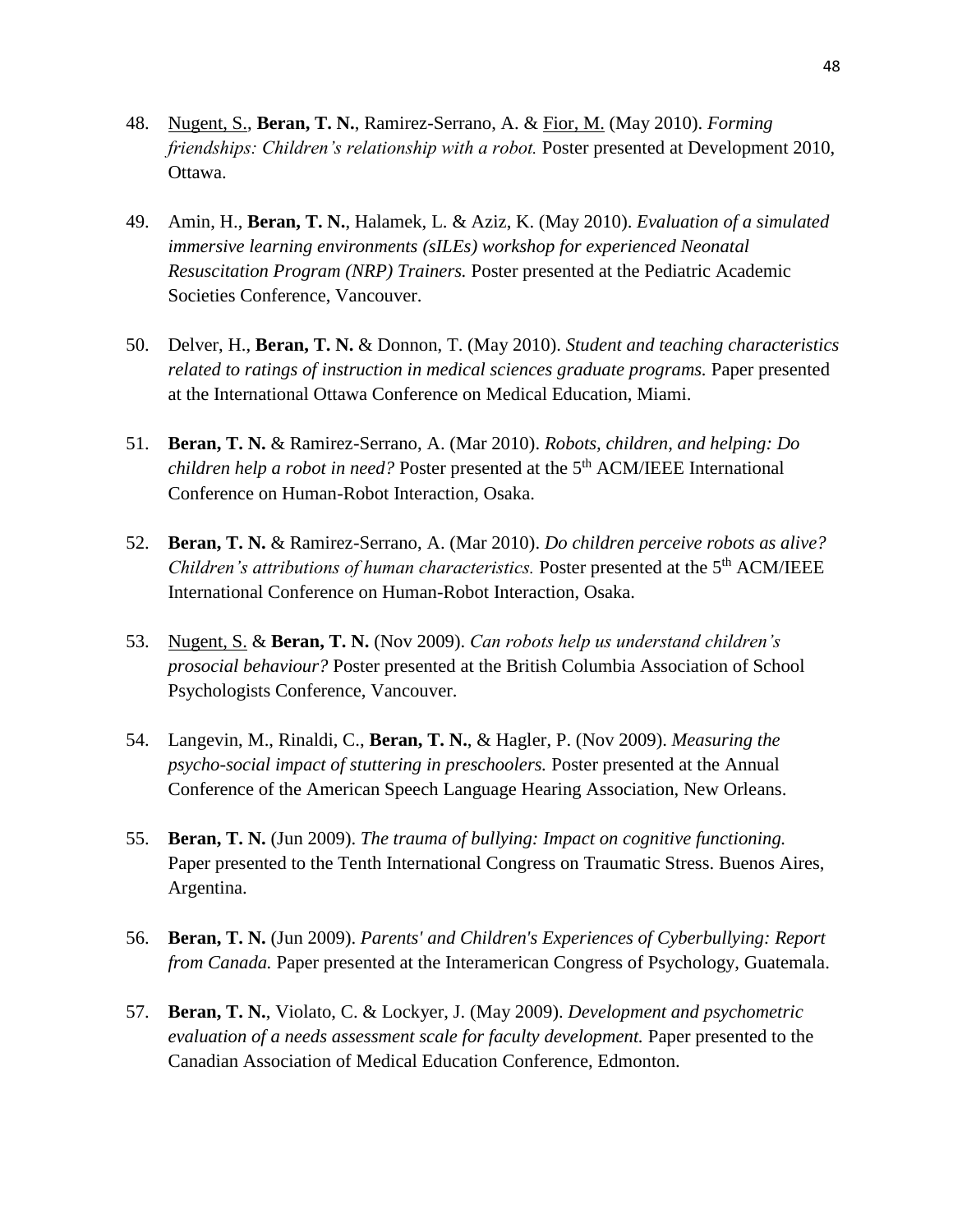- 58. **Beran, T. N.** (Apr 2009). *Conducting research within the school system: Possible pitfalls*. Paper presented at the 14<sup>th</sup> Annual Health Research Methods Conference. Calgary.
- 59. **Beran, T. N.** (Apr 2009). *Cyberbullying: A comparison of parents' and children's reports.* Poster presented at the Society for Research in Child Development, Colorado.
- 60. **Beran, T. N.** (Mar 2009). *Evaluation of a workshop for pre-service teachers on student abuse of information technology.* Paper presented at the Association for the Advancement of Computing in Education, Charleston, South Carolina.
- 61. Langevin, M., Rubin, K., Given, L., Rinaldi, C., & **Beran, T. N.** (Mar 2009). *Towards development of a clinical tool to measure the impact of stuttering on preschoolers.* Poster presented at Leaders in Rehabilitation: The Rehabilitation of Function, the Function of Rehabilitation, Edmonton, Alberta.
- 62. Nordahl, J. & **Beran, T. N.** (Feb 2009). *A Review of anti-bullying and cyberbullying programs.* Paper presented at the National Association of School Psychologists Convention, Boston.
- 63. Nordahl, J. & **Beran, T. N.** (Nov 2008). *Cyberbullying and achievement.* Poster presented at the Association for Behavioral and Cognitive Therapies, Orlando Florida.
- 64. Nordahl, J. & **Beran, T. N.** (Nov 2008). *A Review of four school-based anti-bullying programs developed for students between 8 and 16 years old.* Paper presented at the Alberta Mental Health Research Showcase, Banff.
- 65. Stanton, L., Poole, A., Nordahl, J. & **Beran, T. N.** (Sep 2008). *Reports of cyberbullying in Calgary.* Poster presented at the Graduate Student Forum, University of Calgary.
- 66. Nordahl, J., Poole, A., Stanton, L. & **Beran, T. N.** (Jul 2008). *Cyberbullying in Calgary.* Paper presented at the Centre for Leadership in Learning Summer Institute, Calgary.
- 67. Canivez, G. L. & **Beran, T. N.** (Jul 2008). *Factorial validity generalization: Canadian students' ratings on Adjustment Scales for Children and Adolescents.* Poster presented at the International Test Conference, Liverpool, UK.
- 68. **Beran, T. N.** (Jun 2008). *How to talk to school staff and parents about school bullying.* Workshop presented at the Annual Meeting of the Pennsylvania Psychological Association, Harrisburg.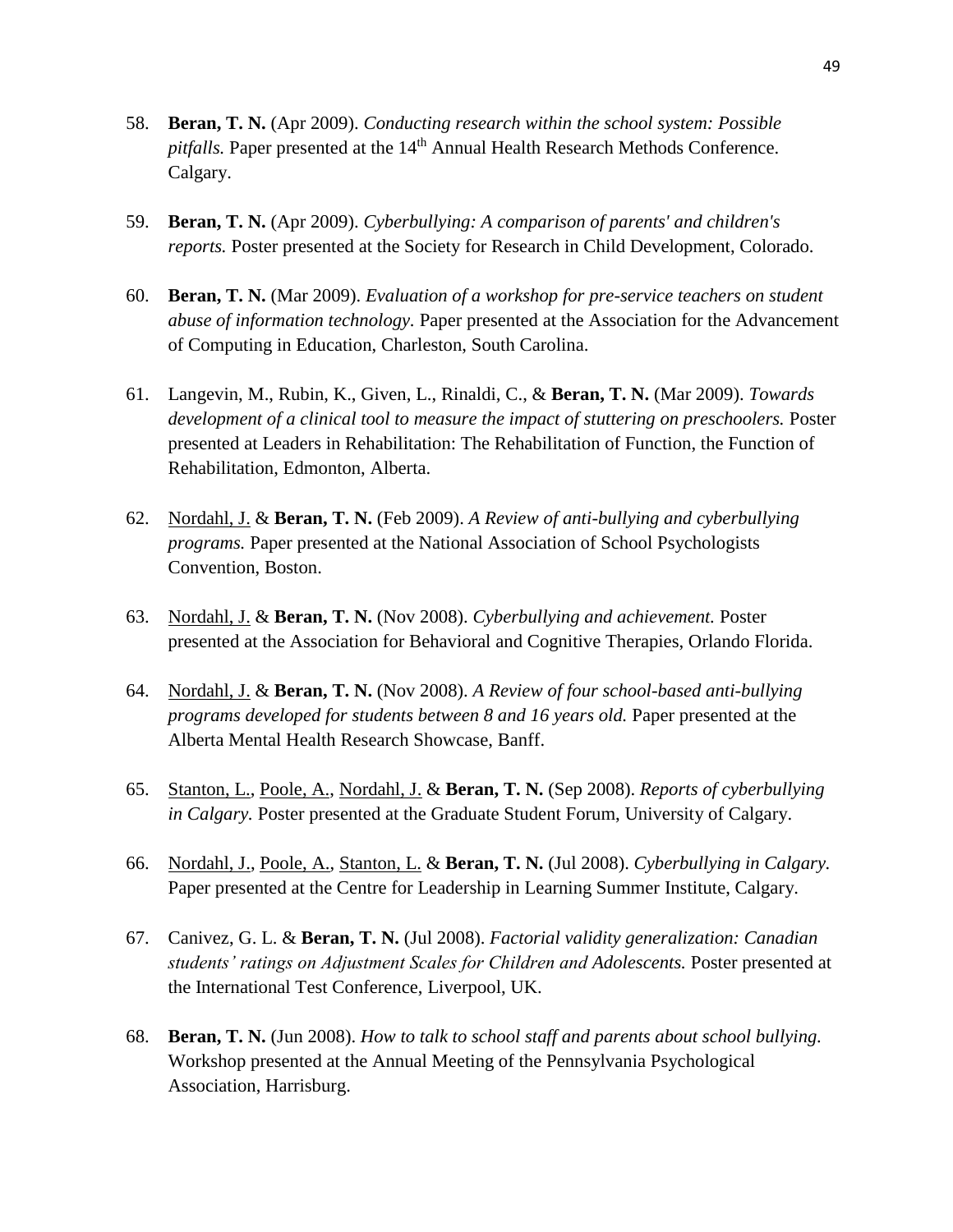- 69. **Beran, T. N.** (Jun 2008). *The Cyberworld and Your Child.* Workshop presented at the Annual Meeting of the Pennsylvania Psychological Association, Harrisburg.
- 70. **Beran, T. N.** (Jun 2008). *What parents say about their children's experiences in the cyberworld.* Paper presented at the Annual Meeting of the Pennsylvania Psychological Association, Harrisburg.
- 71. Whitley, J., Lupart, J. & **Beran, T. N.** (May 2008). *The characteristics and experiences of Canadian students receiving special education services for emotional/behavioral difficulties.* Paper presented at the Canadian Society for Studies in Education, Vancouver.
- 72. Canivez, G. L. & **Beran, T. N.** (May 2008). *Examination of the ASCA factor structure with a Canadian sample.* Poster presented at Midwestern Psychological Association, Chicago, Illinois.
- 73. Nordahl, J. & **Beran, T. N.** (Apr 2008). *A review of four school-based anti-bullying programs developed for students between 8 and 16 years old.* Poster presented at the Forensic Psychiatry Conference, Vancouver. Awarded best presentation/poster.
- 74. **Beran, T. N.** (Feb 2008). *Cyberbullying: How to keep children safe online.* Paper presented at the Zero to Twelve: Celebrating Families Conference, Calgary.
- 75. **Beran, T. N.** (Feb 2008). *Do students who are harassed by peers suffer academically?* Paper presented at the National Association of School Psychologists Convention, New Orleans.
- 76. **Beran, T. N.**, Stanton, L. & Poole, A. (Nov 2007). *Cyberbullying: Preliminary findings.* Paper presented at the Applied Psychology Research Colloquium, Calgary.
- 77. **Beran, T. N.** & Whitley, J. (Oct 2007). *The effect of junior high school transition on the achievement of Canadian students.* Paper presented at the Atlantic Research Data Centre Conference, Halifax.
- 78. Stanton, L. & **Beran, T. N.** (Sep 2007). *Impact of cyberbullying on children's mental health*. Poster presented at the 2<sup>nd</sup> Annual Faculty of Education Poster Conference.
- 79. **Beran, T. N.** (Nov 2006). *Impact of cyberbullying on children's mental health.* Poster presented at the Alberta Mental Health Research Showcase, Banff.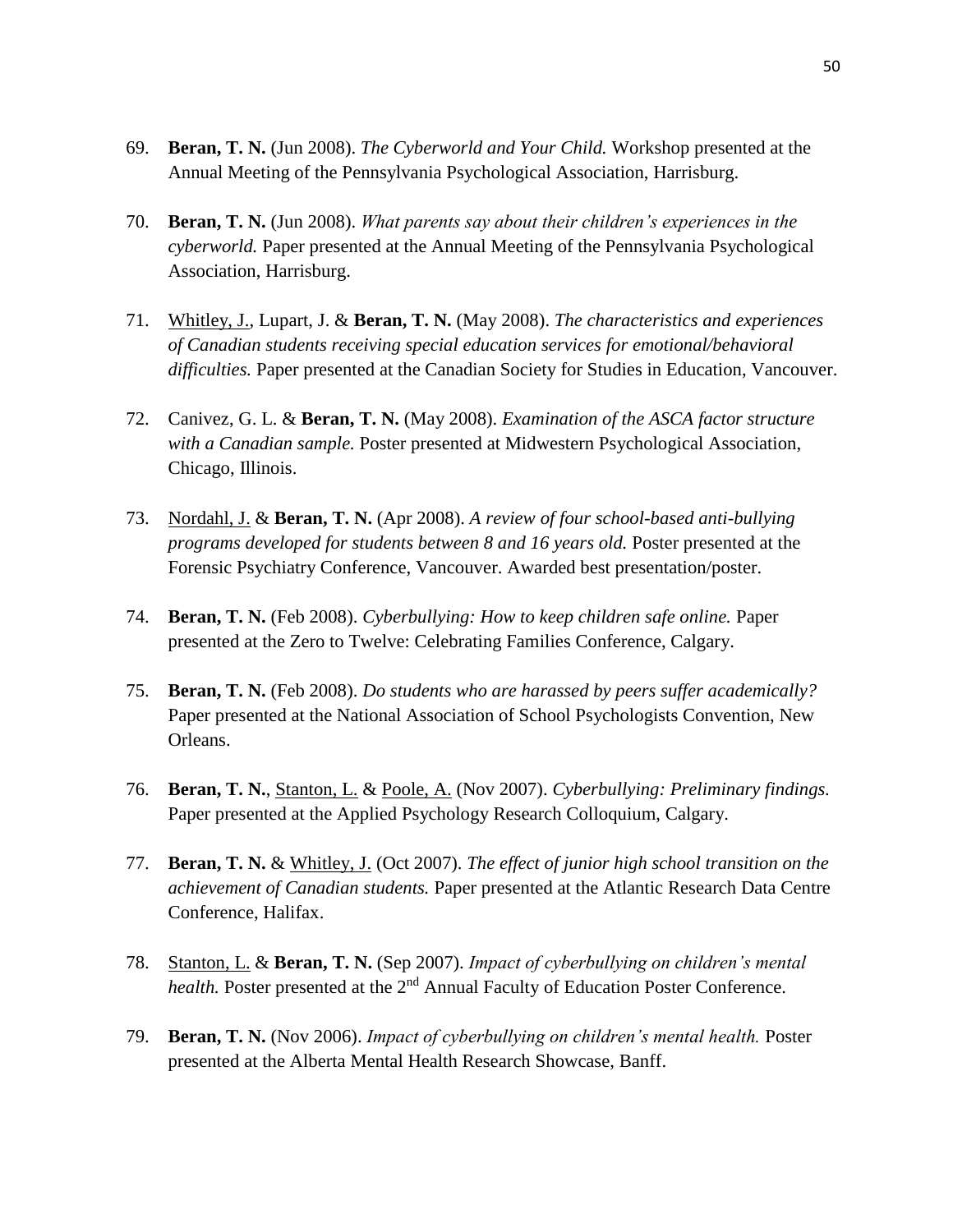- 80. Lupart, J. L. & **Beran, T. N.** (Jul 2006). *Applying Eccles<sup>1</sup> Model of achievement using two data sources: Implications for adolescent development and achievement.* Paper presented at the 26<sup>th</sup> International Congress of Applied Psychology, Athens, Greece.
- 81. **Beran, T. N.** (Jun 2006). *School achievement and bullying: Mediating factors and age differences.* Paper presented at the Canadian Psychological Association, Calgary.
- 82. Chaisson, N., **Beran, T. N.**, Thomas, R. & Drummond, N. (Jun 2006). *An educational toolkit for children with Tourette Syndrome.* Poster presented at the Canadian Psychological Association, Calgary.
- 83. **Beran, T. N.** (Jun 2006). *A construct validity study of bullying and aggression employing a multitrait-multimethod approach.* Paper presented at the Canadian Psychological Association, Montreal.
- 84. **Beran, T. N.** (Jun 2006). *An evaluation of a bullying prevention program for elementary schools.* Poster presented at the Canadian Psychological Association, Montreal.
- 85. **Beran, T. N.** (Jun 2006). *Evaluation of an anti-bullying program: Surprising findings and new research directions.* Poster presented at the Canadian Psychological Association, Montreal.
- 86. **Beran, T. N.** (Jun 2006). *A new perspective on managing school bullying: Pre-service teachers' attitudes.* Poster presented at the Canadian Psychological Association, Montreal.
- 87. **Beran, T. N.** (Jun 2006). *Cyberharassment: A new method for an old behavior.* Poster presented at the Canadian Psychological Association, Montreal.
- 88. **Beran, T. N.** (Jun 2006). *The key to effectively managing school bullying.* Workshop presented at the Canadian Psychological Association, Montreal.
- 89. Lupart, J. L., Whitley, J. & Beran, T. N. (May 2006). *Eccles<sup>1</sup> Model of Achievement Related Choices and the Canadian National Longitudinal Survey of Child and Youth (NLSCY): Where the rubber hits the road.* Paper presented at The Canadian Society for Studies in Education Annual Conference, Toronto, Ontario.
- 90. **Beran, T. N.** (Apr 2006). *What pre-service teachers report about school bullying?* Poster presented at the American Education Research Association, San Francisco.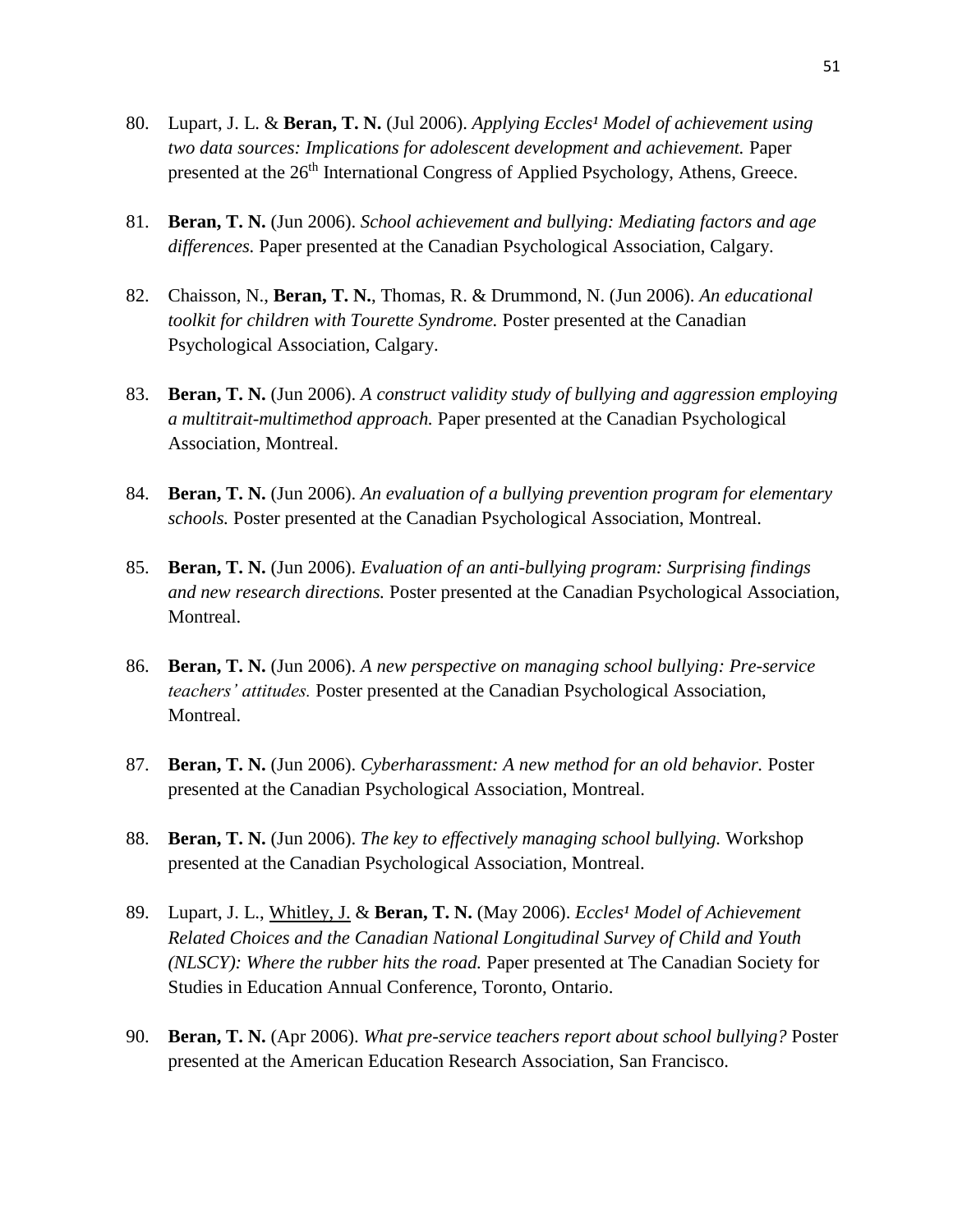- 91. **Beran, T. N.** (Mar 2006). *Dealing with school bullying.* Paper presented at the Saskatchewan Safe School Conference, Saskatoon.
- 92. **Beran, T. N.**, Lupart, J. & Whitley, J. (Feb 2006). *Transitions: Canadian students' achievement.* Paper presented at the Council of Ministers of Education Canada and SSHRC Symposium, Victoria.
- 93. **Beran, T. N.** (Jan 2006). *Preparing teachers to manage school bullying: The hidden curriculum.* Paper presented at the International Conference on Education, Hawaii.
- 94. **Beran, T. N.** & Violato, C. (Jan 2006). *What do university students consider useful about student ratings of their instructors?* Paper presented at the International Conference on Education, Hawaii.
- 95. Shea, G. & **Beran, T. N.** (Jan 2006). *A latent variable path model of bullying and achievement.* Poster presented at the International Conference on Education, Hawaii.
- 96. Shea, G. & **Beran, T. N.** (Jan 2006). *Harassment among adolescents: Does their achievement suffer?* Poster presented at the International Conference on Education, Hawaii.
- 97. Li, Q. & **Beran, T. N.** (Jul 2005). *Adolescents' experiences of cyberharassment.* Paper presented at the International Conference on Education and Technology, Calgary.
- 98. Shea, G., **Beran, T. N.** & Lupart, J. (Jun 2005). *Students at-risk for academic difficulties: Family, peer and school factors related to achievement.* Poster presented at the Canadian Psychological Association, Calgary.
- 99. McCormack, M., **Beran, T. N**. & MacLaurin, B. (Jun 2005). *Factors related to child maltreatment: An Alberta sample.* Poster presented at the Canadian Psychological Association, Calgary.
- 100. Quilliams, L., **Beran, T. N**. & Lupart, J. (Jun 2005). *Students at risk for academic difficulties: Bullying and being bullied.* Poster presented at the Canadian Psychological Association, Calgary.
- 101. Stewart, S. & **Beran, T. N.** (Jun 2005). *Concordance between teacher and student reports of direct physical and indirect bullying.* Poster presented at the Canadian Psychological Association, Calgary.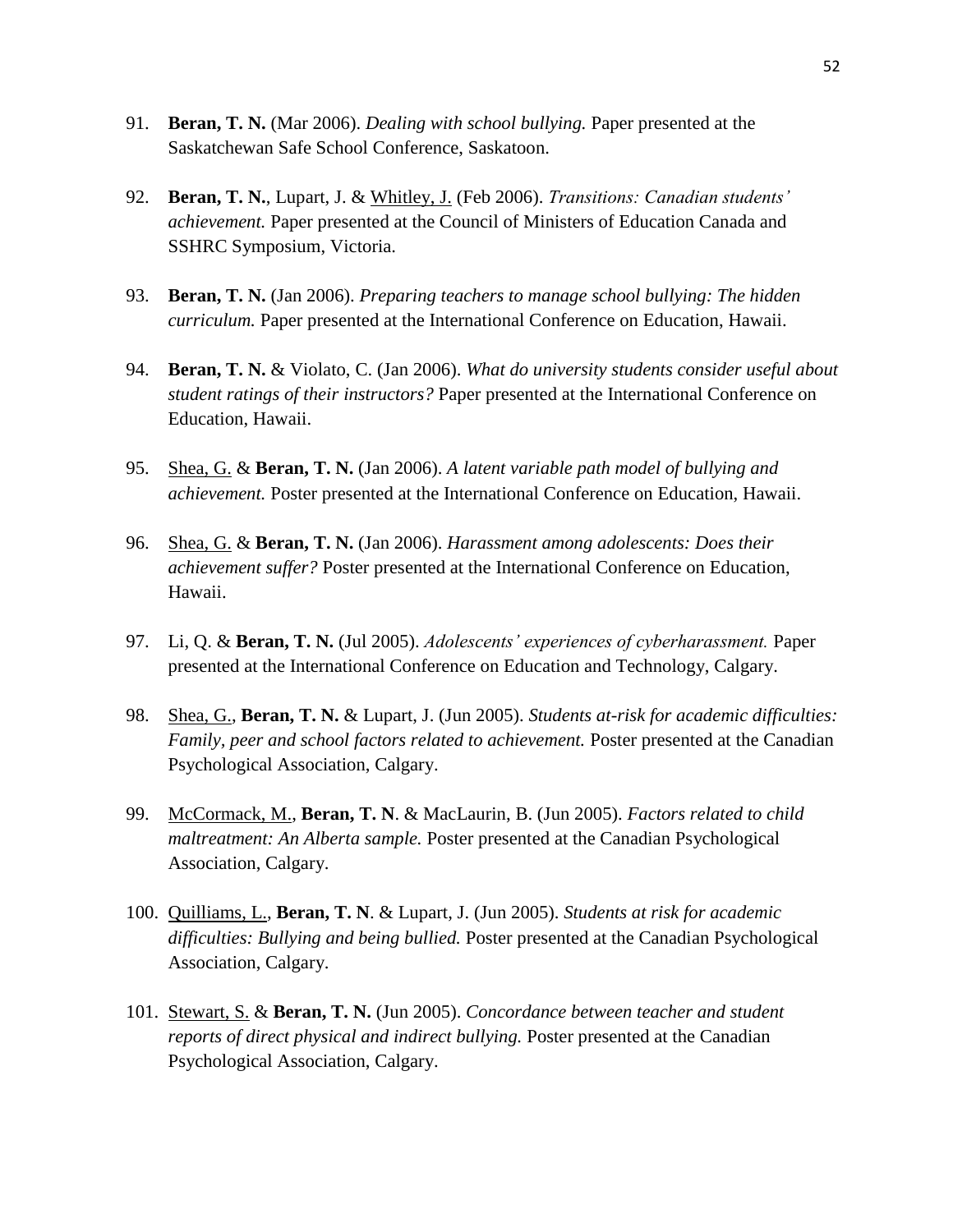- 102. **Beran, T. N.** (Nov 2004). *Managing school bullying so all children can feel safe.* Paper presented at the Society for the Advancement of Gifted Education, Calgary, Alberta.
- 103. **Beran, T. N.** & Anderson, L. (Nov 2004). *Evaluating the Alberta Advanced Forensic Child Abuse Investigation Training Program.* Paper presented at the Resolve Research Day conference, Calgary, Alberta.
- 104. **Beran, T. N.** & Violato, C. (Jul 2004). *The Utility of Student Ratings of Instruction for Students, Alumni, and Medical Instructors: A "Consequential Validity" Study.* Discussant and presenter at the 11<sup>th</sup> International Ottawa Conference on Medical Education, Barcelona.
- 105. Larke, I. & **Beran, T. N.** (Jun 2004). *Proactive and reactive aggression: An analysis of social skills based on teacher and student reports.* Poster presented at the Canadian Psychological Association, St. John's Newfoundland.
- 106. Thomas, R. E., Drummond, N., **Beran, T. N.**, & Poulin, M. (Feb 2004). *The best treatment is education: An educational toolkit for children with Tourette Syndrome and Tourette Syndrome Plus.* Poster presented at the Alberta College of Family Physicians 49th Annual Scientific Assembly, Banff.
- 107. Collin, T., **Beran, T. N.** & Violato, C. (Aug 2003). *Psychometric analyses and use of the Universal Student Ratings of Instruction instrument at a major Canadian university.* Paper presented at the American Psychological Annual Convention, Toronto.
- 108. **Beran, T. N.** (Aug 2003). *Managing school bullying: A multi-systems approach.* Workshop presented at the American Psychological Association, Toronto.
- 109. **Beran, T. N.**, Violato, C. & Collin, T. (Jul 2003). *Multidimensional Student Ratings of Instruction: Student and course characteristics.* Paper presented at the European Congress of Psychology, Vienna.
- 110. **Beran, T. N.** (Jun 2003). *Structural equation modeling in educational research.* Paper presented at the virtual conference of the University of Ljubljana (Slovenia), the National University of Lujan (Argentina) and the Czestochowa College of Education (Poland). <http://www.ff.uni-lj.si/pedagogika/relationship>
- 111. **Beran, T. N.** (Spring 2002). *Victims of peer aggression: The role of family and peers.* Poster presented at the conference of the Canadian Psychological Association, Vancouver.